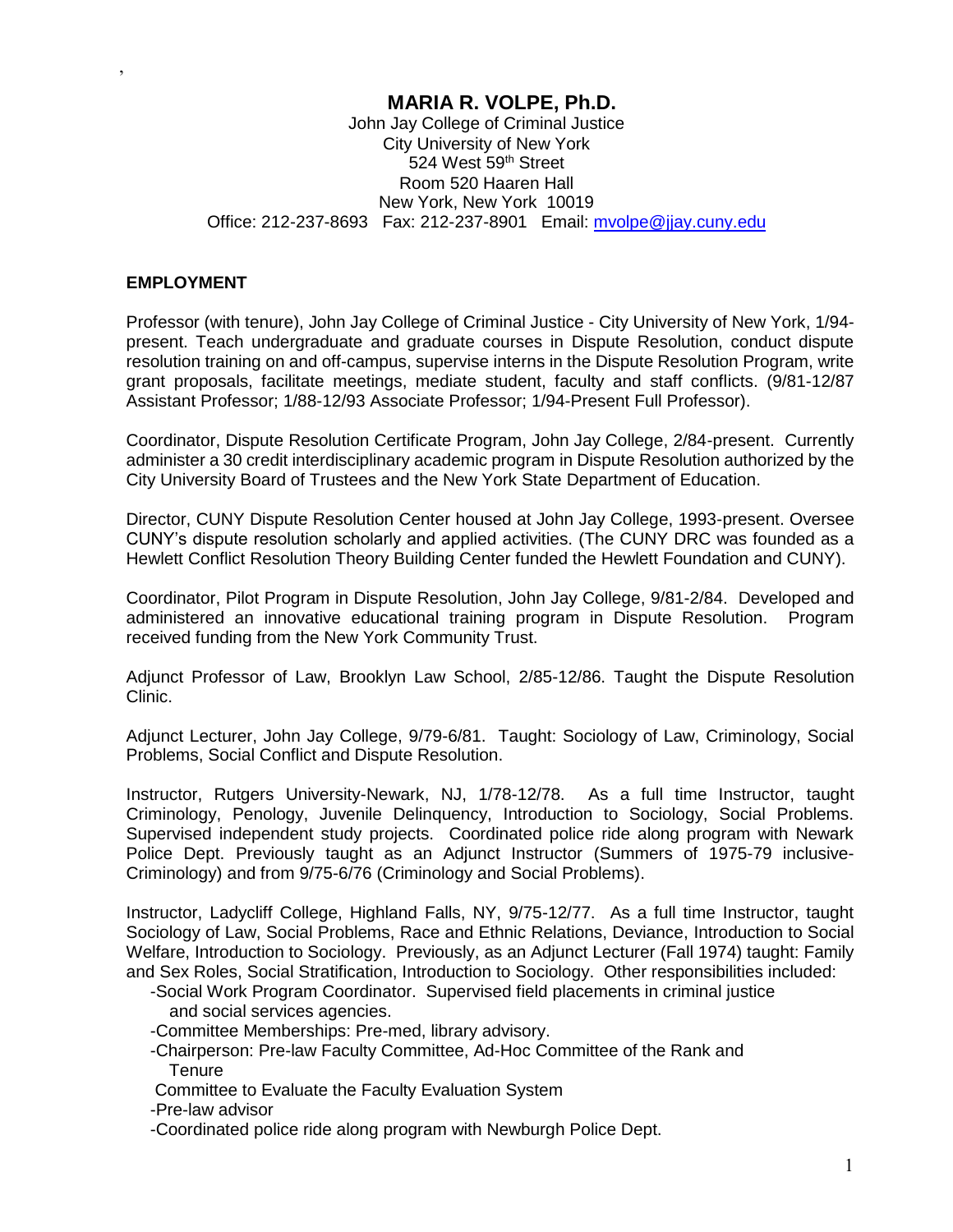-Developed the curriculum for the undergraduate Sociology major

 -Supervised independent study projects including one accepted for presentation at an undergraduate research conference

 -Organized the annual regional conference for the New York State Association for Human Services.

Lecturer, New York University, Fall 1972. Taught Introduction to Sociology.

Lecture Class Assistant, New York University, 9/72-6/73. Assisted large Criminology and Deviance lecture classes.

Research Assistant, Sociology Department, SUNY-Plattsburgh, 1968-70.

#### **HONORS/PROFESSIONAL RECOGNITIONS**

,

Woman of Valor Award, Touro College Graduate School of Business Entrepreneurship Center, NYC, Dec 17, 2018.

Recognition for Scholarship of Teaching and Learning, John Jay College, Oct 11, 2018.

Lifetime Achievement Award, NYS Council on Divorce Mediation, May 6, 2017.

Faculty Advisor Recognition, Arab Students United, John Jay College, Apr 21, 2016.

James E. Jones Diversity Award recipient, The Center for Alternative Dispute Resolution, Greenbelt Maryland, June 25, 2015.

Honoree, CUNY Chancellor's Recognition for Major Institutional Grant, 2003, 2006, 2007, 2008, 2009, 2010, 2015.

Honoree, CUNY Salute to Scholars for major awards and fellowships, Dec 10, 2014.

Faculty Advisor of the Year Award, Office of Student Life, John Jay College, May 5, 2014

Honoree, CUNY Salute to Scholars for major awards and fellowships, Dec 11, 2013.

Honoree, 2013 Peace Award, UN International Day of Peace, ATOP Meaningfulworld at Bronx Museum of the Arts, Sept 21, 2013.

Honoree, FamilyKind Annual Award, New York City, Feb 6, 2013.

Board of Review, Constructing Communication Journal, 2013-present.

Faculty Advisor Recognition, Middle Eastern Students Association at John Jay College on Dec 11, 2012.

Dean's List Faculty Appreciation, 2012

Faculty Advisor Recognition, Muslim Students Association at John Jay College on Nov 10, 2011.

Recipient, 2011 Frontline Champion Award, Mediation Settlement Day, Oct 18, 2011.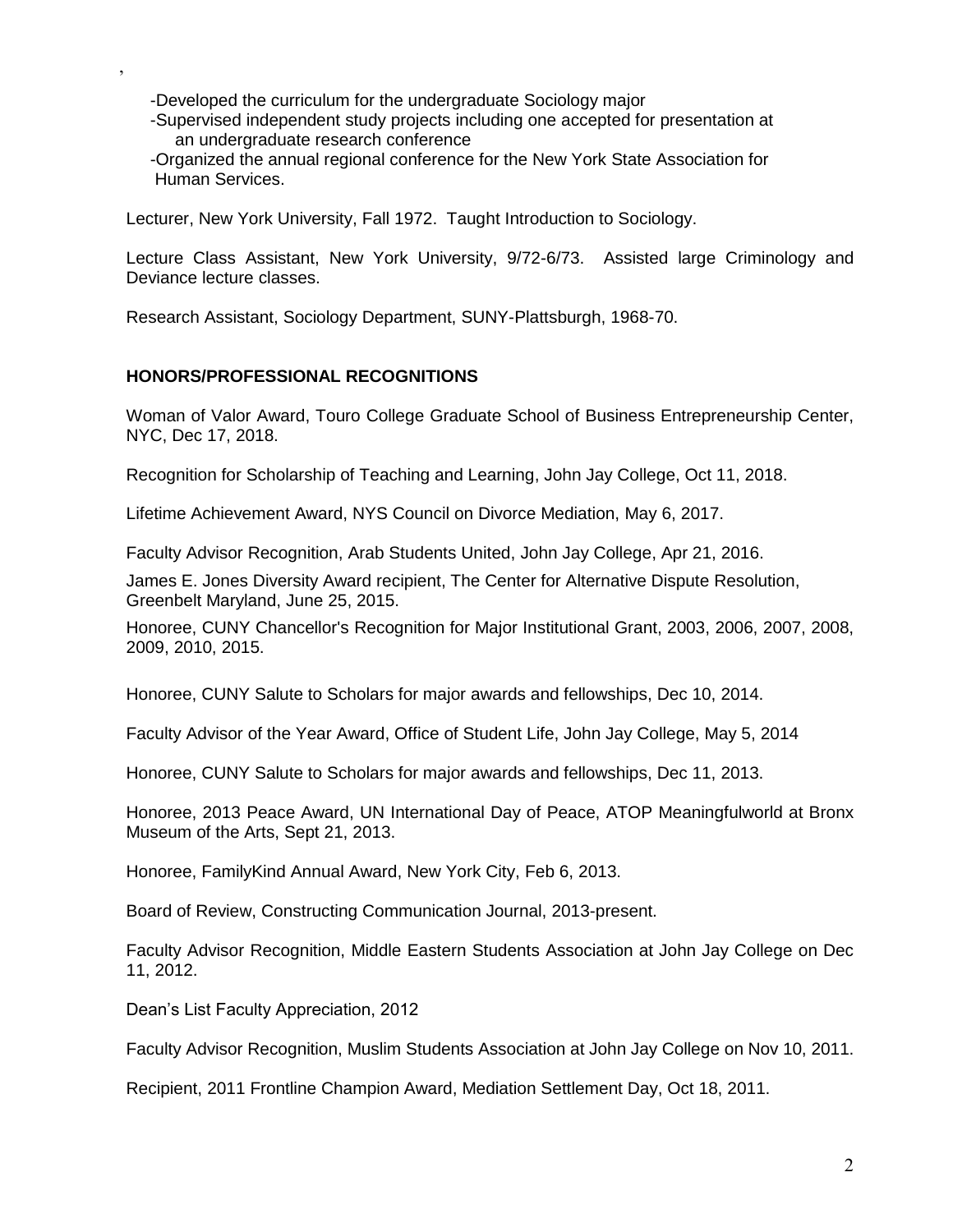Recipient, 2010 Association for Conflict Resolution of Greater New York ADR Achievement Award, June 24, 2010.

Recognition, Maestro de Mediacion, Organizational Leadership Program, Fordham University, November 18, 2008.

Honoree, Network for Peace Through Dialogue, Recognition Night, Oct 30, 2008.

Award Recipient, 2008 Lawrence Cooke Peace Innovator Award, New York State Dispute Resolution Association, Oct 24, 2008. The award is given yearly to honor an individual or organization that has provided innovative leadership in the alternative dispute resolution field based on a local or New York State-based initiative. It is named for the late Chief Judge Lawrence Cooke, who was instrumental in founding the Community Dispute Resolution Centers Program and advancing related legislation.

Honoree, NYC Dispute Resolution Roundtable, May 2007.

Honoree, CUNY Chancellor's Recognition of Faculty, 2003, 2004, 2005, 2006.

Honoree, EARS TIPS Award, 2002.

,

Member, Board of Directors, Association for Conflict Resolution of Greater New York, 2002- 2005.

Member, Advisory Board, Conflict Management in Higher Education Resource Center at Wayne State University, funded by FIPSE, 2002-2004.

Honoree, CUNY Chancellor's Recognition for Major Institutional Grant, 2002.

Honoree, Brooklyn College Department of Student Affairs, 2001.

Recognition Award, Peace Conference, Manhattan Superintendent's Office, NYC Board of Education, 2001.

Honoree, CUNY Chancellor's Recognition for Major Institutional Grant, 2001.

Member, Editorial Board, *Conflict Resolution Quarterly*, 2000-present.

Member, Editorial Advisory Board, *Negotiation Journal*, 2000-present; previously Member, International Advisory Board, 1995-2000.

Member, Mediation Program Advisory Committee of Safe Horizon, New York City, 2000-2001.

Honoree, NYC Society of Professionals in Dispute Resolution (for distinguished work in dispute resolution in NYC), 2000.

Member, Advisory Board, LINCS, Baruch College, funded by the Ford Foundation, 2000-2001.

Honoree, Westside Crime Prevention Program (for Cops and Kids Conflict Resolution Dialogue Project), New York City, 1999.

Member, Collaborative Initiative for Youth in Conflict Resolution, a project of the Academy of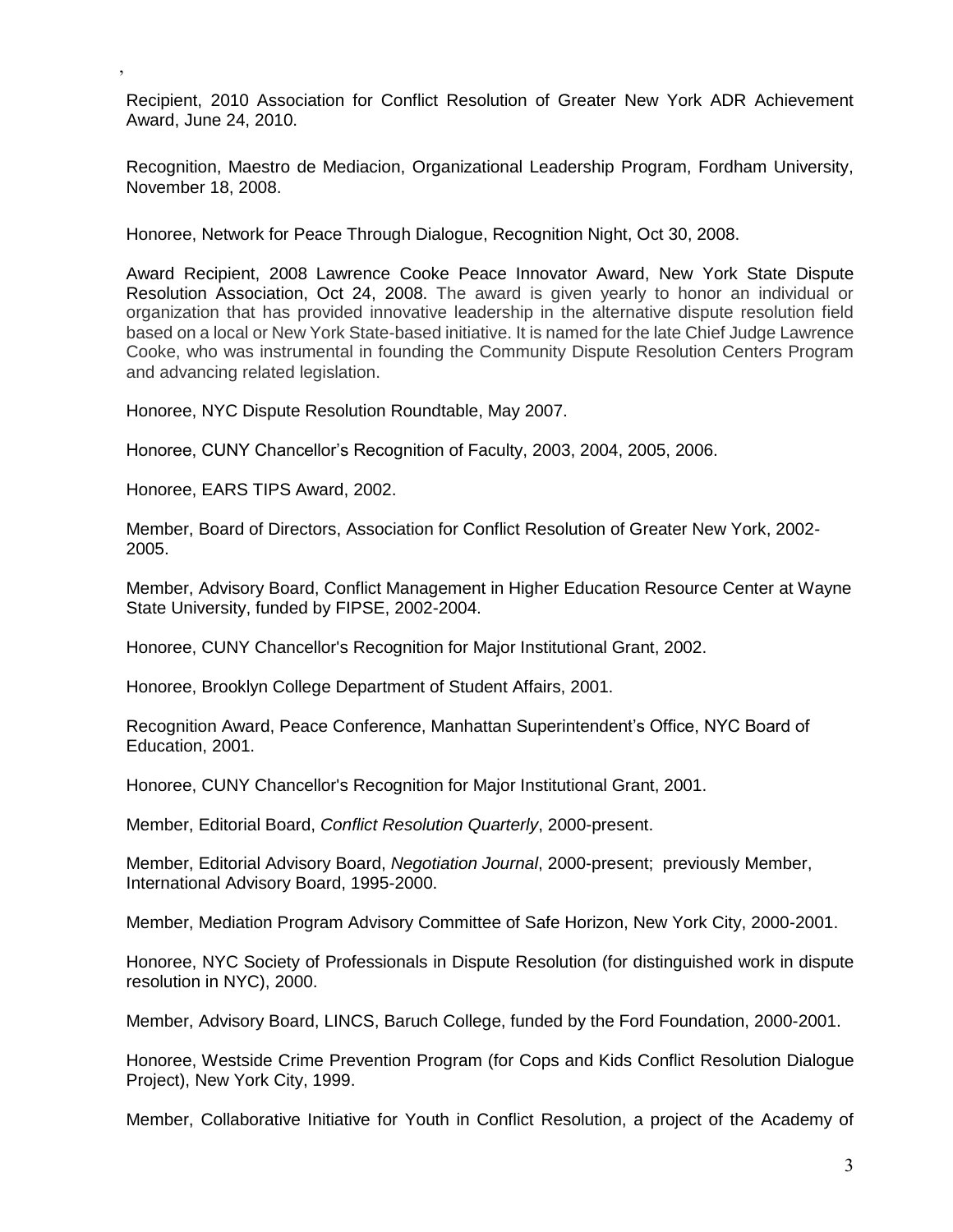Family Mediators, Conflict Resolution Education Network, National Association for Community Mediation, Society of Professionals in Dispute Resolution, 1999-2002.

Honoree, CUNY Chancellor's Recognition for Major Institutional Grant, 1999

Membre D'Honneur, Centre International De Sciences Criminelles Et Penales, Paris, France, 1999.

Member, Editorial Team, *Practical Dispute Resolution*, 1999-present.

Member, Dispute Resolution Advisory Committee, Unified Court System of New York State, (Subcommittee on Qualifications and Training for Neutrals) 1999-2004.

Distinguished Service Award, International Society of Professionals in Dispute Resolution, 1998.

Honoree, CUNY Chancellor's Recognition for Major Institutional Grant, 1998.

Honoree, CUNY Chancellor's Recognition of Distinguished Faculty, 1997.

President, International Society of Professionals in Dispute Resolution (now Association for Conflict Resolution), 1996-1997.

Honoree, CUNY Chancellor's Recognition for Major Institutional Grant, 1996.

Member, Board of Visitors, The Greenberg Center for Legal Education and Urban Policy, The City College of the City University of New York, 1996-2003.

Member, Advisory Committee, New York State Attorney General's Program for Young Negotiators, 1996-1999.

Who's Who of American Women, 1997-1998.

,

Who's Who Among America's Teachers, 1996

President-Elect, International Society of Professionals in Dispute Resolution, 1995-1996.

Honoree, CUNY Chancellor's Recognition for Major Institutional Grant, 1995.

Distinguished Service Award, International Society of Professionals in Dispute Resolution, 1994.

First Vice President, International Society of Professionals in Dispute Resolution, 1994-1995.

Honoree, EARS Teen Mediators, 1994.

Certificate of Appreciation, Student Council, John Jay College of Criminal Justice - CUNY, 1994.

Recognized for outstanding contribution as a peacemaker and peacekeeper in New York City by the Increase the Peace Volunteer Corps, Office of the Mayor at a special Women's Recognition Ceremony "Lifting As We Climb: A Celebration for Women Who Dare to Be", 1993.

Student Government Service Award, John Jay College of Criminal Justice - CUNY, 1992.

Distinguished Service Award, International Society of Professionals in Dispute Resolution, 1991.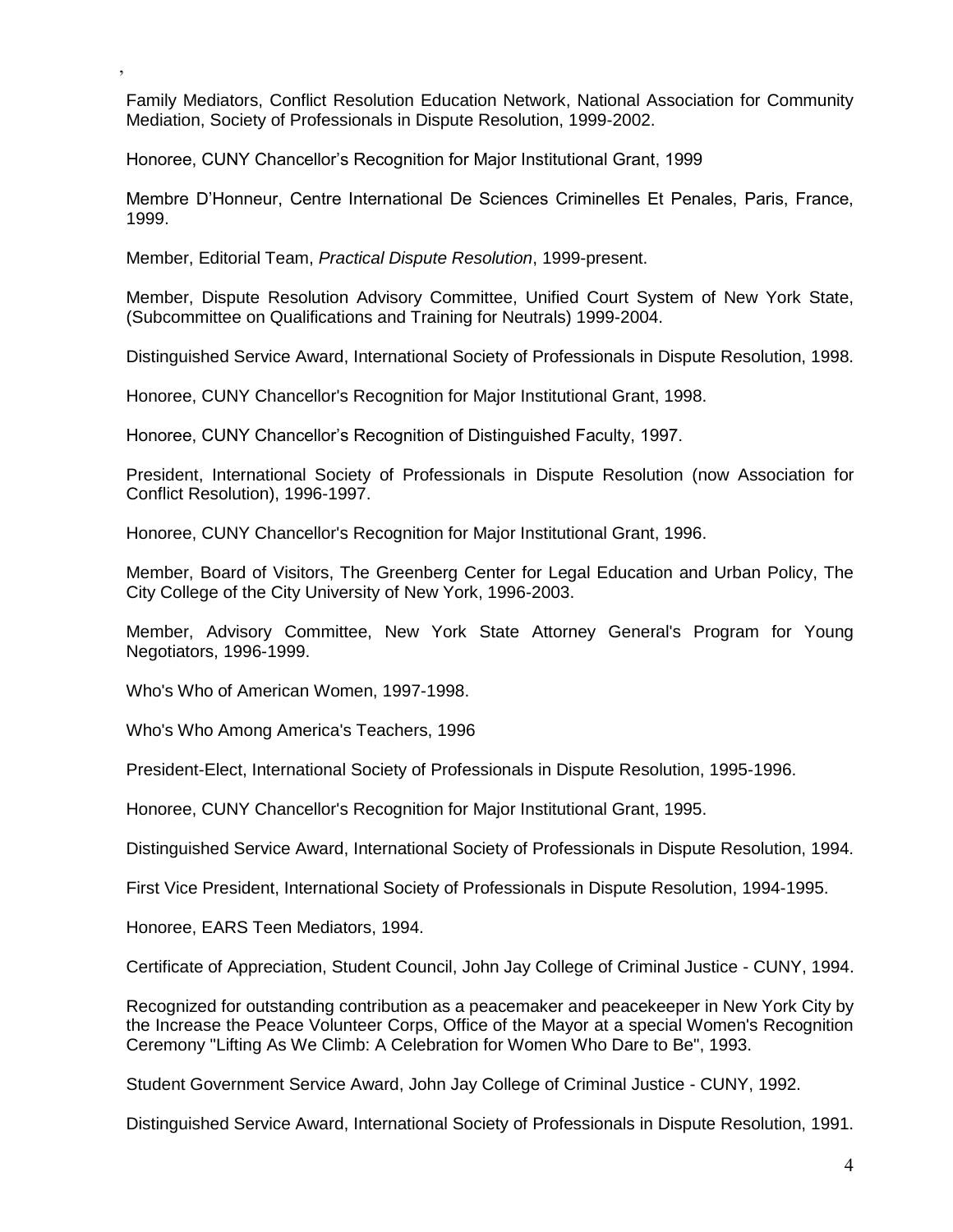Second Vice President, International Society of Professionals in Dispute Resolution, 1989-1991.

Member, Editorial Board, Mediation Quarterly, 1989-2001.

Member, Board of Editors, Journal of Contemporary Criminal Justice, 1988-1996.

Ex-officio member, Board of Directors, New York City Chapter of SPIDR, 1988-1995.

CUNY Chancellor's Recognition of Distinguished Faculty, 1989.

President, New York City Chapter of SPIDR (now ACR GNY), 1986-88.

Member, Executive Board, National Conference on Peacemaking and Conflict Resolution, 1985- 87.

Participant, National Science Foundation / American Association for the Advancement of Science Chautauqua Program on Social Indicators, 1977-78.

Participant, Title IX, Ethnic Heritage Act, Scandinavian Ethnic Studies, 1976-77.

Fellow, National Institute of Mental Health Fellowship Program in the Sociology of Criminal Law, New York University, 1970-72.

#### **RESEARCH**

,

Principal Investigator, COVID 19: Conflict Resolvers' Responses, supported by PSC-CUNY Research Awards, 2021-present.

Co-Principal Investigator (with J. Strauss), Memorializing Lived Traumatic Experiences of COVID-19: Promises and Challenges, supported by CUNY Office of Research, Interdisciplinary Research Grant, 2021-present.

Co-Principal Investigator (with M. Bilici), Research on Religious Identities of Young Kurds in the United States, supported by PSC-CUNY Research Awards, 2017-2018

Co-Principal Investigator (with M. Bilici), The Kurdish Diaspora's Response to the Turkish-Kurdish Process, supported by PSC-CUNY Research Awards, 2015-2016.

Co-Principal Investigator (with M. Bilici), The role of religion in Kurdish-Turkish Reconciliation, supported by PSC-CUNY Research Awards, 2014-2015.

Co-Principal Investigator (with S. Leftoff), Searching for the interface between private troubles and public issues: grassroots approaches to family troubles and domestic violence: a pilot study, supported by PSC-CUNY Research Awards and Research Assistance Program, Office for the Advancement of Research, John Jay College, 2009-2012.

Co-Principal Investigator (with M. Johnson), The Roots of Diversity in the ADR Field, supported by the Office for the Advancement of Research, John Jay College, 2008-2009; JAMS Foundation, 2010-2113.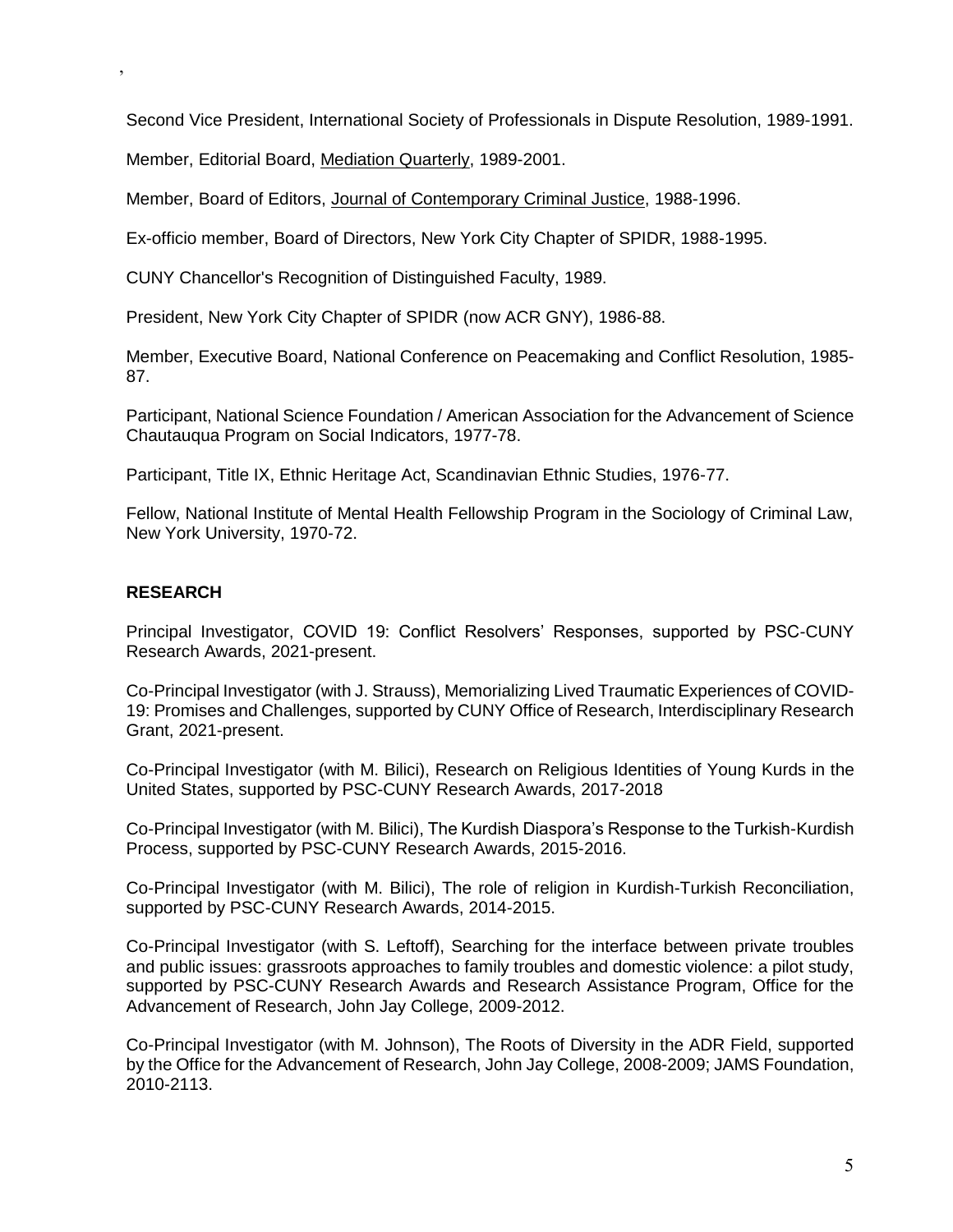Principal Investigator, Hurricane Katrina: Conflict Resolvers' Responses, supported by PSC-CUNY Research Awards, 2006-2008.

Co-Principal Investigator (with B. Bush), Barriers to Minority Participation in Dispute Resolution, supported by the William and Flora Hewlett Foundation and the CUNY Diversity Projects Development Fund, 2005-2007.

Principal Investigator, Post 9/11: Restorative Justice Responses to 9/11, supported by PSC-CUNY Research Awards, 2004-2005.

Principal Investigator, Post 9/11: Conflict Resolvers' Responses, supported by PSC-CUNY Research Awards, 2002-2005 and CRInfo Research Mini-Grant, 2003.

Principal Investigator, Understanding Police Mediation: Promises and Challenges, supported by PSC-CUNY Research Awards, (Two awards, for Phases 1 and 2) 2000-present.

Co-Researcher, Survey of Conflict Resolution Processing in the NYC Schools (with A. Borer, D. Brotherton and L. Lee), supported by the CUNY Dispute Resolution Center, 1995-1996.

Co-Principal Investigator, CUNY Dispute Resolution Center (CUNY DRC), 1993-1994. Funded by the William and Flora Hewlett Foundation to research, design and establish the CUNY DRC; evaluated CUNY and New York City's dispute resolution needs and resources.

Co-Principal Investigator, (with K. Lenihan), Felony Mediation: An Evaluation of An Innovative Approach to Criminal Justice, 12/87-3/88. Funded by the State Justice Institute, this study was designed to evaluate the referral of selected felonies to dispute resolution centers in New York State as a result of legislation implemented in November 1986.

Research Consultant, National Council of Jewish Women, 10/81-2/82. Prepared survey questionnaire for a nationwide research project to study the availability of services on the local level for adolescent girls in trouble with the law.

Ph.D. Dissertation: The transformation of localism as an organizing principle for lower criminal courts. (Participant observation study).

Field research on the family background of the chronic offender at the Diagnostic and Treatment Center, Clinton Prison, Dannemora, NY.

Field research on the attitudes of inmates toward parole at the Diagnostic and Treatment Center, Clinton Prison, Dannemora, NY.

#### **PUBLICATIONS**

,

Imagining a racially diverse and inclusive mediation field: Uncovering the structural hurdles (with M. Johnson) in *The Routledge Handbook of Intercultural Mediation.* Ed by Dominic Busch, NY: Routledge, forthcoming.

Mediation: The changing global landscape. in *Behavioral science in the global arena: Global mental, spiritual, and interpersonal health* (Vol. 2). Ed by Congress, E. P., Meister, D., Osborn, S. C., & Takooshian, H. (Eds.). Information Age Publishing, (in-press).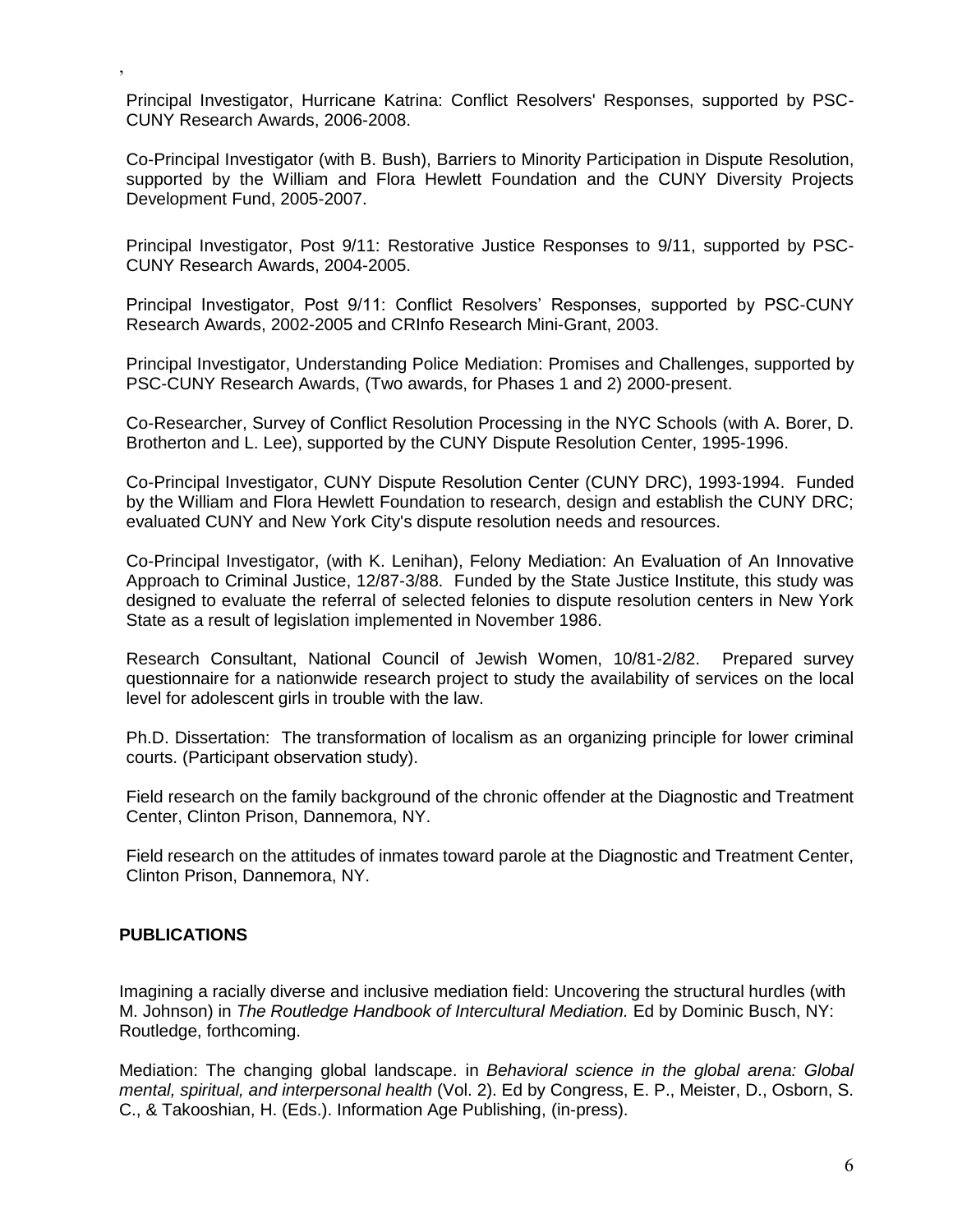The Path of the Credible Messenger, in Hindsight, Insight, Foresight, ed by H. Batts, B. Roy and S. Bowland. Rowman & Littlefield Publishers, forthcoming.

,

Dispute Resolution in Mental Health (with D. Berstein). *Dispute Resolution Jour*nal, pp. 79-93, Vol 75, No 4, Sept 2021.

Understanding the Deep-Rooted Complexity of Racism (with M. Johnson) *ACResolution,* pp. 22- 24, Nov 2020.

Prologue and Working with a Truly Interdisciplinary Team (with C Honeyman) in *The Other Side of the Door: The Art of Compassion in Policing* ed by R. Parish and J. Cambria. St Paul, Mn: DRI Press, 2020.

Mediation's Elusiveness: Taking Stock in *Peace Sowers Around The World: Multiple Perspectives On Mediation And Related Practices* ed by A. Ninomiya, Brazil: RePacificar, 2019.

Negotiating with the Unknown: More Common Than Not? (with J. Cambria, H. McGowan, and C. Honeyman) in *Negotiation Essentials for Lawyers* ed by A.K. Schneider and C. Honeyman, Washington: American Bar Association, 2019.

Measuring Diversity in the ADR Field: Some Observations and Challenges Regarding Transparency, Metrics and Empirical Research. *Pepperdine Dispute Resolution Law Journal*, Vol 19, No 2, pp. 201-219, 2019.

The ADR Inclusion Network: Addressing Diversity Collectively (with S. Sproule). *Alternatives to the High Cost of Litigation,* Vol. 37 No. 6 June 2019.

Uncovering and Addressing Mental Health Bias in Dispute Resolution: Some Observations (with D. Berstein) *Dispute Resolution Journal*. Vol. 73 Issue 3, p 1-8, 2018.

Mediation Capacity Building With Liberian Diaspora Communities: Some Observations (with B. Roth) *Cardozo Journal of Conflict Resolution*, Vol 19, No 3, Spring 2018.

Negotiating with the Unknown (with J. Cambria, H. McGowan, C. Honeyman) in *The Negotiator's Desk Reference,* Vol 2., ed by A. K. Schneider and C. Honeyman, St Paul, Mn.: DRI Press, 2017.

Cultivating Ongoing Public Discourse: A College Community's Experience. *ACResolution*. September 2017, Vol 15, #4 http://www.acresolutiondigital.org/acresolutionmag/september\_2017?folio=19&pg=19#pg19

The Color of Money: Compensation Opportunities and Barriers (with M. Johnson). *American Bar Association Dispute Resolution Magazine*, Vol 23, No 4. Summer 2017.

Preface and Co-Editor (with S. Alom). *The Voices of Urban Muslims in New York City*. CUNY Dispute Resolution Center, 2017.

The Silver Lining of September 11: NYC-Dispute Resolution Roundtable Breakfasts at John Jay College, *Sociology Newsletter,* Department of Sociology, 2(1) Nov 2016.

Mediation in the Future of Policing, http://www.mediate.com/articles/VolpeFutures.cfm, Nov 2016; translated into Russian and published in *Mediation and Law. Intermediation and Conciliation,* No. 38.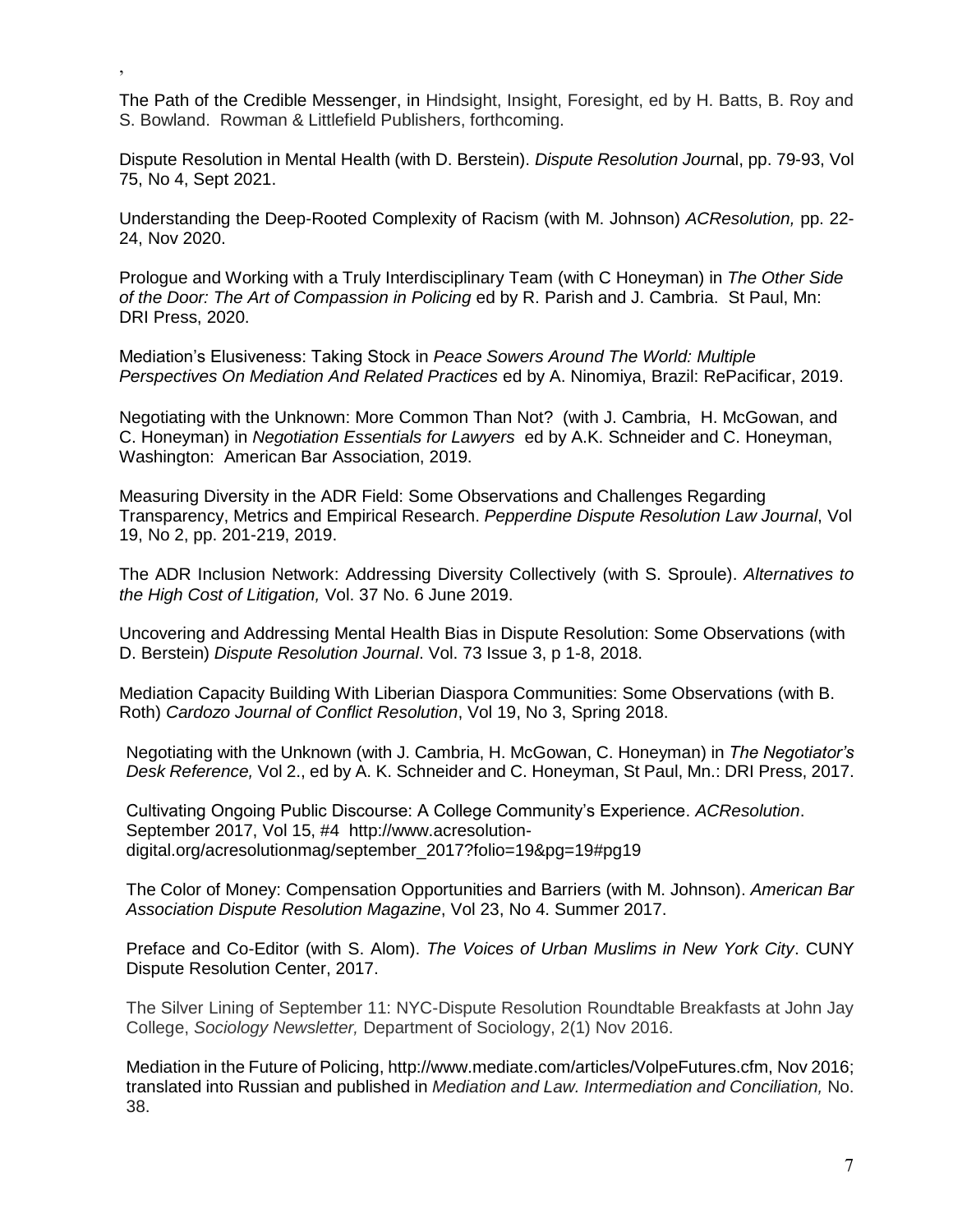Why I Became a Sociologist. *Sociology Newsletter,* Department of Sociology, John Jay College, 1(2), Apr 2016.

,

Conflict Resolvers' Responsibility To Shape the Message of Negotiation [http://www.mediate.com/articles/volpenegotiation.cfm,](http://www.mediate.com/articles/volpenegotiation.cfm) Feb 2016.

Preface and Co-Editor (with S. Fatima). *The Mosaic of Urban Muslims in New York City*. CUNY Dispute Resolution Center, 2015.

Post Disaster ADR Responses: Promises and Challenges. *Fordham Environmental Law Review*, 2014, Vol. 26, No 1, pp 95-132.

Preface and Co-Editor (with S. Fatima) *Finding Islam in Tomorrow*. CUNY Dispute Resolution Center, 2014.

"Police and Conflict Resolution" in *The Handbook of Conflict Resolution: Theory and Practice* (ed by Morton Deutsch, Peter Coleman and Eric Marcus), San Francisco: Jossey Bass, 2014. https://media.wiley.com/assets/7241/11/c51-PoliceandConflictResolution.pdf

"Police and Mediation: Natural, Unimaginable or Both" in *Moving Toward a Just Peace: The Mediation Continuum* (ed by Jan Fritz). The Netherlands: Springer, 2014.

"The Mediation Process: Contrasting Perspectives" *Family News and Views – AFCC NY*, Fall 2013.

"Roots of Diversity in Dispute Resolution: Preliminary Observations" (with M. Johnson) *ACResolution,* Vol 13, No 1 Winter 2013.

"Mediation Remains Elusive in Public Discourse Despite Its Ubiquity" *Alternatives to the High Cost of Litigation,* Vol. 30 No. 10 November 2012.

Co-guest Editor (with M. Johnson), *Dispute Resolution Magazine*, Diversity Issue: Uncovering Race in Dispute Resolution, American Bar Association, Spring 2009;

"Uncovering Race in Dispute Resolution" (with M. Johnson). *Dispute Resolution Magazine*, Spring 2009.

"Mediation in Criminal Justice" *Encyclopedia of Race and Crime*, edited by Helen T. Greene and Shaun L. Gabbidon. Thousand Oaks, Calif.: SAGE, 2009.

"Negotiation Nimbleness When Cultural Differences are Unidentified" (with J. Cambria), in *Rethinking Negotiation Teaching: Innovations for Context and Culture* ed by C. Honeyman, J. Coben, and G. De Palo. St Paul, MN: DRI Press, 2009.

"Taking Stock: ADR Responses in Post-Disaster Situations" *Cardozo Journal of Conflict Resolution*, Spring 2008, Vol 9, No 2.

"Barriers to Participation: Challenges Faced by Members of Underrepresented Racial and Ethnic Groups In Entering, Remaining, and Advancing in the ADR Field" (with R. A. B. Bush, G. A. Johnson, Jr., C. M. Kwok, J. Tudy-Jackson, R. Velez) *Fordham Urban Law Journal*, 2008, Vol 35, No 1.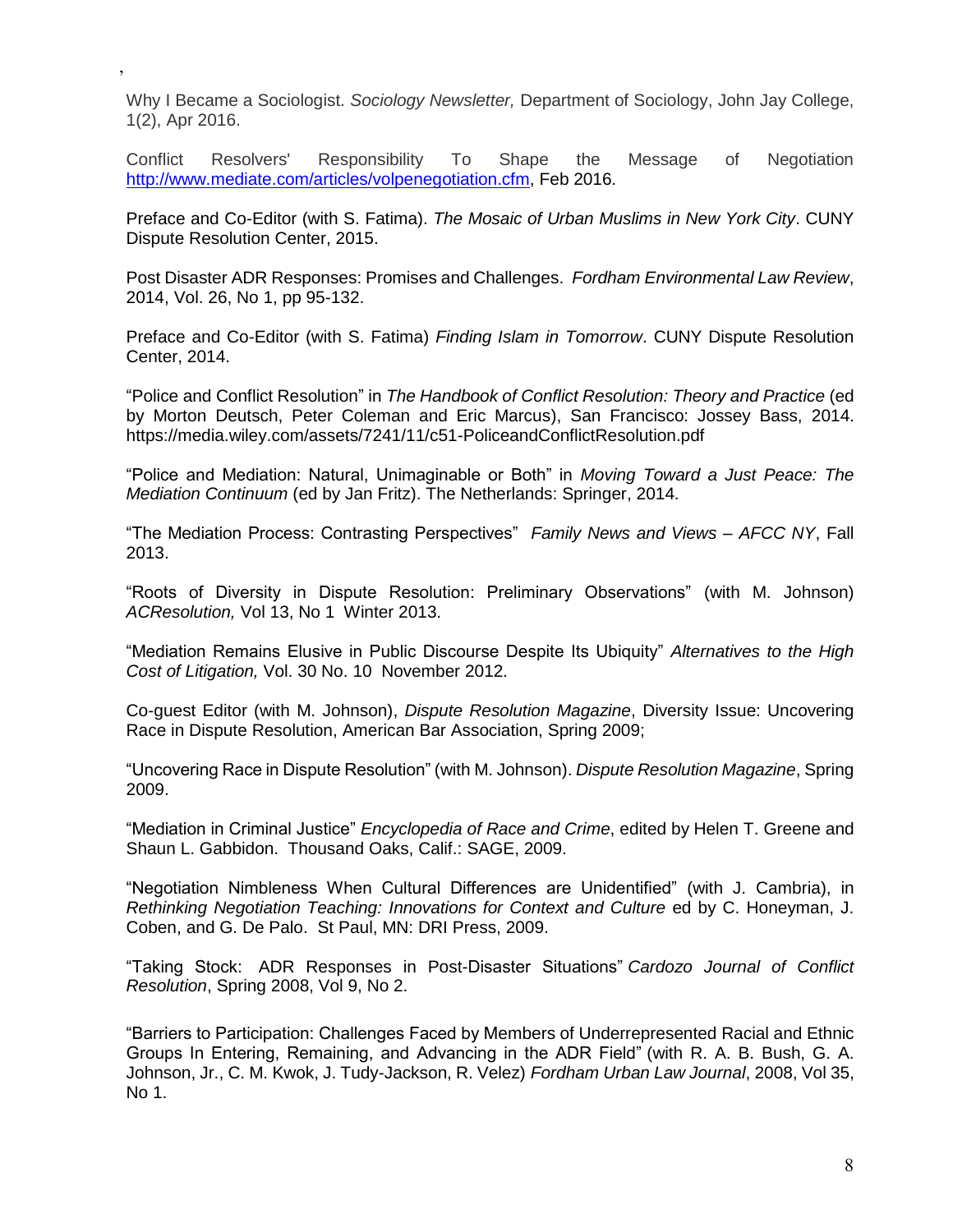"Restorative Justice in Post Disaster Situations: Untapped Potential" *Cardozo Journal of Conflict Resolution,* Spring 2007, Vol 8, No 2.

,

"Community Dispute Resolution" *Encyclopedia of Police Science,* 3rd Edition, 2 vols., ed. By Jack R. Greene. New York: Routledge, 2006.

"Police Mediation" *Encyclopedia of Police Science*, 3rd Edition, 2 vols., ed. Jack R. Greene. New York: Routledge, 2006.

"Looking Back, Looking Ahead: The Role and Relevance of ADR Responses to Disasters" *American Bar Association Dispute Resolution Magazine*, Fall 2006.

"Negotiating with the Unknown" (with J. Cambria, H. McGowan, C. Honeyman) in *The Negotiator's Fieldbook: The Desk Reference for the Experienced Negotiator,* ed by A. K. Schneider and C. Honeyman, Washington: American Bar Association, 2006.

"Police Mediation: Research Survey Themes" (with N. Phillips) in *Dispute Resolution: Managing Conflicts in Diverse Contexts*, ed by N. Phillips and S. Strobl, NY: CUNY Dispute Resolution Center, 2006.

"L'uso della mediazione da parte delle forze di polizia" (with N. Phillips), in *La mediazione come strumento di intervento sociale,* ed by L. Luison. Milano, Italy: Franco Angeli, 2006.

"Conflict and Humiliation: The Simplicities of Reversing Destructive Conflict" An Interview with Dr. Maria Volpe in the Newsletter of the Crisis Intervention Section of the Association of Conflict Resolution, Feb 2006, http://www.acrnet.org/pdfs/CI\_Feb\_06\_v2.pdf

"Restorative Justice Responses to Post-9/11 Hate Crimes: Potential and Challenges" (with S. Strobl) *Conflict Resolution Quarterly*, Summer 2005, Vol 22, No 4.

"Responses to 9/11 Reveal Opportunities – And Barriers – for Commercial ADR" (with S. Strobl) *Alternatives to the High Cost of Litigation*, June 2005, Vol 23, No 6.

"Police Mediation" *Law Enforcement Encyclopedia*, Sage, 2005.

"Conflict Resolvers Respond to 9/11" (with S. Strobl) *ACResolution*, Fall 2004, vol 4, issue 1.

"Police Use of Mediation" (with N. Phillips) *Conflict Resolution Quarterly*, Winter 2003, Vol 21, No 2.

"Dispute Resolvers in a Post-September 11th World" (with S. Strobl) *Practical Dispute Resolution, (*3)1, 2003.

"Conflict Resolution Approaches to the Reduction of Adolescent Violence: Negotiation and Peer Mediation Initiatives" (with D. Jones-Brown) in *A Multicultural Approach for Understanding and Dealing with Violence: A Handbook for Psychologists and Educators* (ed by Barbara Wallace), Sage, 2003.

"Intractable Conflict From the Bottom Up" (with S. Cheldelin, M. Greenberg, and C. Honeyman) *Negotiation Journal*, Jan 2003.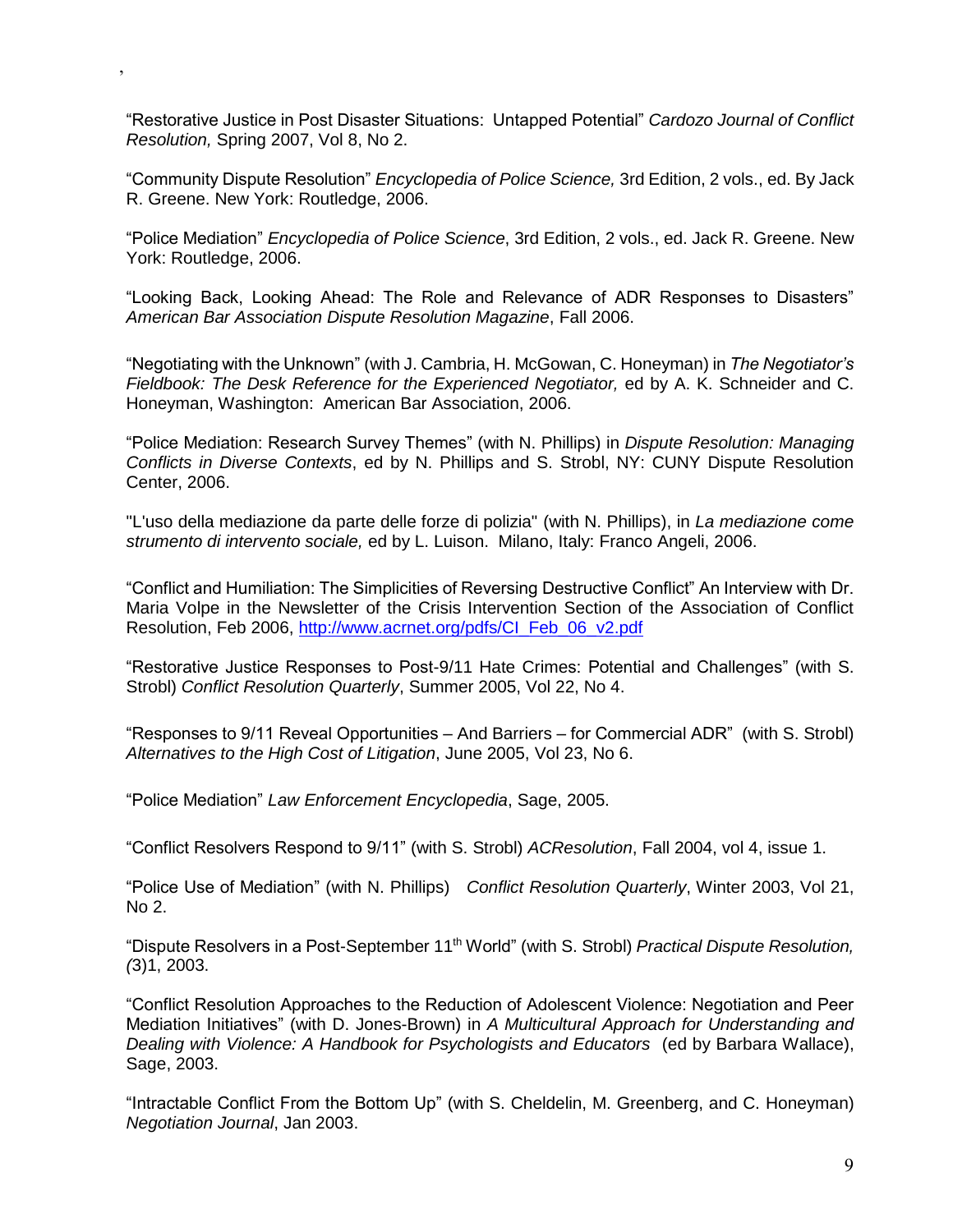"What Don't We Know? What Do We Need to Know? And, How Will We Find It?" (with S. Cheldelin, M. Greenberg, C. Honeyman) Introduction to *Negotiation Journal,* Oct 2002.

,

"What Can the DR Community Learn From Sept.11? The Future*" American Bar Association Dispute Resolution Magazine,* Spring 2002.

"Alternative Dispute Resolution" in *Encyclopedia of Crime and Punishment*, Thousand Oaks, Ca.: Sage, 2002.

"Resolving and Managing Conflicts in Academic Communities: The Emerging Role of the 'Pracademic'" with D. Chandler *Negotiation Journal,* July 2001.

"Settling Criminal Cases in Community Dispute Resolution Programs in New York City" in *Crime and Justice in New York City* (ed by Andrew Karmen), McGraw Hill, 1998; reprinted in *Crime and Justice in New York City, Vol. II: New York City's Criminal Justice System, An Area Handbook, 2000-2001* Edition (ed by Andrew Karmen), Thomson Learning, 2001.

"Mediation in the Criminal Justice System: Process, Promises and Problems" *American Bar Association Dispute Resolution Magazine,* Fall 2000; also served as guest editor.

"Resolving Conflicts in Institutions of Higher Education: Challenges for Pracademics" (with D. Chandler). Conference Proceedings: Reflective Practice in Institutionalizing Conflict Resolution in Higher Education held by The Consortium on Negotiation and Conflict Resolution at Georgia State University, May 1998.

"Using Town Meetings to Foster Peaceful Coexistence" in *Handbook on Interethnic Coexistence*  (ed by Eugene Weiner), Continuum Books, 1998.

"Conflict Resolution: An Emerging Landscape" *Consumer News,* Part 1 in Vol 1, No. 6, June 1996, Part 2 in Vol 1, No. 7, July 1996.

"Creating a Kids and Cops Program" in American Bar Association's Proceeding of 8th National Conference on Children and the Law, Washington, DC, June 1996.

"An Urban University-Based Conflict Resolution Program" *Education and Urban Society*, Vol. 27, No. 1, Nov 1994.

"Negotiating and Mediating in Stressful Situations" (with R. Louden) in *Community Disorders and Policing* (ed by T. Marshall), London: Whiting and Birch, 1992.

"Mediation and Diversity on College Campuses" (with R. Witherspoon), *Mediation Quarterly,* Summer 1992; reprinted in *The Twenty-First Century Mosaic: Resolving Disputes in a Culturally Diverse Society* ed by E. McGlynn and T. Christian, Loudonville, NY: Siena College, 1993.

*Conflict Processing* (co-edited with P. Maida), Michigan State University Press, 1992.

"Mediation and Probation: The Presentence Investigation" (with C. Lindner), *Mediation Quarterly,* Fall 1991.

"Mediation in the Criminal Justice System: Process, Promises, Problems" in *Criminology as Peacemaking* (ed by H. Pepinsky and R. Quinney), Indiana University Press, 1991.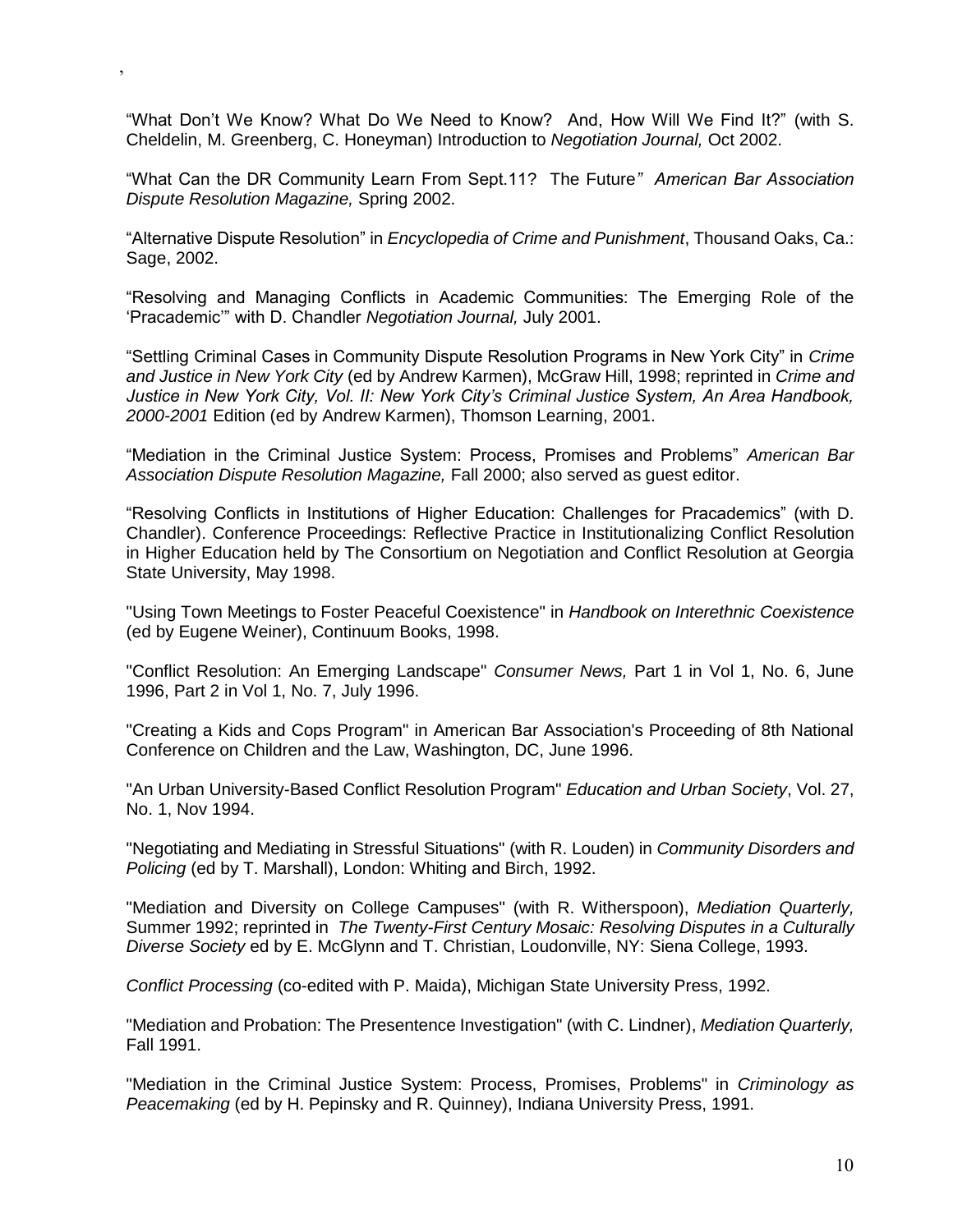"Dispute Resolution Education, Training and Critical Issues for Criminal Justice Professionals" reprinted in *Systematic Analysis in Dispute Resolution,* (ed by S. Nagel and M. Mills), Greenwood-Quorum Books, 1991; originally published in *Law and Policy Studies,* vol 2 (ed by S. Nagel), JAI Press, 1988.

,

Contributor, *Making the Tough Calls: Ethical Exercises for Neutral Dispute Resolvers* Washington DC: Society of Professionals in Dispute Resolution, 1991.

"ADR Legislation and Criminal Disputes: Some Observations" SPIDR 1989 Conference Proceedings, 1990.

"Hostage Negotiations: Skills and Strategies for Third Party Intervention in High Stress Situations" (with R. Louden), *SPIDR 1989 Conference Proceedings*, 1990.

"Beneath the Tip of the Iceberg: Understanding Deeply Entrenched Conflict" *SPIDR (Society of Professionals in Dispute Resolution) Newsletter,* vol 14, no 1, Spring 1990.

"Teaching Mediation as a Lawyering Role" (with J. *Nolan-Haley), Journal of Legal Education*, Dec 1989, Vol 39, No 4.

"Managing Conflict in the Public Sector" Review Essay *Public Productivity and Management Review,* Fall 1989, Vol xiii, No 1.

"Mediation: New Addition to Cop's Toolbox" (with T. Christian), *Law Enforcement News*, June 15, 1989, Vol XV, No 294.

"The Role of Dispute Resolution in the Criminal Justice Curriculum: Critical Issues" (with J. Sexter), *Journal of Contemporary Criminal Justice*, Feb 1989, Vol 5, No 1.

"The Police Role" in *Mediation and Criminal Justice: Victims, Offenders and Community* (ed by M. Wright and B. Galaway), London: Sage, 1989.

"Institutions of Higher Learning as a Resource to School Based Mediation Efforts" in *Education and Mediation: Exploring the Alternatives* ed by P. Kestner, American Bar Association, 1988.

"Resistance to Mediation: Understanding and Handling It" (with C. Bahn) *Negotiation Journal,*  July 1987, Vol 3, No 3; reprinted in *Mediazione Sociale E Sociologoia: Riferimenti teorici ed esperienze,* ed by L. Luison and S. Liaci, Milan, Italy: Franco Angeli, 2000.

"Communicating, Negotiating and Mediating in Stressful Situations" in *Police Training Manual for Managing Situations Involving Mentally Disturbed Persons* John Jay College of Criminal Justice, 1987.

"Dispute Resolution: Its Potential for Sociologists" *Clinical Sociology Newsletter.* Summer 1986.

"Teaching Dispute Resolution: A Display Area of Resource Materials" in *Bringing the Dispute Resolution Community Together* ed by C. Cutrona, 1985 SPIDR Conference Proceedings, 1986.

Testimony, Mediation of Child Custody Disputes, NYS Assembly Judiciary Committee Hearings for S5127/A7315, Dec 1985.

"Teaching Alternative Dispute Resolution: Some Observations" in *Elements of Good Practice in Dispute Resolution,* ed by C. Cutrona, 1984 SPIDR Conference Proceedings, 1985.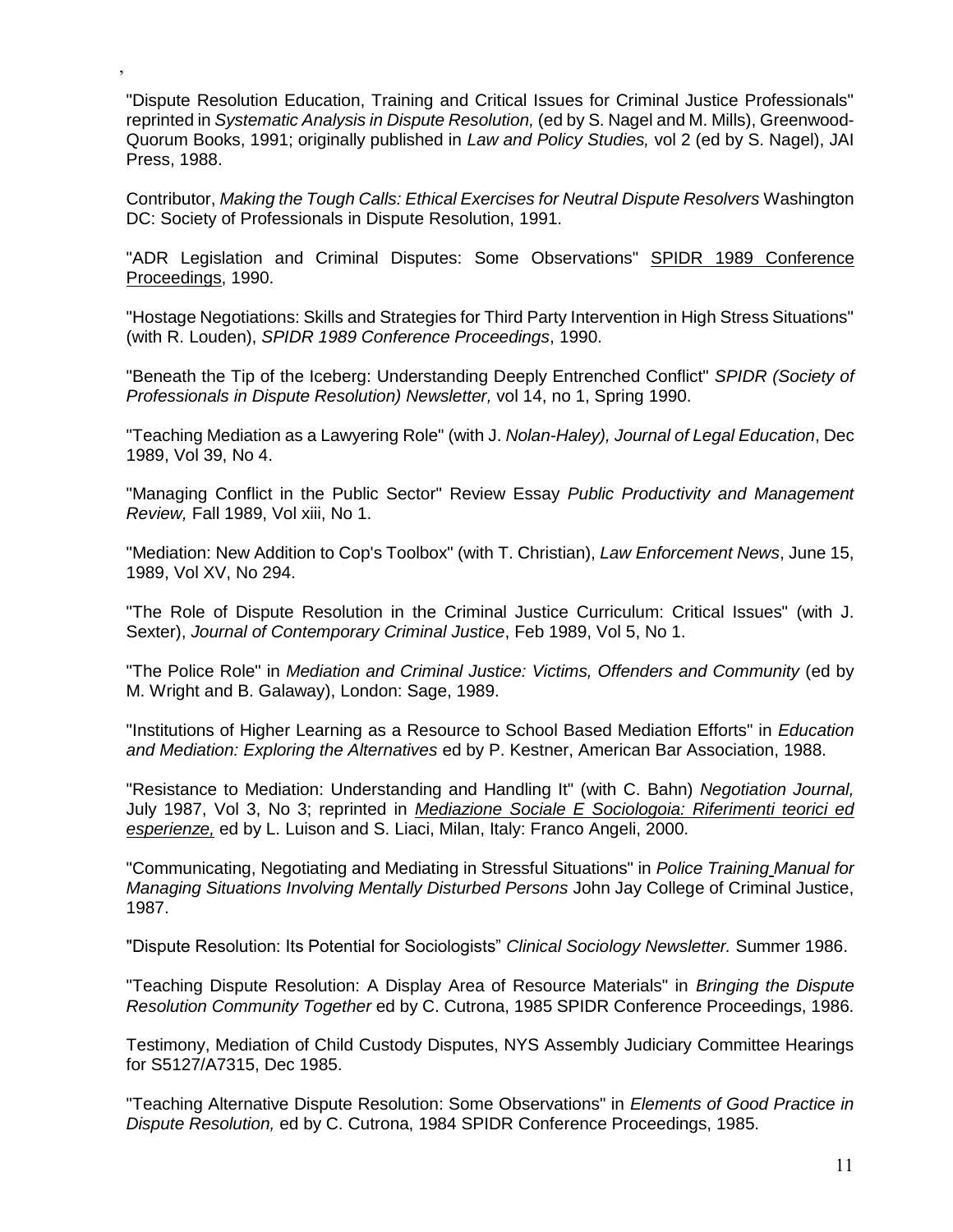"ADR: The Emergence of a New Educational Landscape" *NIJ Reports* July 1985.

"Dispute Resolution Gains Ground" American Sociological Association, *FOOTNOTES,* April 1985.

*Problem Solving Through Mediation* (co-edited with T. Christian) American Bar Association, 1984.

*Mediation in the Justice System* (co-edited with T. Christian and J. Kowalewski) American Bar Association, 1983.

Survey for nationwide NCJW study. *Adolescent Girls in the Justice System,* National Council of Jewish Women, NY: 1982.

The Transformation of Localism as an Organizing Principle for Lower Criminal Courts, Ph.D. Dissertation, University Microfilms, 1981.

Research notes on the "Attitudes of Inmates Toward Parole" *Social Science Occasional Paper,*  No. 2, 1970.

Research notes on the "Family Background of the Chronic Offender" *Social Science Occasional Papers,* No. 1, 1969.

#### **BOOK REVIEWS**

,

*Police Under Pressure: Resolving Disputes* in *Arbitration Journal,* June 1993.

*Extremist Groups and Conflict Resolution: The MOVE Crisis in Philadelphia* in *Criminal Justice Review*, Fall 1989.

#### **MANUSCRIPT REVIEWS**

Reviewer, Routledge / Taylor and Francis Group, 2010.

Reviewer, *Constructing Communication Journal*, 2013-present.

Reviewer, *Criminology and Public Policy*, 2005.

Reviewer, *Criminal Justice Review,* 2004.

Reviewer, *Conflict Resolution Quarterly,* 2001-present.

Reviewer, Jossey Bass manuscripts, 1998, 1999.

Reviewer, *Practical Dispute Resolution,* 1999-present.

Reviewer, *Mediation Quarterly*, 1989-2001.

Reviewer, *Negotiation Journal,* 1993-present.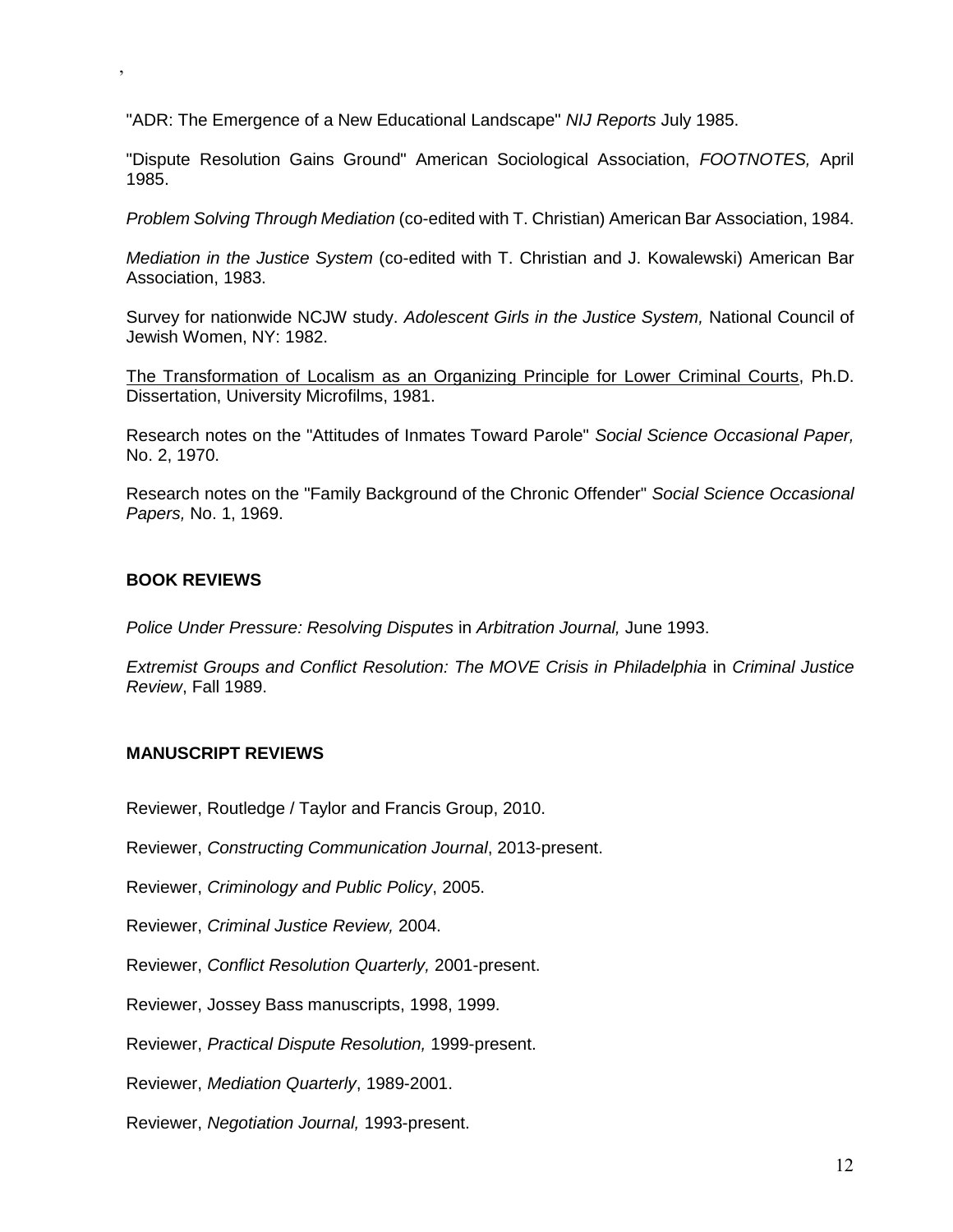Reviewer, *Journal of Contemporary Criminal Justice* special issue on the death penalty, 1989.

Reviewer, *Interpersonal Conflict*, 3rd Ed. by J. Hocker and W. Wilmot, Wm. C. Brown, Spring 1987.

Reviewer, *Crime and Criminology*, 4th Ed. by S. Reid, Holt, Rinehart and Winston, Spring 1984.

Critical Reader, Deviance chapter in *Sociology: Focus on Society* by L. Duberman and C. Hartjen, General Learning Press, Fall 1978.

Reviewer, *Qualitative Sociology,* Fall 1978, Spring 1980.

#### **PRESENTATIONS / CONFERENCES**

,

Invited Panelist, ADR Professionals as Problem Solvers and Facilitators. NYS Bar Association, Dispute Resolution Section, Corporate Counsel, Contemporary Arbitration and Mediation – How We Can Do Better, (online). Mar 14, 2022.

Invited Moderator, The Role of Conflict Management Skills in Policing, New York Law School, online, Feb 17, 2022.

Invited Presenter, Dispute Resolution in Higher Education (with Skye Roper-Moses), (Online). Honors Program, John Jay College, Dec 1 and 7, 2021.

Invited Presenter, Conflict Resolution: Informal Resources and Responses (with Skye Roper-Moses). (Online). Academic Advisement Center, John Jay College, Nov 19, 2021.

Invited Presenter, 20 Years After 9/11 – What Have We Learned in Dispute Resolution. NYS Bar Dispute Resolution Section Ethics Committee, (online) Nov 3, 2021.

Invited Presenter, Using Data to Increase Diversity in ADR, (Online), Defense Research Institute, Sept 21, 2021.

Invited Presenter, Relevance of Conflict Resolvers in Responding to Crises: Where do we go from here? Annual Conference, Center for Alternative Dispute Resolution, (Online), Greenbelt, Maryland, June 24, 2021.

Invited Presenter, Adding Mediating to Your Career: How to Get Started in 2021, New York City Bar Association, (Online), CLE Program, May 25, 2021

Invited Presenter, Dispute Resolution: Thinking and Rethinking a Changing Landscape, University of Arkansas, (Online), Jan 11, 2021.

Invited Presenter, Dispute Resolvers in Times of Crises - How to be a Resource During Times of Heightened Need, Town Hall sponsored by the NYS Bar Association Dispute Resolution Section and its Ethical Issues and Standards Committee (Online), Nov 30, 2020.

Invited Presenter, Dispute Resolvers: Responding to COVID 19, Promises and Challenges, RePacificar World Summit International Online Forum, Brazil, Nov 12, 2020.

Invited Speaker, Open Discussion About Mediation (Online). NYS Supreme Court Mediation Non-Jury, Oct 26, 2020.

Invited Presenter, Imagining a Racially Diverse and Inclusive Dispute Resolution Field (Online). NYC Bar ADR Committee, NYC, Sept 16, 2020.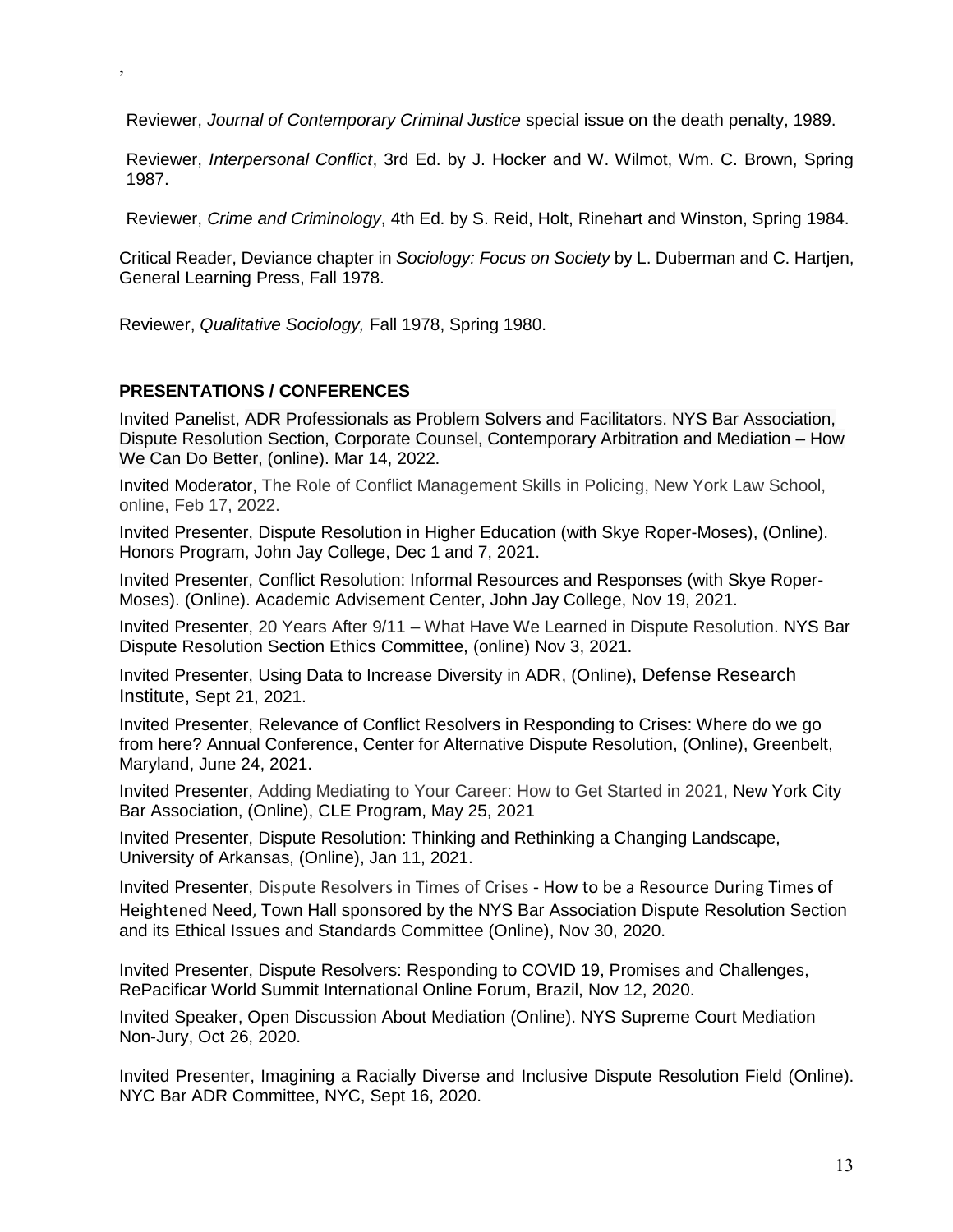Presenter, Diversity and Inclusion in Dispute Resolution: Promises and Challenges (with Sheila Sproule) at NYS Dispute Resolution Association, Saratoga, NY, Oct 28, 2019.

Invited Presenter, Research on the Nashville Kurdish Community at the International Kurdish Studies Conference, Northeastern Illinois University, Chicago, July 25, 2019.

,

Presenter, Measuring Diversity in the ADR Field: Observations and Challenges. Annual Conference, Center for Alternative Dispute Resolution, Greenbelt, Maryland, June 20, 2019.

Invited Presenter, Dispute Resolution in Mental Health Initiative, American Arbitration Association Annual Meeting, NYC, May 9, 2019.

Invited Presenter, "Academia and Accessing Mediation Resources" at A Mediation Career: Getting Started. New York City Bar Association, CLE Program, Apr 18, 2019.

Invited Presenter, Diversity/Inclusivity Among Dispute Resolution Neutrals, Shining a Light on Dispute Resolution: Transparency, Metrics and Empirical Research, Texas A&M Law School, Fort Worth, Nov 16, 2018.

Presenter, "The Future of Mediation in Policing." American Society of Criminology, Atlanta, Nov 15, 2018.

Presenter, "Addressing Mediation's Elusiveness" Association for Conflict Resolution, Pittsburgh, Pa., Oct 3, 2018.

Invited Presenter. "Everyday Conflict Resolution" (with Dan Berstein). Supportive Housing Network of New York, NYC, June 12, 2018.

Invited Presenter, "Mediation Training for the Liberian Diaspora" (with Brad Roth), Diaspora Roundtable Conference, The Union of Liberian Associations in the Americas, Staten Island, April 14, 2018.

Presenter, "What Mediators Need to Know About Mental Health Concerns" (with Dan Berstein). American Bar Association Section of Dispute Resolution Annual Conference, Washington, DC, April 5, 2018.

Invited Presenter, Mediation in Education. US Department of State, Office of International Visitors International Visitor Leadership Program from Saudi Arabia entitled Religious and Public Education in the United States, April 5, 2018.

Invited Presenter, "Academia and Accessing Academic Resources at A Mediation Career: Getting Started." New York City Bar Association, CLE Program, Dec 7, 2017.

Presenter, "Mediation in Police Community Relations: Promises and Challenges," American Society of Criminology, Philadelphia, Nov 16, 2017.

Invited Panelist, Local to Global to Local (with Brad Roth). 2017 Jed D. Melnick Symposium, Persistent Human Divides: Creative Initiatives for Communication, Collaboration, and Cohesion, Cardozo Law School, NYC, Nov 13, 2017

Invited Presenter, Police Mediation, US Department of State, Office of International Visitors *International Visitor Leadership Program* from the Sahel entitled Countering Violent Extremism. Visitors from Niger, Mali, Mauritania, Burkina Faso, October 19, 2017.

Invited Presenter, Diversity and Inclusion in Dispute Resolution, Mediation Settlement Day, New York Law School, October 18, 2017.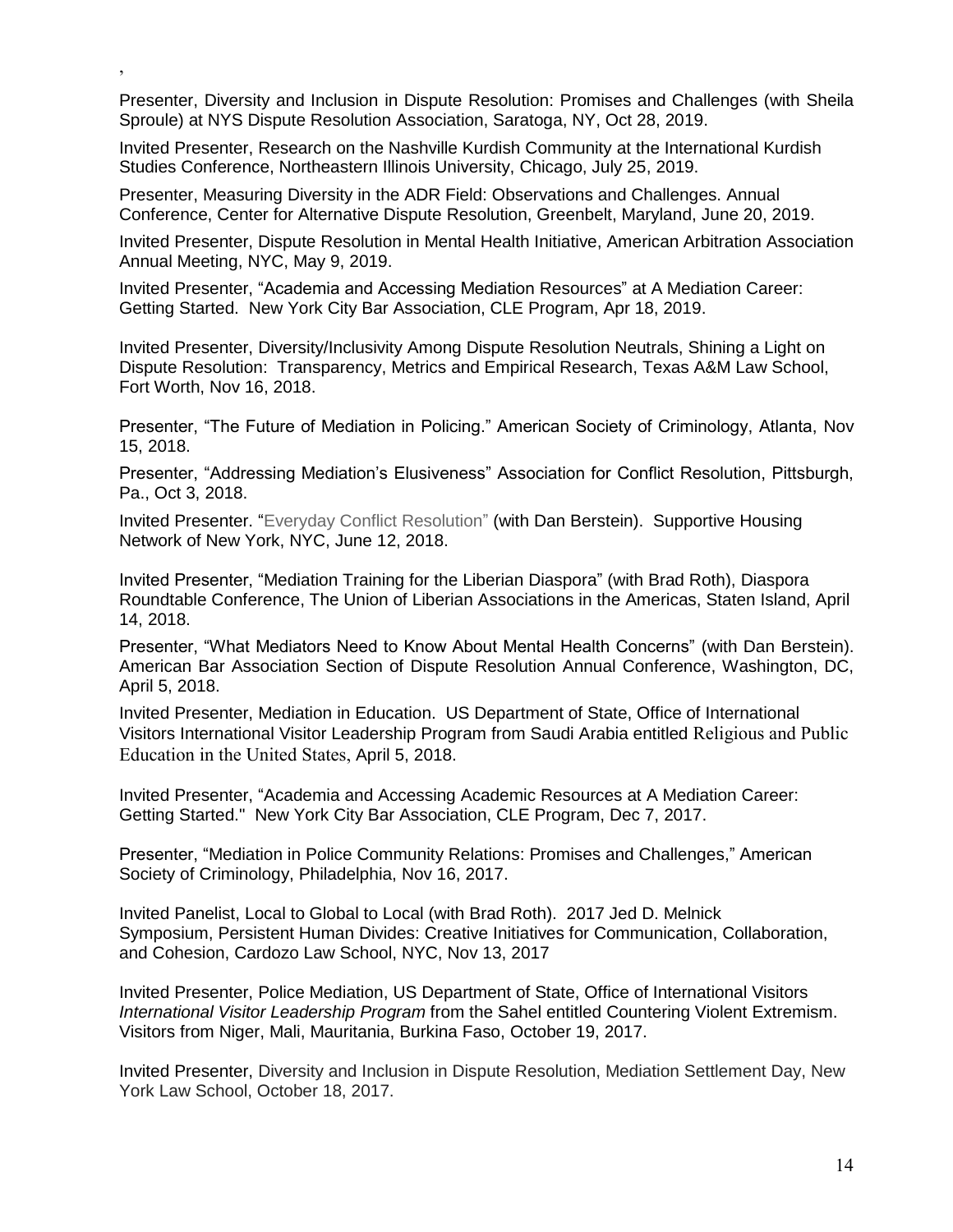Invited Presenter, Addressing Mediation's Elusiveness. Annual Conference, Center for Alternative Dispute Resolution, Greenbelt, Maryland, June 16, 2017.

,

Invited Presenter, Cultivating Interfaith Dialogue on Campus. US Department of State and the Bureau of Educational and Cultural Affairs, the Study of the US Institute on US Culture and Society. Multinational Institute of American Studies at New York University, June 14, 2017.

Invited Presenter, Constructive Approaches to Conflict Resolution, Supportive Housing Network of New York, NYC, June 1, 2017.

Invited, Special Contributor, Peacebuilding Beyond 2017: Women as Agents of Change, Mediators Beyond Borders International's Parallel Event, 61st session of the UN Commission on the Status of Women (CSW61), NYC, Mar 21, 2017.

Invited Presenter, "A Mediation Career: Getting Started" New York City Bar Association, CLE Program, Dec 8, 2016.

Invited Moderator, Muslims as Religious Minorities: Canada, China and the US. 45<sup>th</sup> Annual Conference of the North American Association of Islamic and Muslim Studies. Harvard University, Cambridge, Mass, Oct 8, 2016.

Invited Presenter, "A Mediation Career: Getting Started" New York City Bar Association, CLE Program, Dec 2, 2015.

Presenter, "Imagining the Future of Mediation in Police-Community Relations" American Society of Criminology, Washington, D.C. Nov 19, 2015

Invited Moderator, "Resolving to Learn: How Conflict Informs Our Way Forward" Oregon Mediation Association, Portland, Oregon, Nov 7, 2015.

Invited Keynote Presenter, "Learning Through the Lens of Mediator" Oregon Mediation Association, Portland, Nov 6, 2015.

Invited Luncheon Keynote Presenter, "Imagining the Future of Mediation in Police-Community Relations: Prospects and Challenges" Annual Conference, Center for Alternative Dispute Resolution, Greenbelt, Maryland, June 25, 2015.

Invited Panelist, "Community-Police Mediation Programs as a Restorative Approach to Reconcile Relationships and Rebuild Reliance in Police Departments" Association for Conflict Resolution of Greater New York, June 17, 2015.

Invited Plenary Presenter, "Police Community Relations" Dispute Resolution Strategies, Public Participation and Community Engagement in Urban Issues, Wayne State University, Detroit, Michigan, May 11, 2015.

Invited Presenter, Conflict Resolution at CUNY, CUNY Ombuds, CUNY Graduate Center, NYC, May 1, 2015.

Invited Keynote Presenter, "Police and Mediation: Natural, Unimaginable or Both" Pennsylvania Council of Mediators, Harrisburg, Pa, Apr 25, 2015.

Presenter, Muslim Awareness Initiatives on Campus: Promises and Challenges, CUNY Faculty Diversity and Inclusion Conference, CUNY Graduate Center, Mar 20, 2015.

Invited Presenter, "Mediation at a Crossroads; the Challenges and Possibilities Facing Mediation" New York State Bar Association Mediation Committee, NYC, Mar 19, 2015

Invited Presenter, "A Mediation Career: Getting Started" New York City Bar Association, CLE Program, Dec 3, 2014

Presenter, "Police Mediation: Unimaginable, Natural or Both," American Society of Criminology, San Francisco, Nov 21, 2014.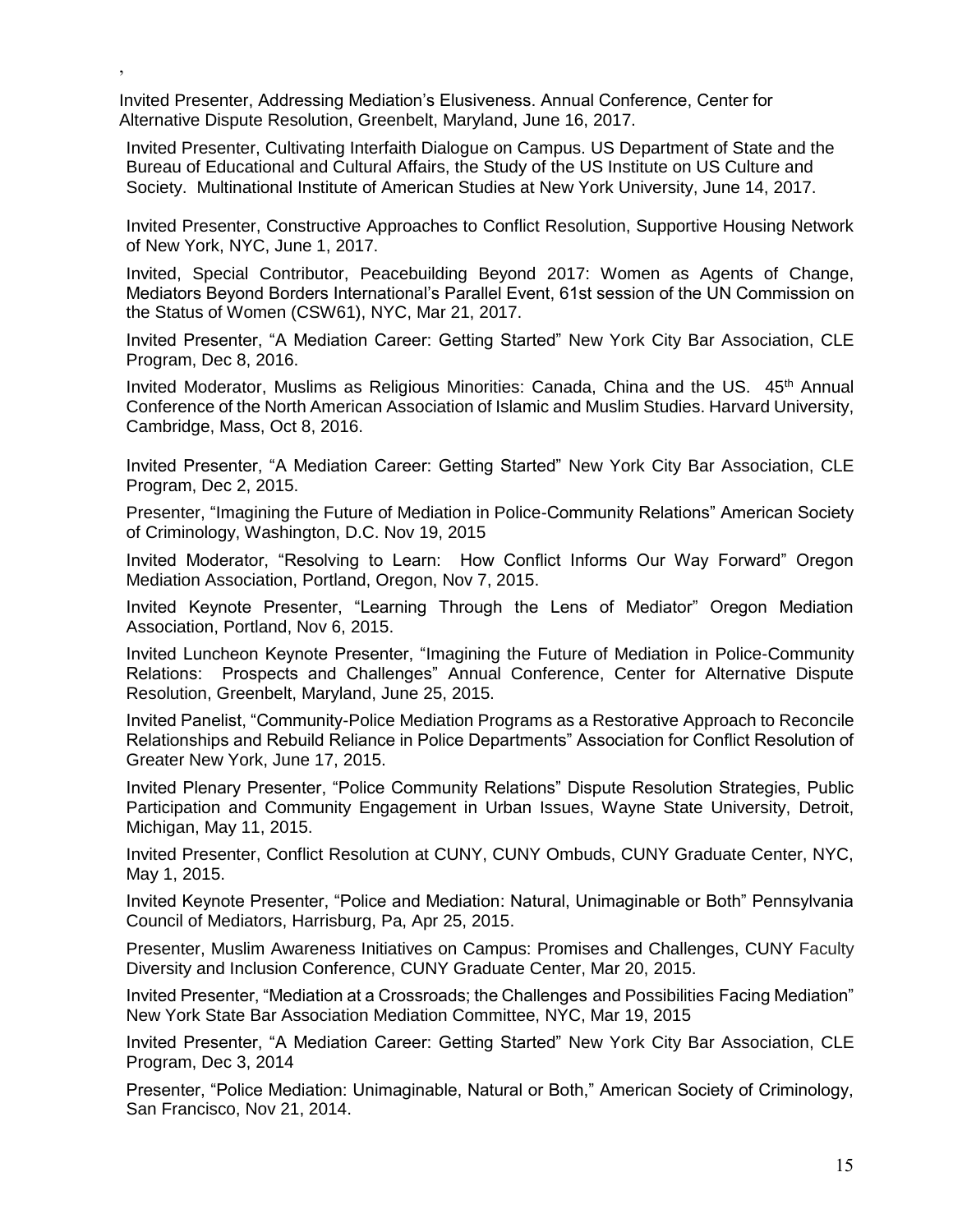Presenter, "Police Mediation: Natural, Unimaginable, or Both" Association for Conflict Resolution, Cincinnati, Ohio, Oct 8, 2014.

,

Moderator, "Lessons Learned and Practical Application of the Developing Models of Conflict Resolution" The Advantages of Ethnic and Religious Identity in Conflict Mediation and Peacebuilding, 1<sup>st</sup> Annual International Conference On Ethnic And Religious Conflict Resolution And Peacebuilding, NYC, Oct 1, 2014.

Invited Moderator, "New Media and Technologies of Authority" The Concept of Authority in Muslim Societies: Political, Religious, Social and Literary, 43<sup>rd</sup> Annual Conference of Association of Muslim Social Scientists, Columbia University, NYC, Sept 20, 2014.

Invited Presenter, "Conflict Resolvers' Relevance When Disasters Occur," Annual Conference Center for Alternative Dispute Resolution, Greenbelt, Maryland, June 26, 2014.

Invited Presenter, "Constructive Conflict Management in a Cultural Context," Leaders in Diversity, Baruch College - CUNY, Mar 14, 2014.

Invited Presenter, "Post Disaster ADR Responses: Promises and Challenges," Symposium, Hurricane Sandy Response and Rebuilding Strategies through the lens of Environmental Justice, Fordham Law School, NYC, Feb 21, 2014.

Invited Presenter, "Mediation at the Crossroads: Where Are We Now, Where Are We Heading?" New York State Council on Divorce Mediation, NYC, Dec 14, 2013.

Invited Presenter, "The New York City Mediation Community," New York City Bar Association, CLE Program, Dec 4, 2013

Invited Presenter, "The New York City Mediation Community," New York City Bar Association, CLE Program, Dec 5, 2012

Presenter, "ADR and Diversity: Taking Stock, Association for Conflict Resolution," New Orleans, Sept 14, 2012.

Presenter, "NYC Listserv Live: Ripped from the Headlines" (with Dan Weitz), Annual Conference of the Association for Conflict Resolution of Greater New York, Cardozo Law, NYC, June 21, 2012.

Invited Presenter, "Mediation's Challenge: The need for BLINK recognition," 25<sup>th</sup> Annual Conference Center for Alternative Dispute Resolution on Managing Conflict and Removing Barriers to Collaborative Decision Making, Greenbelt, Maryland, June 16, 2012.

Invited Presenter, "Dispute Resolution and Diversity: Taking Stock," 10<sup>th</sup> National Conference for Minority Professionals in Alternative Dispute Resolution, Capital University Law School, Columbus, Ohio, May 15, 2012.

Presenter, "Police and Mediation: Natural, Unimaginable or Both" Korea National Police University, Seoul, South Korea, Oct 25, 2011.

Presenter, "On the Mediation Frontlines", 2011 Mediation Frontline Champion Award, Mediation Settlement Day, NYC, Oct 18, 2011.

Moderator, "The Arab Spring: Paths to Democracy in the Middle East and North Africa" Looking Beyond 9/11: Islam in the West and Democratic Trends in the Middle East and North Africa, 40<sup>th</sup> Annual Conference of Association of Muslim Social Scientists, NYC, Sept 23, 2011.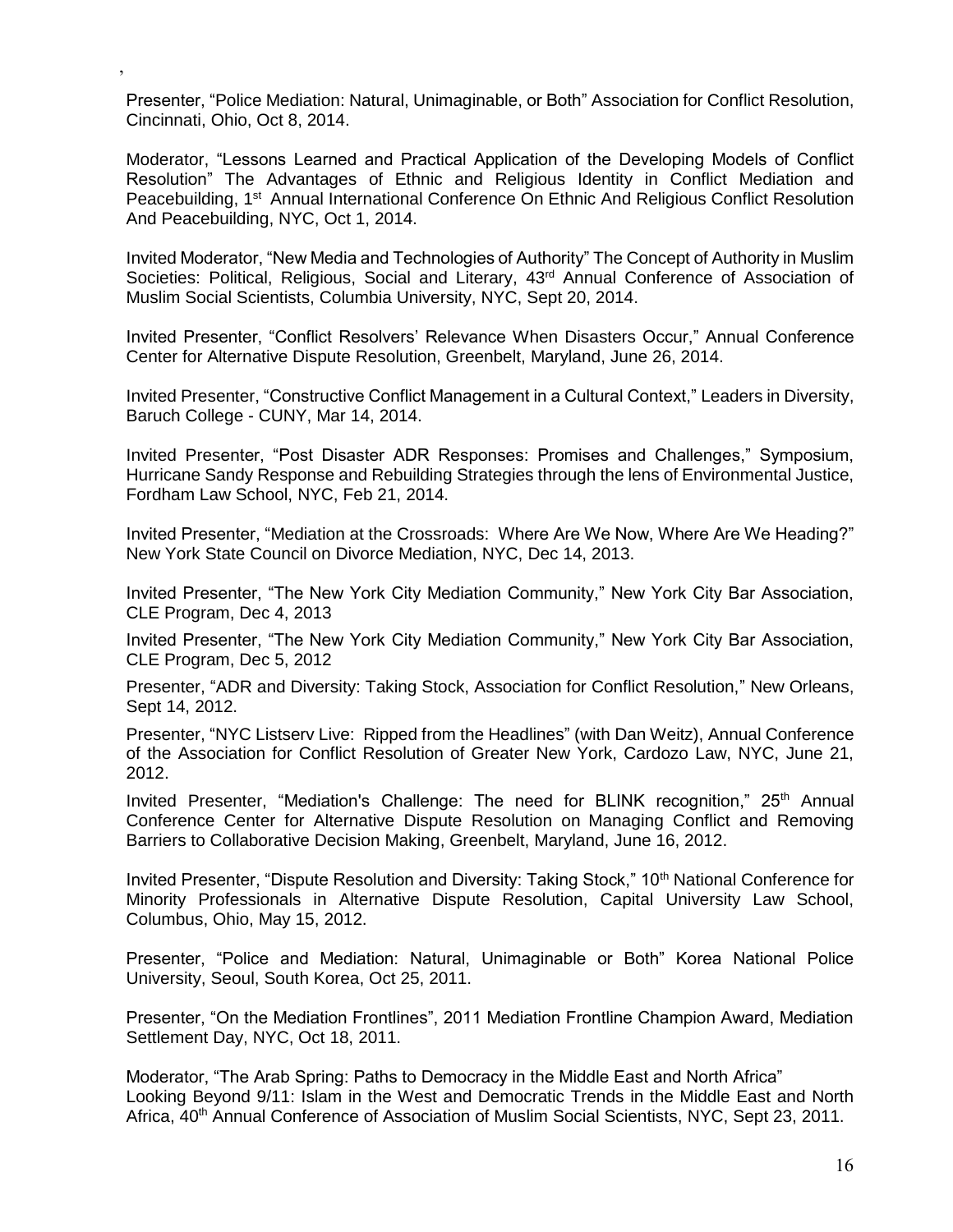Invited Presenter, "The New York City Mediation Community," New York City Bar Association, CLE Program, Sept 13, 2011.

,

Discussant, Managing Collapse: Facilitating the Emergence of Meanings After 9/11, The Manhattan Psychological Association, City University's Dispute Resolution Center at John Jay College, The Society for the Psychological Study of Social Issues, New York State Psychological Association Division of Psychoanalysis, and PsychMatters.com, NYC, Sept 11, 2011.

Presenter, 9/11 and NYC Dispute Resolution, NYC-DR Roundtable Breakfast, Sept 8, 2011.

Presenter, "Police and Mediation: Natural, Unimaginable or Both," Center for Alternative Dispute Resolution, Annual Conference, Greenbelt, Maryland, June 17, 2010.

Invited Luncheon Presenter, "The Roots of Diversity in the Contemporary Dispute Resolution Field" (with M. Johnson), Pre-Conference Institute on Diversity, Ethics and Quality of Practice, Maryland Mediation and Conflict Resolution Office and the Center for Alternative Dispute Resolution, Greenbelt, Maryland, June 16, 2010.

Invited Presenter, "Barriers to Participation in Alternative Dispute Resolution: Examining the Relevance of Race and Ethnicity" (with M. Johnson) National Consortium on Racial and Ethnic Fairness in the Courts, New Brunswick, New Jersey, April 29, 2010.

Invited Presenter, "Preventing and Managing Conflict: Dispute Resolution Resources," NYC Justice Corps, April 22, 2010.

Presenter, "The Roots of Diversity in ADR" (with M. Johnson), American Bar Association Dispute Resolution Section Annual Conference, San Francisco, April 8, 2010.

Invited Presenter, "The New York City Mediation Community**,"** New York City Bar Association, CLE Program, February 25, 2010.

Presenter, "9/11 and ADR: Lessons Learned," NYC-DR Roundtable, NYC, Jan 21, 2010.

Presenter, "Conflict Resolution and the Public: Lessons Learned," Center for Alternative Dispute Resolution," Annual Conference, Greenbelt, Maryland, June 19, 2009.

Invited Presenter, "The New York City Mediation Landscape**,"** New York City Bar Association, CLE Program, June 17, 2009.

Invited presenter, "Preparing for a Career in Mediation," Organizational Leadership Program, Fordham University, April 2, 2009.

Invited presenter, "Preparing for a Career in Mediation," Organizational Leadership Program, Fordham University, November 18, 2008.

Luncheon Keynote, "Taking Stock: Dispute Resolution in a New Era," New York State Dispute Resolution Association, October 24, 2008.

Presenter, "Barriers to Minority Participation in ADR: Lessons Learned and Next Steps" Association for Conflict Resolution, Austin, Texas, Sept 2008

Facilitator, "What Does Diversity in the Dispute Resolution Field Mean for Globalization?" Association for Conflict Resolution, Austin, Texas, Sept 2008

Invited Roundtable Moderator, "Then and Now: Reflections on Mediation," Great Britain's Royal Society of the Arts, United States, English Speaking Union, NYC, Aug 8, 2008

Invited Presenter, "The New York City Mediation Landscape**,"** New York City Bar Association, CLE Program, June 11, 2008.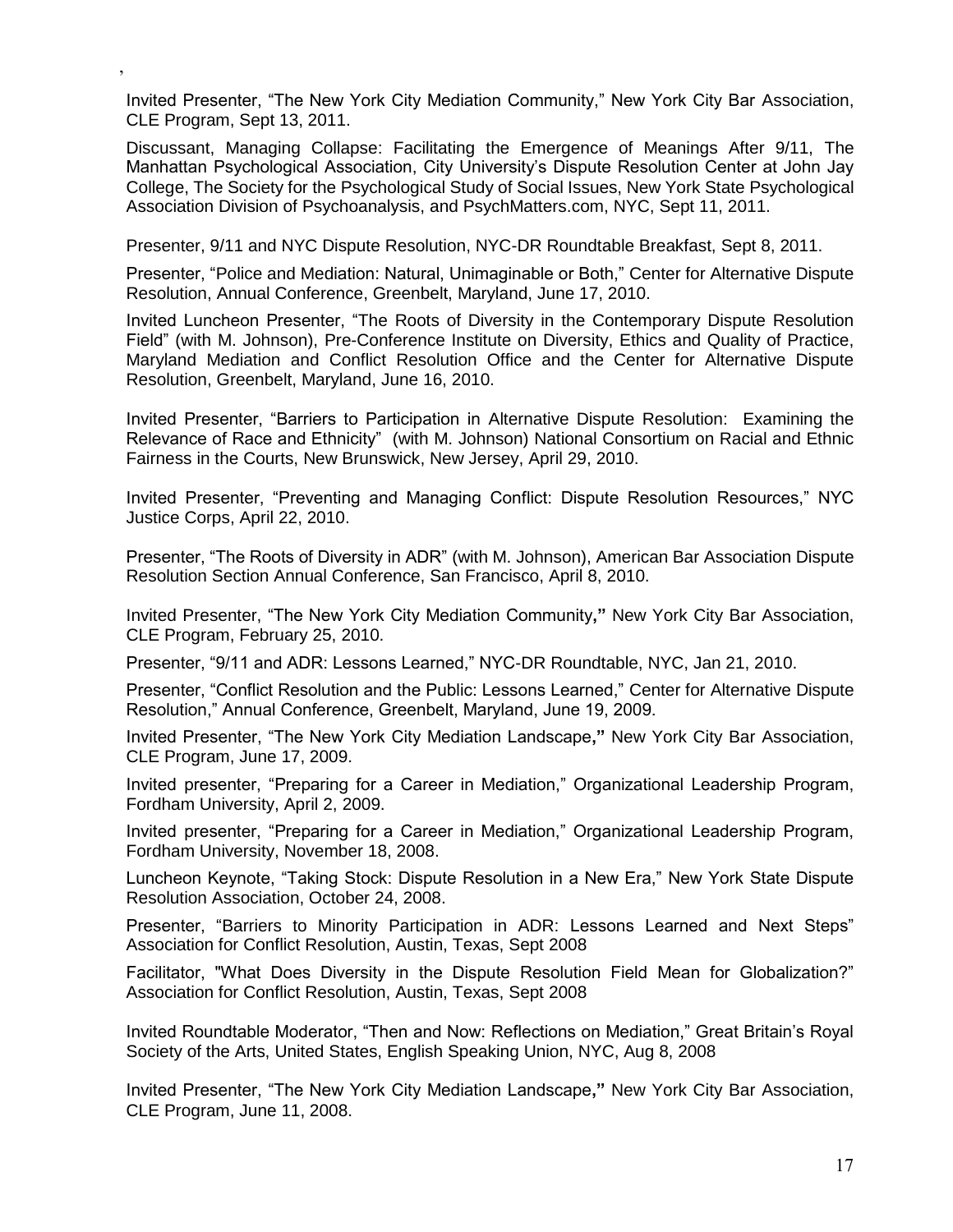Invited Presenter, "Make Talk Work Funded Projects by JAMS Foundation," JAMS Owners Annual Meeting, Phoenix, May 3, 2008.

,

Invited Presenter, "Dispute Resolution at John Jay College," CUNY Board of Trustees Hearing, Jan 22, 2008.

Invited Presenter, for the Distinguished Panel on **"**Post-Katrina**:** The Role of ADR in Rebuilding and Lessons for the Future," LERA Conference, New Orleans, Jan 2008.

Presenter, "Police Use of Mediation: Promises and Pitfalls," American Society of Criminology, Atlanta, Nov 2007.

Presenter, "Taking Stock: ADR Responses in Post-Disaster Situations" ADR in the Aftermath: Post-Disaster Strategies, Cardozo Law School, NYC, Oct 2007.

Presenter, "Overcoming Barriers in ADR: Using Mentoring and Other Creative Ways to Move the Diversity Agenda Forward" (with Gene Johnson), Center for Alternative Dispute Resolution Annual Conference, Greenbelt, Maryland, June 2007.

Presenter, "Cops and Kids Make Talk Work Dialogue Project" 5<sup>th</sup> Annual Race and Reconciliation Conference, City of Buffalo Commission on Citizens' Rights and Community Relations, Buffalo, May 2007.

Presenter, "Barriers to Minority Participation: Lessons Learned and Next Steps"(with Gene Johnson) 3<sup>rd</sup> National Conference of Minority Professionals in Alternative Dispute Resolution, Capital University School of Law, Columbus, May 2007.

Presenter, "Barriers to Minority Participation: Using Research to Address Next Steps" (with Gene Johnson) American Bar Association, Dispute Resolution Section Annual Conference, Washington, DC, Apr 2007.

Presenter, "Barriers Encountered by Selected Underrepresented Ethnic/Racial Groups in the NYC Dispute Resolution Field" (with Bush, R.A., Johnson, G., Kwok, C., Tudy-Jackson, J.) Barriers Project Reunion, John Jay College, NYC, Dec 2006

Presenter, "Restorative Justice in Post Disaster Situations: Potential and Challenges," Restorative Justice Choosing Restoration Over Retribution, Cardozo Law School, NYC, Nov 2006.

Presenter, "Barriers Encountered by Minority ADR Professionals" (with Gene Johnson), Association for Conflict Resolution, Philadelphia, Oct 2006.

Presenter, "Barriers Encountered by Selected Underrepresented Ethnic/Racial Groups in the NYC Dispute Resolution Field" (with Gene Johnson), Fordham Law School Conference on ADR as a Tool for Achieving Social Justice, NYC, October 2006.

Moderator, "Transcending Tragedy: Does Healing Require Forgiveness?" September 11<sup>th</sup> Families for Peaceful Tomorrows, NYC, Sept 2006.

Panelist "What's Fair in ADR Through the Lens of Diversity?: An Assessment and Discussion of Best Practices" ADR Program at the National Bar Association's 81<sup>st</sup> Annual Conference sponsored by the State Bar of Michigan, Detroit, August 2006.

Presenter "What are the Barriers Encountered by the Minority ADR Professional?" (with Gene Johnson), Center for Alternative Dispute Resolution Annual Conference, Greenbelt, Maryland, June 2006.

Presenter "Identifying Barriers Encountered by Underrepresented Ethnic Group Members in the ADR Profession" (with Janice Tudy-Jackson), Association for Conflict Resolution of Greater New York, NYU Law School, June 2006.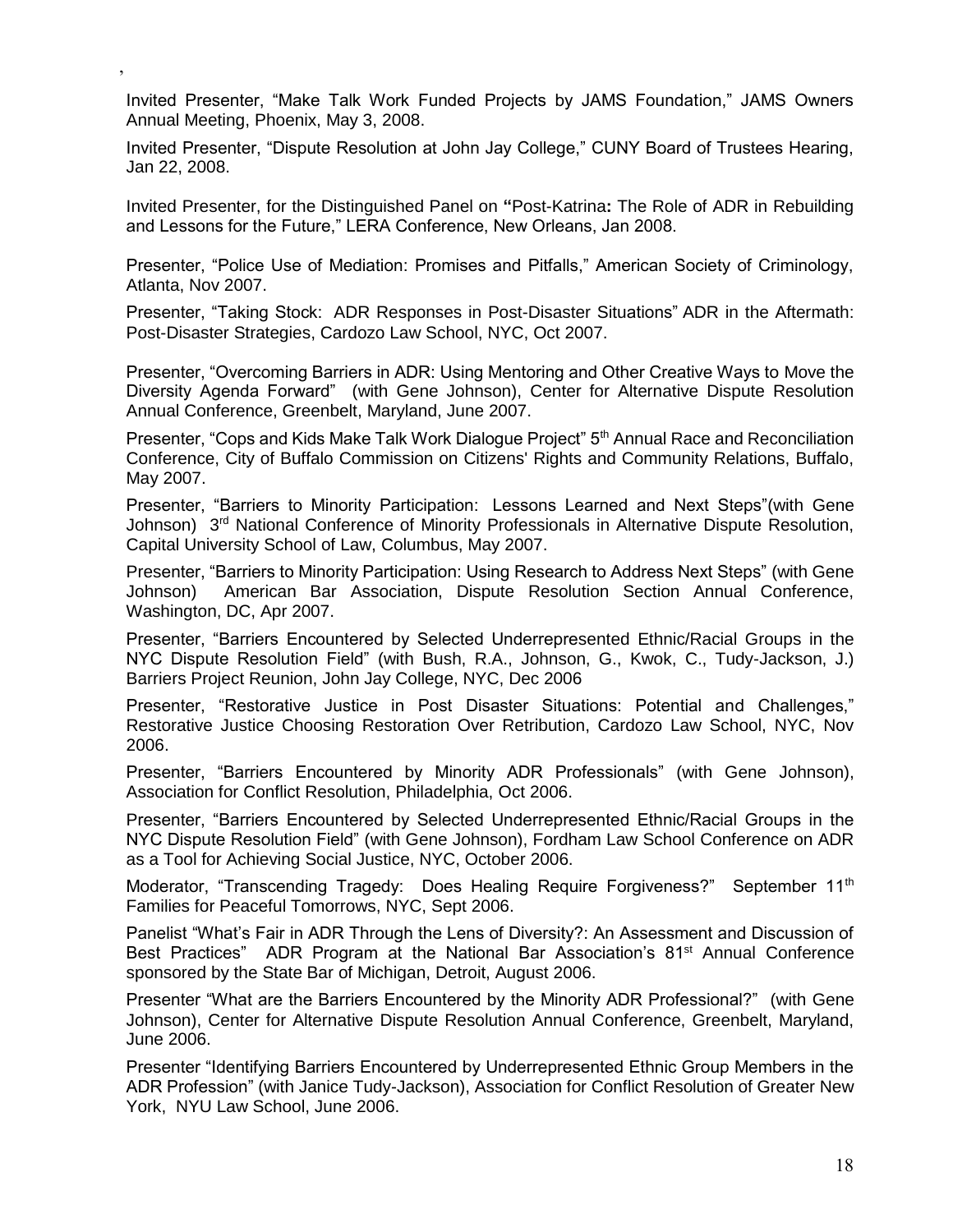Panelist, "Facilitating Large Group Forums to Enhance Community Development and Peacemaking Initiatives" (with Basil Wilson), Third Caribbean Conference on Dispute Resolution, Montego Bay, Jamaica, May 2006.

Panelist, "Post 9/11 and Katrina: Lessons Learned" American Bar Association, Dispute Resolution Section Annual Conference, Atlanta, Apr 2006.

Panelist, "What are the Barriers Encountered by the Minority ADR Professional?" (with Gene Johnson), American Bar Association, Dispute Resolution Section Annual Conference, Atlanta, Apr 2006.

Panelist, "Conflict and Humiliation: The Simplicities of Reversing Destructive Conflict," Humiliation and Violent Conflict: Sixth Annual Human Dignity and Humiliation Studies Meeting, Convened by the Center for International Conflict Resolution, Columbia University, NYC, Dec 2005.

Panelist, Network to Success, EARS, NYC, Nov 2005.

,

Panelist, "The Future of ADR: The Collaborative Lawyer," New York University School of Law, Mar 2005.

Panelist, "ADR in NYC," U.S. Equal Employment Opportunity Commission, NYC, Jan 2005.

Presenter, "ADR in NYC," NY County Lawyers Association, Arbitration and Dispute Resolution Committee, NYC, Nov 2004.

Presenter, "ADR Update" Collaboration at Work, an International Forum of Organizational Dispute Resolution Professionals, Harvard Club, NYC, Nov 2004.

Presenter, " 9/11 and Dispute Resolvers: Lessons for the Future" (with Staci Strobl) 16<sup>th</sup> Annual Conference of the Center for Alternative Dispute Resolution on Managing Conflict and Removing Barriers to Collaborative Decision Making, Maryland, June 2004.

Presenter, "ADR Update" Collaboration at Work, an International Forum of Organizational Dispute Resolution Professionals, Harvard Club, NYC, June 2004

Panelist, "Institutional Impacts on Efforts to Refine Negotiation Methods in Practice" Law and Society Association, Chicago, May 2004.

Presenter, "Conflict Awareness and Management Training Through Bicultural Lens for Asian American Students" (with Marion Yuen), CUNY Asian American Asian Research Institute, Friday Night Lecture Series, NYC, May 2004.

Panelist, "Becoming a Mediator and Building a Successful Practice" Association of the Bar of the City of New York, May 2004.

Presenter, "Conflict Awareness and Management Training Through Bicultural Lens for Asian American Students" (with Marion Yuen), CUNY Asian American Asian Student Conference, NYC, May 2004.

Presenter, "Restorative Justice and Post 9/11 Bias Crimes" (with Staci Strobl) American Criminal Justice Sciences, Las Vegas, Mar 2004.

Presenter, "Mediation in the Criminal Justice System: Promises and Challenges" (with D. Parchment), Third Annual Caribbean Crime Conference, Kingston, Jamaica, Feb 2004.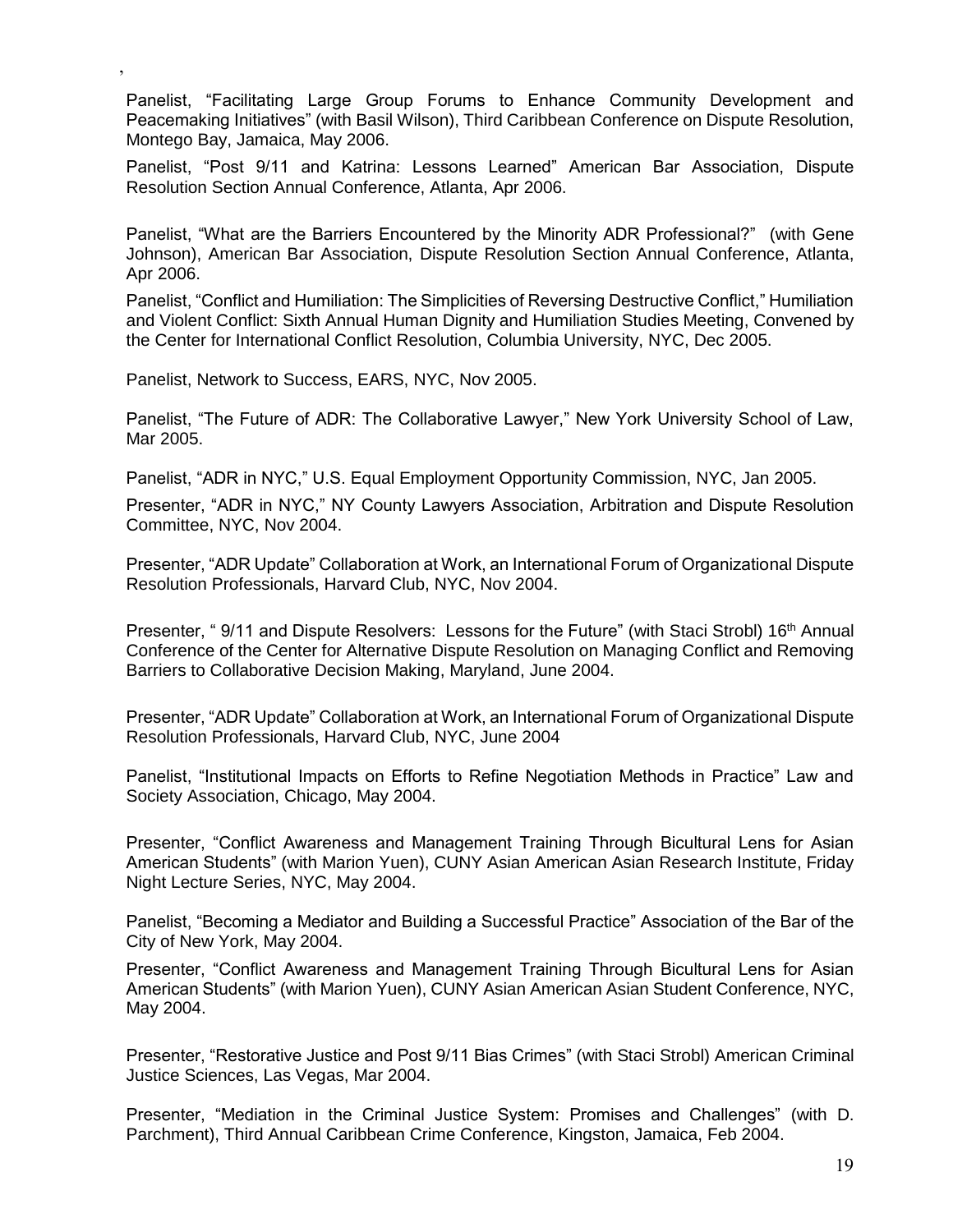Presenter, "Restorative Justice After 9/11" (with Staci Strobl), American Society of Criminology, Denver, Nov 2003.

,

Presenter, "Police Mediation: An Emerging Landscape" (with Nickie Phillips), American Society of Criminology, Denver, Nov 2003.

Presenter, "Applying Dispute Resolution Processes and Skills on Campus" (with Roger Witherspoon) at The National Conference on Current Trends in Conflict Resolution in Higher Education, sponsored by The Center for Alternative Dispute Resolution and the Center for Conflict Resolution at Salisbury University, Greenbelt, Maryland, Nov, 2003.

Facilitator, Mini-Plenary on "Conflict Resolution Public Policy Disputes: A Case Study on How the Cincinnati Police-Community Relations Collaborative Addressed Conflicts over Racial Profiling in Cincinnati, Ohio" Association for Conflict Resolution, 2003 Annual Conference, Orlando, Oct 2003.

Co-Facilitator, Introduction to Grants and Proposal Writing (with J. Marini), CUNY Graduate Center, NYC, Jan 2003; Jan 2004.

Moderator, Hearings on Rebuilding the World Trade Center, Lower Manhattan Development Corporation, Brooklyn, Jan 2003.

Panelist, September 11, 2001: ADR's Response to the Day that Changed the World (with Ken Feinberg and Kevin Curnin), Benjamin N. Cardozo School of Law, NYC, Nov 2002.

Presenter, "Understanding Police Mediation: Promises and Challenges" (with N. Phillips) American Society of Criminology, Chicago, Nov 2002.

Presenter, "Resolucio de Conflictes en l'ambit Mercantil," Jornada dels Economistes 2002, Barcelona, Spain, Nov 2002

Commentator, "Negotiating Common Ground: What to do with the World Trade Center Site?" Program on Negotiation at Harvard University Law School, Harvard Law School, Oct 2002.

Presenter, "Looking Back, Looking Ahead: The ADR Community Responds to 9/11", Association of the Bar of the City of New York, Oct 2002.

Presenter, ADR in Higher Education, 13th Annual EEO/Diversity Conference, Loyola University, May 2002.

Presenter, The Role of the University in Conflict Resolution, Safe Schools Conference, Hunter College-CUNY, NYC, Apr 2002.

Invited Participant, Dispute Resolution Evaluation Summit, Maryland Association of Conflict Resolution Organizations, Ocean City, Maryland, Nov 2001.

Discussant, Culture Change? Commercial Litigators and the Ontario Mandatory Mediation Program, Association for Conflict Resolution, Toronto, Canada, Oct 2001.

Presenter, "Coping in the Classroom After the Events of September 11" CUNY University Faculty Senate, NYC, Sept 2001.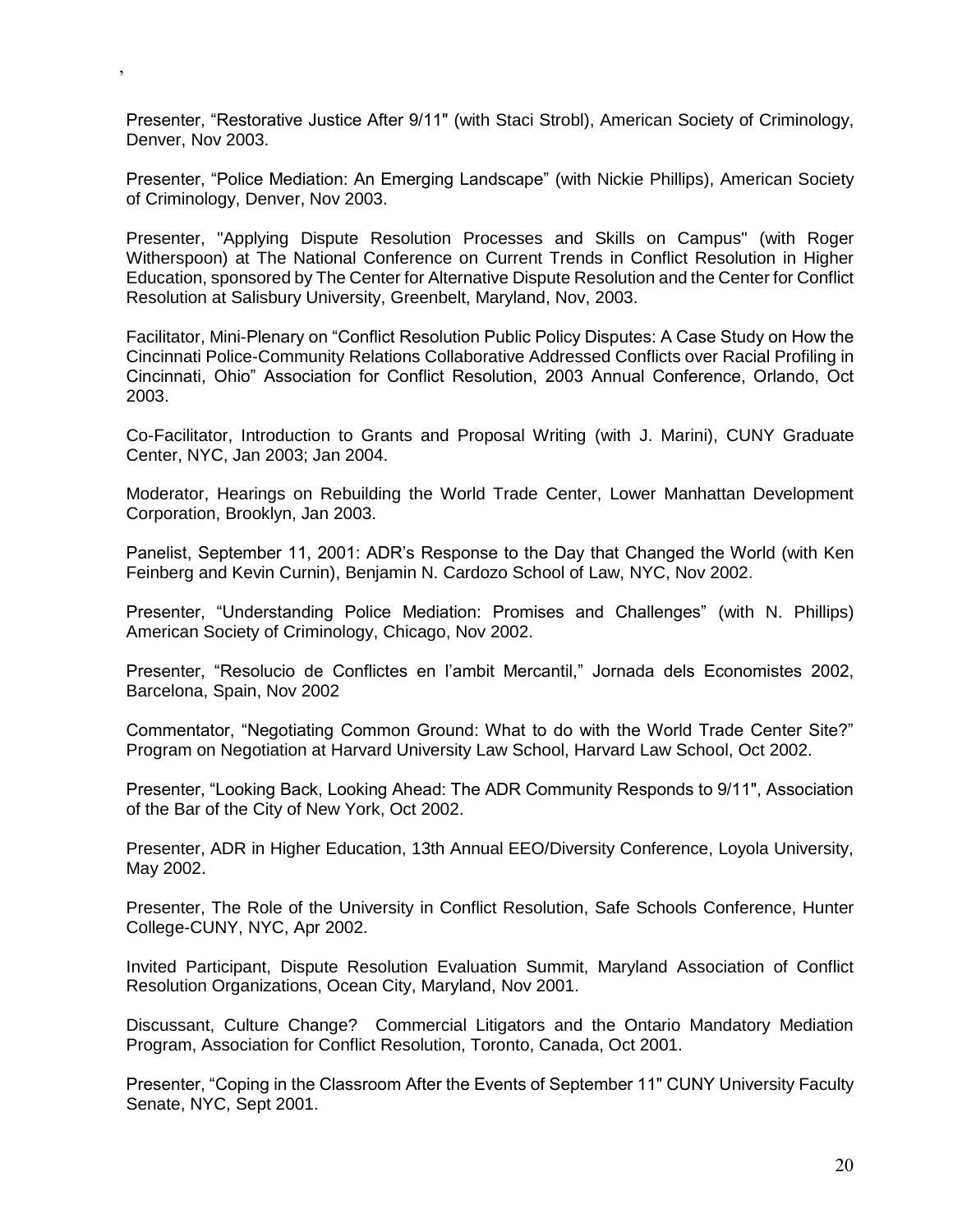Presenter, "Resolving Race Conflicts on Campus" University of Hawaii, Program on Conflict Resolution, Honolulu, May 2001.

,

Presenter, "Envisioning the Role of Community Mediation" Mediare Nella Comunita, Mediazioni tra Comunita, International Conference, Scuola Internazaionale Mediazione Sociale, Barletta, Italy, Feb 2001.

Presenter: "Mediation and Community Policing: Promises and Challenges" International Caribbean Crime Conference" Kingston, Jamaica, Feb 2001.

Respondent, "Mediating Citizen Complaints Against the Police: A New Form of Community Justice?" John Jay College of Criminal Justice, NYC, Oct 2000.

Discussant, "Dis Me, Dismay You" (Ty Tice) and "Cross Cultural Conflict and Conflict Resolution: American and Chinese Approaches (Jenny Chang), Joint Society of Professionals in Dispute Resolution / Conflict Resolution Network International Conference, Albuquerque, Sept 2000.

Presenter, "Mediation and Community Policing: Promises and Challenges" Fifth Biennial Conference: International Perspectives on Crime, Justice and Public Order, Bologna, Italy, June 2000.

Panelist "Community Mediation: Partnering with Community Policing" National Conference on Advancing Community Policing: New Partnerships, New Technology, New Results, Johns Hopkins University, Baltimore, May 2000.

Presenter, "Dispute Resolution in New York City", New York County Lawyers Association, ADR Committee, NYC, May 2000.

Presenter, "Mediation on Campus: Process, Promises, Challenges" Pace University, NYC, May 2000.

Presenter, "Cops and Kids" United Way Conference, NYC, Apr 2000.

Presenter, "Creating a Culture for Collaborative Problemsolving and Conflict Resolution" Conflict Resolution Specialists, Manhattan Superintendent's Office, New York City Board of Education, NYC, Apr 2000.

Presenter, "Mediating Conflicts on Campus: Process, Promises, Problems" (with R. Witherspoon), National Association of Student Personnel Administrators, Indianapolis, March 2000.

Panelist, "Teaching Students with Disabilities" Better Teaching Seminar, John Jay College of Criminal Justice- CUNY, NYC, Mar 2000.

Presenter, "Culture and Gender in Negotiation Pedagogy" Hewlett 2000 Conference on Negotiation Pedagogy, Program on Negotiation at Harvard University Law School, Cambridge, March 2000.

Facilitator, "Challenges for Community Policing in Responding to Immigrant Populations" Community Policing Domestic Violence Conference", NYS Regional Community Policing Institute, NYC, Feb 2000.

Presenter, "Resolving The Marching Conflict - Between Conflict Resolution and Political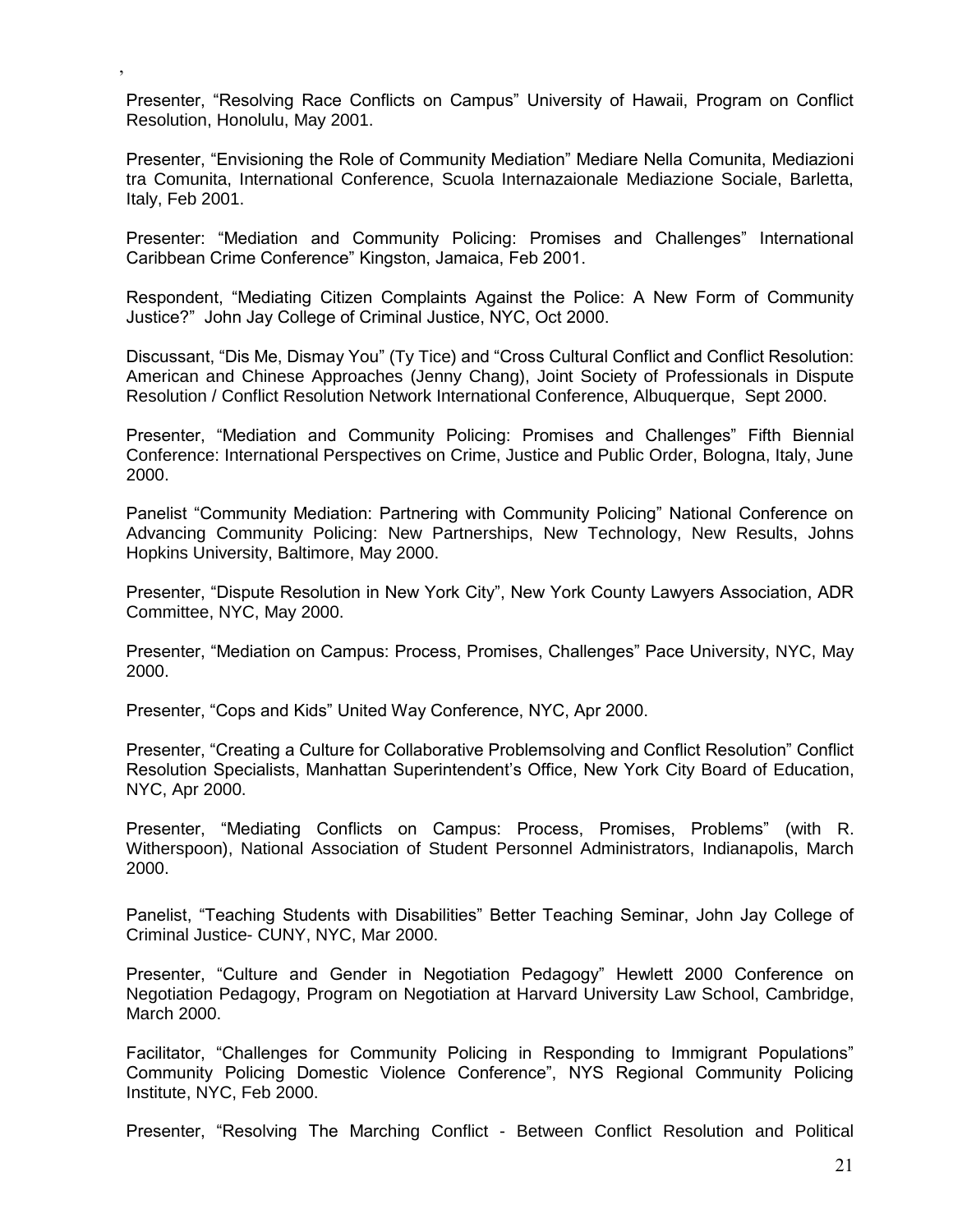Expediency" at Marching and Sectarianism conference organized by Residents Groups in the North of Ireland, Lisnaskea Northern Ireland, Dec 1999.

,

Panelist, "A Colloquium on Grant Writing" The Doctoral Program in Criminal Justice, John Jay College of Criminal Justice-CUNY, NYC, Dec 1999.

Presenter, "Trends in the Practice of Dispute Resolution," Society for the Psychological Study of Social Issues hosted by Fordham University Psychology Association and Psi Chi, NYC, Oct 1999.

Presenter, "Mediation: Process, Promises, Challenges for College Campuses" Legal Challenges in Student Affairs Conference sponsored by CUNY Offices of Student Affairs and Legal Affairs and NASPA Region II, at College of Staten Island-CUNY, Oct 1999.

Presenter, "Using Town Meetings to Foster Coexistence" Westchester Mediation Program, Yonkers, May 1999.

Presenter, "Fostering Interethnic Coexistence in Urban Educational Settings: Lessons from New York City," Wayne State University, Detroit, May 1999.

Presenter, "Conflict Resolution and Violence Prevention" Centre International De Sciences Criminelles Et Penales (CISCP), Paris, France, March 1999.

Presenter, "Basic Grantwriting for Criminal Justice Educators," Academy of Criminal Justice Sciences Annual Meeting, Orlando, March 1999.

Moderator, Training Mediators for the 21<sup>st</sup> Century, Western Justice Center Foundation, Pasadena, California, Feb 1999.

Panelist, "Ethics and Mediation" National Communication Association, NYC, Nov 1998.

Presenter, "Using Town Meetings to Foster Interethnic Coexistence" Conference on The Role of the University to Foster Interethnic Coexistence, NYC, Nov 1998.

Presenter, "Dialogue and Town Meetings: Setting the Stage for Successful Talk" at Collaborative Problem-Solving for Community and Law Enforcement sponsored by Sonoma County Commission on Human Rights with support of United States Department of Justice Community Relations Service, Santa Rosa, Calif, Nov 1998.

Moderator, "The Role of ADR in Domestic Disputes" Conference on the Appropriate Role of ADR: Exploring the Boundaries at New York University School of Law, NYC, Nov 1998.

Panelist, "Dispute Resolution and Race: A Report From Across the Nation" International Society of Professionals in Dispute Resolution, Portland, Oct 1998.

Panelist, "The Status of Standards and Qualifications for Mediators in New York State" New York State National Conference on Dispute Resolution, Rochester, Sept 1998.

Presenter, "Expanding A Mediation Practice: Promises and Challenges" New Jersey Association of Professional Mediators" General Meeting, New Brunswick, NJ, Sept 1998.

Presenter, "Cops and Kids" French mayors and members of the French Parliament visiting NYC, at John Jay College, Sept 1998; Dutch mayors at New York Police Department Headquarters Oct 1998; members of the French Ministry of Justice at the French Consulate, Oct 1998.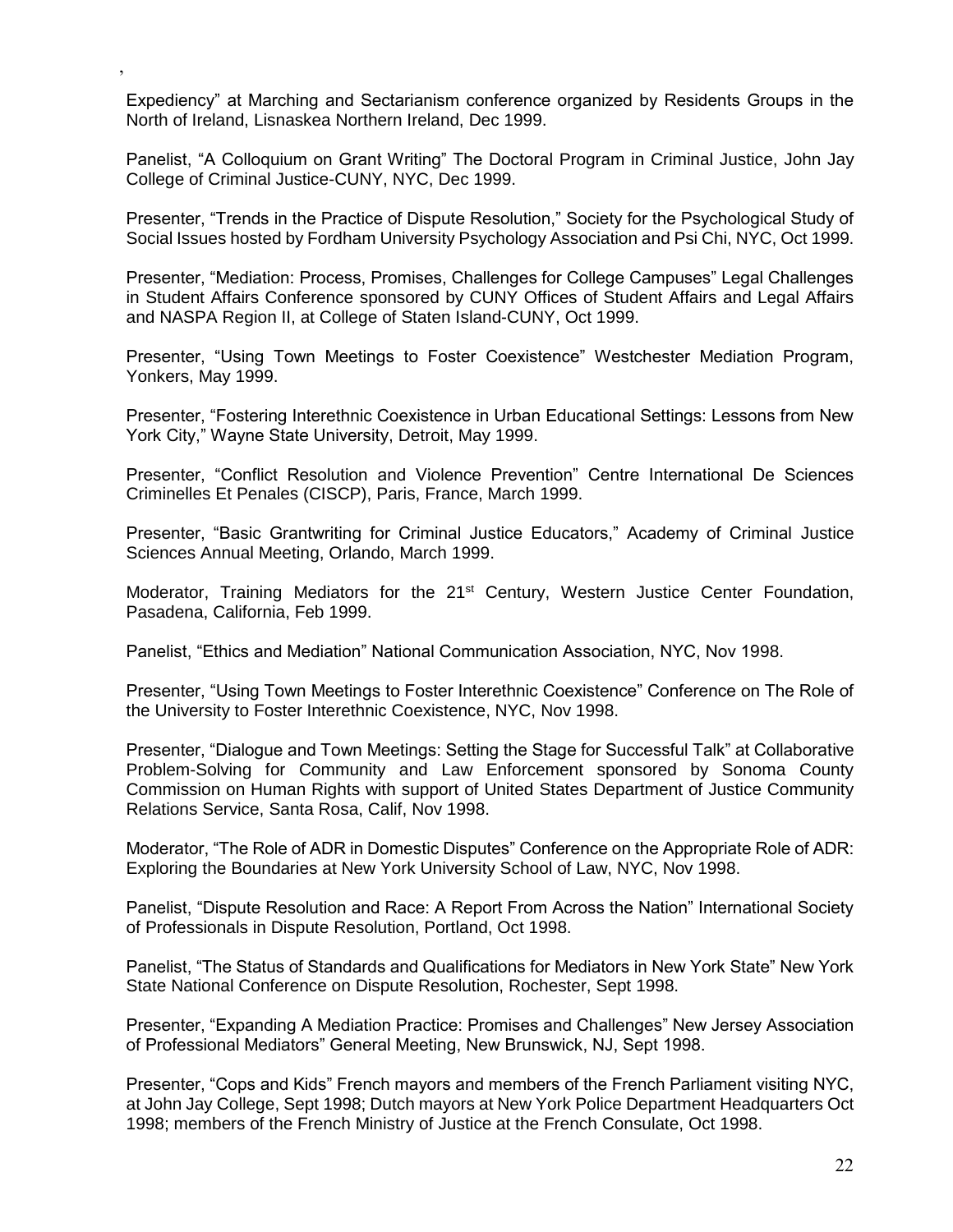Commenter, "Community Policing: The University Context" Enrolling in the HR Future: Possibilities for CUNY, Virtual Conference, June 1998.

,

Presenter, "Tools for Managing Dialogue Between Cops and Kids" Eleventh Annual Conference of Bowie State University Center for Alternative Dispute Resolution, Maryland, June 1998.

Presenter, "Challenges for the Pracademic" Conference on Reflective Practice in Institutionalizing Conflict Resolution in Higher Education, Consortium on Negotiation and Conflict Resolution, Georgia State University College of Law, Atlanta, May 1998.

Presenter, "Dispute Resolution Techniques in Higher Education" National Center for Collective Bargaining in Higher Education Annual Conference, Baruch College - CUNY, NYC, April 1998.

Workshop Facilitator, "Mediation Costs" International Conference on Mediation Ministry of Justice, Amsterdam, The Netherlands, March 1998.

Co-Panelist, "Private and Public Funding for Criminal Justice Research: An Overview" Academy of Criminal Justice Sciences Annual Meeting, Albuquerque, March 1998.

Luncheon speaker, Dispute Resolution at CUNY, Dialogue on Diversity, CUNY School of Law, NYC, Jan 1998.

Organizer, "Do It Yourself Conflict Resolution" Hewlett Centers Annual Conference, Palo Alto, Jan 1998.

Presenter, "Dispute Resolution Training for Police" Royal Ulster Constabulary, NYC, Dec 1997.

Presenter, "Expanding One's Mediation Practice" Family and Divorce Mediation Council of Greater New York, Nov 1997.

Presenter, "Dispute Resolution Trends" NYS Dispute Resolution Association Directors' Meeting, Rosendale, NY, Nov 1997.

Panelist, "Dispute Resolution in Law Enforcement" International Society of Professionals in Dispute Resolution, Orlando, Sept 1997.

Plenary Speaker, "Development of Mediation: Past, Present and Future" International Mediation Conference, The Subordinate Courts, Singapore, Aug 1997.

Presenter "The Dispute Resolution Landscape" ADR Committee of the Association of the Bar of the City of New York, June 1997.

Presenter, "Facilitating Police Youth Dialogues" National Conference on Peacemaking and Conflict Resolution, Pittsburgh, May 1997.

Presenter, "Dispute Resolution Efforts in the New York City Area" New York State Dispute Resolution Association, Queens, NY, Apr 1997.

Presenter, "Ensuring Sensitivity and Respect on a Multi-racial, Multi-ethnic, Multi-cultural Campus: A Conflict Resolution Perspective" Hostos Community College - CUNY, Bronx, March 1997.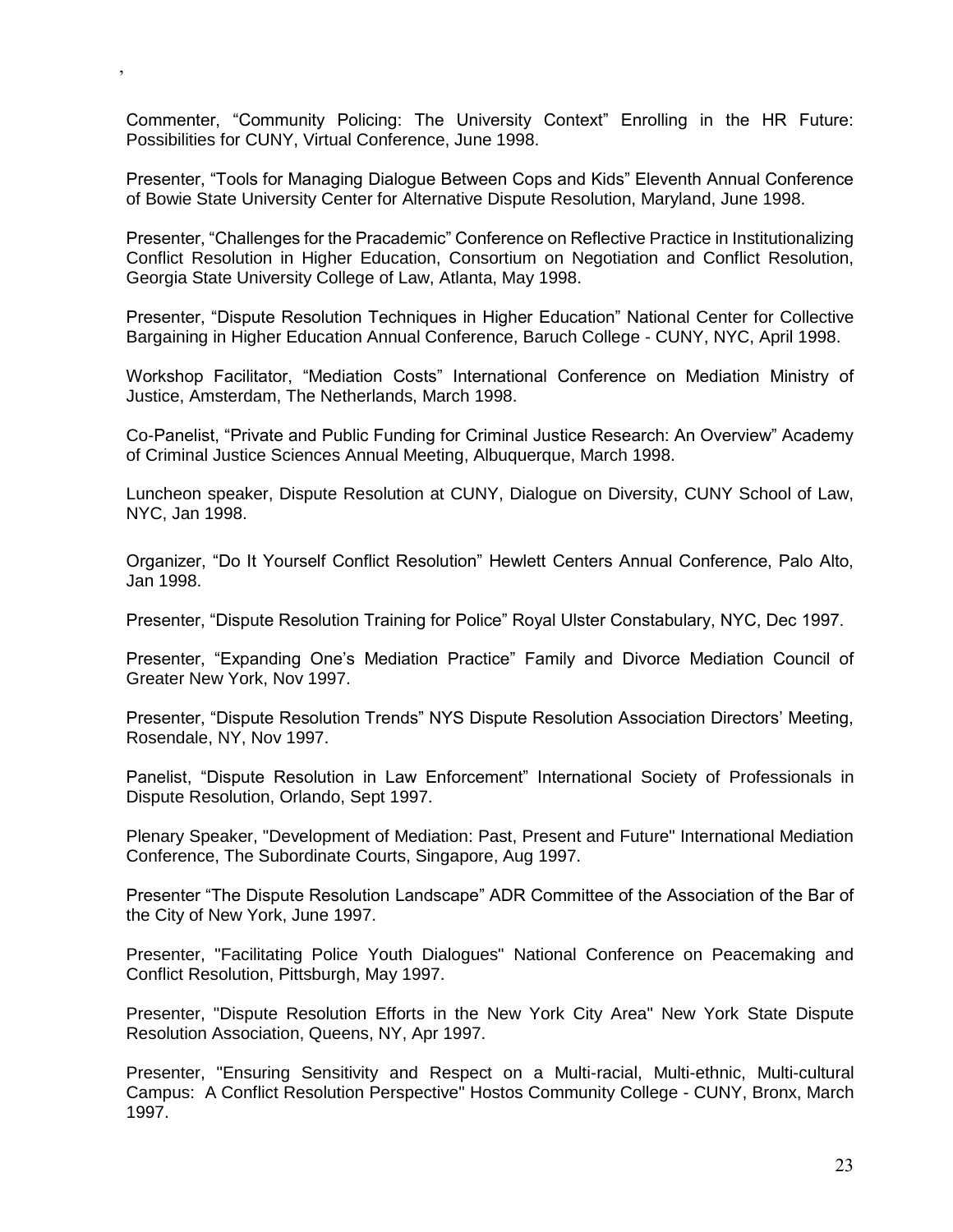Panelist, "Presidential Forum" Opening Session of the 5th Annual Conference on Emerging Issues in Mediation, Wisconsin Association of Mediators, Madison, Nov 1996.

,

Presidential Address, International Society of Professionals in Dispute Resolution, Anaheim, California, Oct 1996.

Panelist, "What Have We Learned and Where Do We Go?" Eighth NYS National Conference on Dispute Resolution, Saratoga Springs, Oct 1996.

Presenter, "Mediation and Conflict Resolution on Campus" Presidential Council on Multiculturalism Conference on Changing Higher Education: Global in Composition, Global in Practice, Queens College, NYC, Oct 1996.

Panelist, "How Can Professional Organizations Help?" Symposium on Providing Family Mediation Services to Low Income Families, Academy of Family Mediators, Chicago, Sept 1996.

Moderator, "Funding" session, Symposium on Providing Family Mediation Services to Low Income Families, Academy of Family Mediators, Chicago, Sept 1996.

Presenter, "Creating a Kids and Cops Dialogue Program" American Bar Association's 8th National Conference on Children and the Law, Washington, DC, June 1996.

Presenter, "The Greening of Mediation and Conflict Resolution in America" Unified Court System of New York State, Community Dispute Resolution Centers Program Directors' Meeting, Albany, May 1996.

Presenter, "Preventing Conflicts in the Classroom" Kingsborough Community College-CUNY, Department of Behavioral Sciences and Human Services, Brooklyn, Apr 1996.

Keynote Speaker, "How to Foster Respect and Handle Difficult Situations with Colleagues and Students" Staff Development Day, Mercy College, Dobbs Ferry, Apr 1996.

Presenter, "Resolving Conflicts Creatively on Campus" Faculty Development Day, Westchester Community College-SUNY, Valhalla, NY, Mar 1996.

Presenter, "Conflict Resolution: Promises and Challenges for Violence Prevention" Childhood Violence Symposium: Local and National Solutions, The Departments of Pediatrics and Pediatric Surgery of The Children's Hospital and SUNY Buffalo School of Medicine and Biomedical Sciences, Buffalo, Mar 1996.

Presenter, "Mediating Conflicts on Campus: Process, Promises, Problems" National Association of Student Personnel Administrators Conference, Atlanta, Mar 1996.

Presenter and Panelist, NYS Attorney General's Juvenile Justice Forum, Hempstead, L.I., Feb 1996.

Presenter, "Mediation in the Criminal Justice System" Speech and Communication Association Conference, San Antonio, Nov 1995.

Presenter, "Grantwriting: Maximizing One's Chances for Successful Proposal Writing and Funding" (with J. Marini), American Society of Criminology, Boston, Nov 1995.

Presenter, "Mediation: Process, Promises, Challenges" SUNY Potsdam, Oct 1995.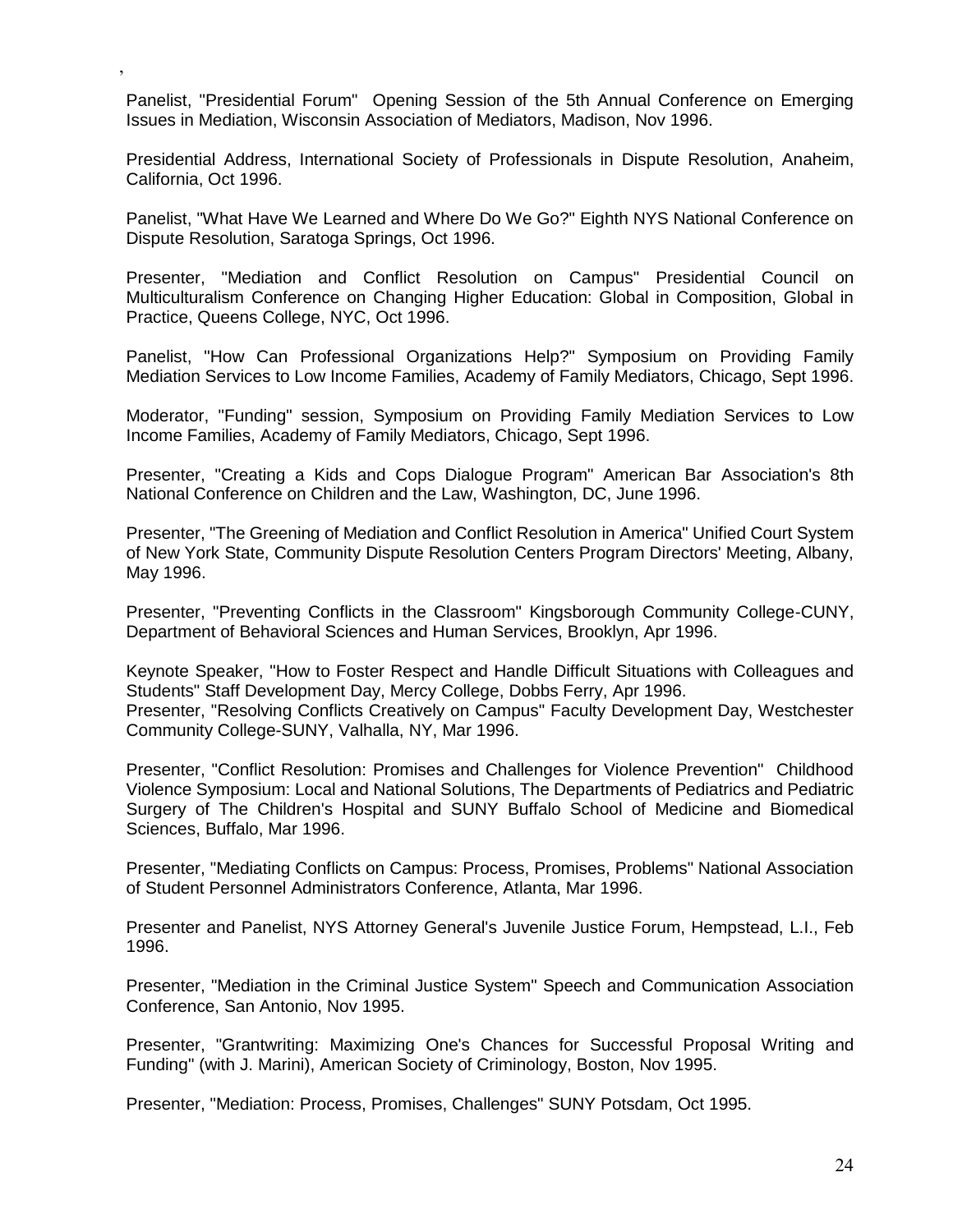Presenter, "Cracks in the Ivory Tower: Conflict Management in Higher Education" International Society of Professionals in Dispute Resolution, Washington, DC, Sept 1995.

Plenary Presenter, "Implementing SPIDR's Vision: Inventing Its Short and Long Term Future" International Society of Professionals in Dispute Resolution, Washington, DC, Sept 1995.

Speaker, Teenagers Eager to Enforce Nonviolent Solutions Conference, A Conference by and for Teen Conflict Managers, NYC, June 1995.

Welcoming Remarks, NYC Chapter SPIDR, Annual Conference, NYC, June 1995.

,

Facilitator, SPIDR's Strategic Vision, NYC Chapter SPIDR, Annual Conference, NYC, June 1995.

Moderator, "Conflict Resolution From CUNY Students' Perspective" CUNY Faculty Development Colloquium, "Dispute Resolution Across the Curriculum", NYC, May 1995.

Moderator, "Resolving Public Policy Disputes" NYC Metropolitan Area Chapter of SPIDR, NYC, May 1995.

Presenter, "Managing Tough Conflicts" The International Organization for the Study of Group Tensions Conference on How Can We Live Together? Psychological Perspectives on Conflict Resolution in the Former Yugoslavia and Haiti/Dominican Republic, NYC, Apr 1995.

Keynote presentation, "Taking Stock: The Greening of Mediation and Conflict Resolution in America", 9th Annual Conference Pennsylvania Council of Mediators, Lehigh University, Apr 1995.

Presenter, "Grants Writing for Criminal Justice Educators: Strategic Planning Tips" (with J. Marini) American Society of Criminology, Miami, Nov 1994.

Presenter, "Critical Issues in Higher Education" Society of Professionals in Dispute Resolution, Dallas, Oct 1994.

Presenter, "Grantswriting for Dispute Resolution Efforts" (with J. Marini) NYC Metro SPIDR Annual Conference, June 1994.

Presenter, "Mediation and Conflict Resolution on Campus" Presidential Advisory Council on Multiculturalism, Queens College, May 1994.

Moderator, "Enhancing Peace on Campus", John Jay College, Apr 1994.

Presenter, "Conflict Resolution Processes on College Campuses" Department of Student Personnel Services / Division of Student Development, Baruch College - CUNY, Nov 1993.

Moderator, "Cross Cultural and Ethnic Factors in Criminal Justice" Society of Professionals in Dispute Resolution, Toronto, Oct 1993.

Presenter, "Mediation on College Campuses" Bridging the World's Cultural Divide, a Conference on the Promotion of Study Abroad and Cross-Cultural Mediation Skills, City College of New York - CUNY, Oct 1993.

Presenter, "Mediation in the Criminal Justice System: Process, Promises, and Problems" Northeastern Association of Criminal Justice Sciences, Newport, RI, June 1993.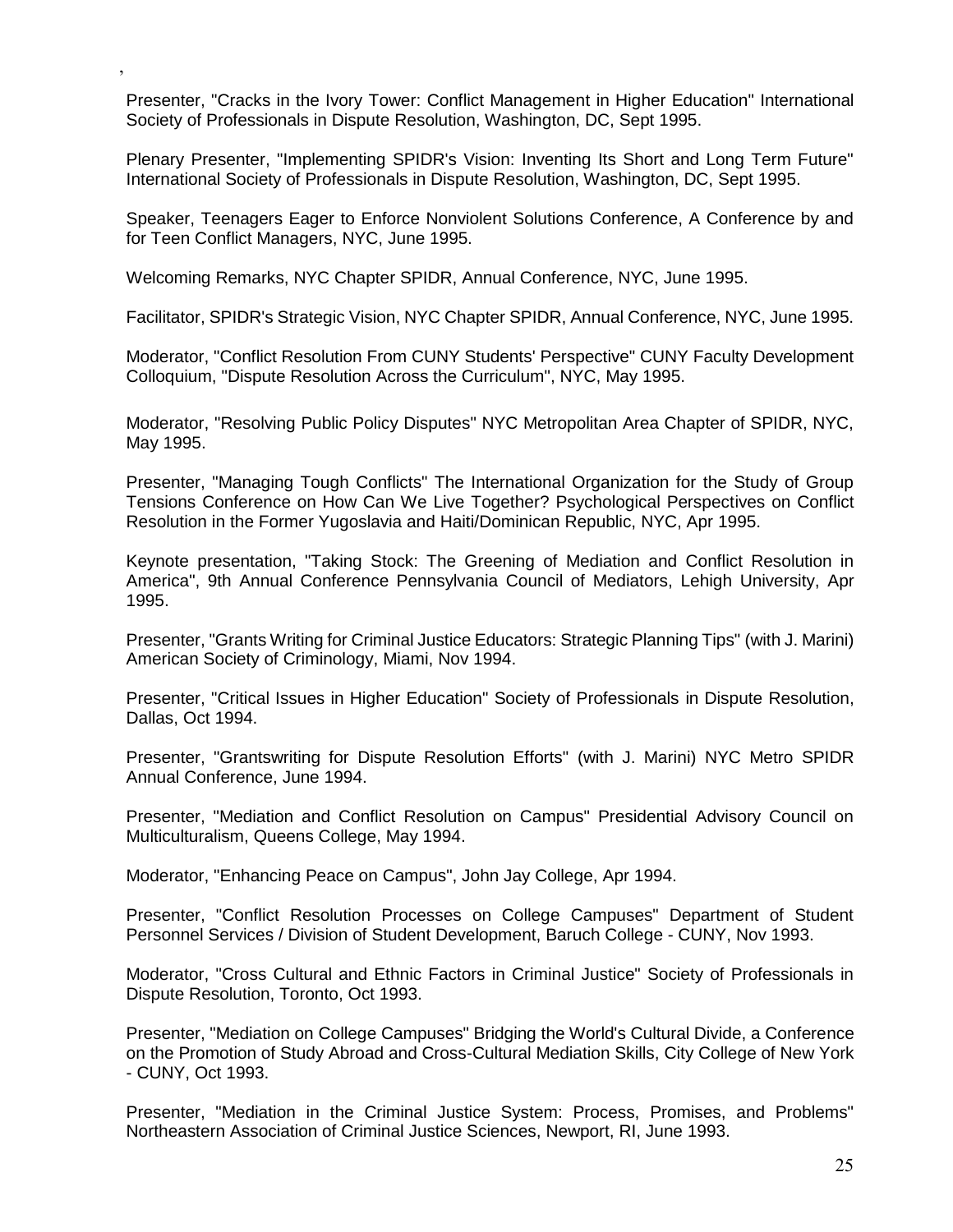Opening Remarks, NYC SPIDR Conference, June 1993.

,

Presenter, "Conflict Resolution and Cultural Diversity Training Programs for Police" National Conference on Peacemaking and Conflict Resolution, Portland, Ore., June 1993.

Moderator, "Sieges and Hostages" National Conference on Peacemaking and Conflict Resolution, Portland, Ore., June 1993.

Presenter, "Overview of Dispute Resolution Efforts at CUNY" Symposium on Visions for a CUNY Dispute Resolution Center, NYC, May 1993.

Presenter, "Understanding Assumptions In Conflict Situations" New York State Mediation Trainers' Exchange, NYS Association of Community Dispute Resolution Centers, Albany, Mar 1993.

Presenter, "Using Mediation to Resolve Conflicts Involving Cultural Diversity on College Campuses" (with R. Witherspoon) National Association of Student Personnel Administrators, Boston, Mar 1993.

Presenter, "Grantswriting: Concerns Confronting Criminal Justice Educators" (with J. Marini) American Society of Criminology, New Orleans, Nov 1992.

Presenter, "Critical Issues in Higher Education" Society of Professionals in Dispute Resolution, Pittsburgh, Oct 1992.

Presenter, "Mediation as a Tool for Conflict Resolution on College Campuses" Affirmative Action Seminar: Enhancing the Campus Climate, (CUNY University Affirmative Action Office) NYC, June 1992.

Opening Remarks, NYC SPIDR Conference, June 1992.

Presenter, "Using Mediation as a Tool to Defuse Violence in the Schools" Violence Prevention: School, Family, Community Forming a Partnership Conference, Region IV - Brooklyn East, NYC Public Schools, NYU, June 1992.

Presenter, "Mediating Conflicts in Schools" (with L. Lausell) Annual Conference of School Psychologists, NYC, Jan 1992.

Presenter, "Grantsmanship for Criminal Justice Educators: Where to Go? What to Do?" (with J. Marini) American Society of Criminology, San Francisco, Nov 1991.

Presenter, "Workshop on Funding" Conference on Social Research, NYC, Nov 1991.

Presenter, "Mediating Conflicts on Campus: Process, Promises, Problems" NYC Technical College-CUNY, NYC, Oct 1991.

Presenter, "The Criminal Justice System: Applying Creative Dispute Resolution Skills and Processes" (with R. Louden) Society of Professionals in Dispute Resolution, San Diego, Oct 1991.

Presenter, "Using Mediation to Resolve Disputes on CUNY Campuses" (with G. Best) CUNY Student Personnel Conference, NYC, Oct 1991.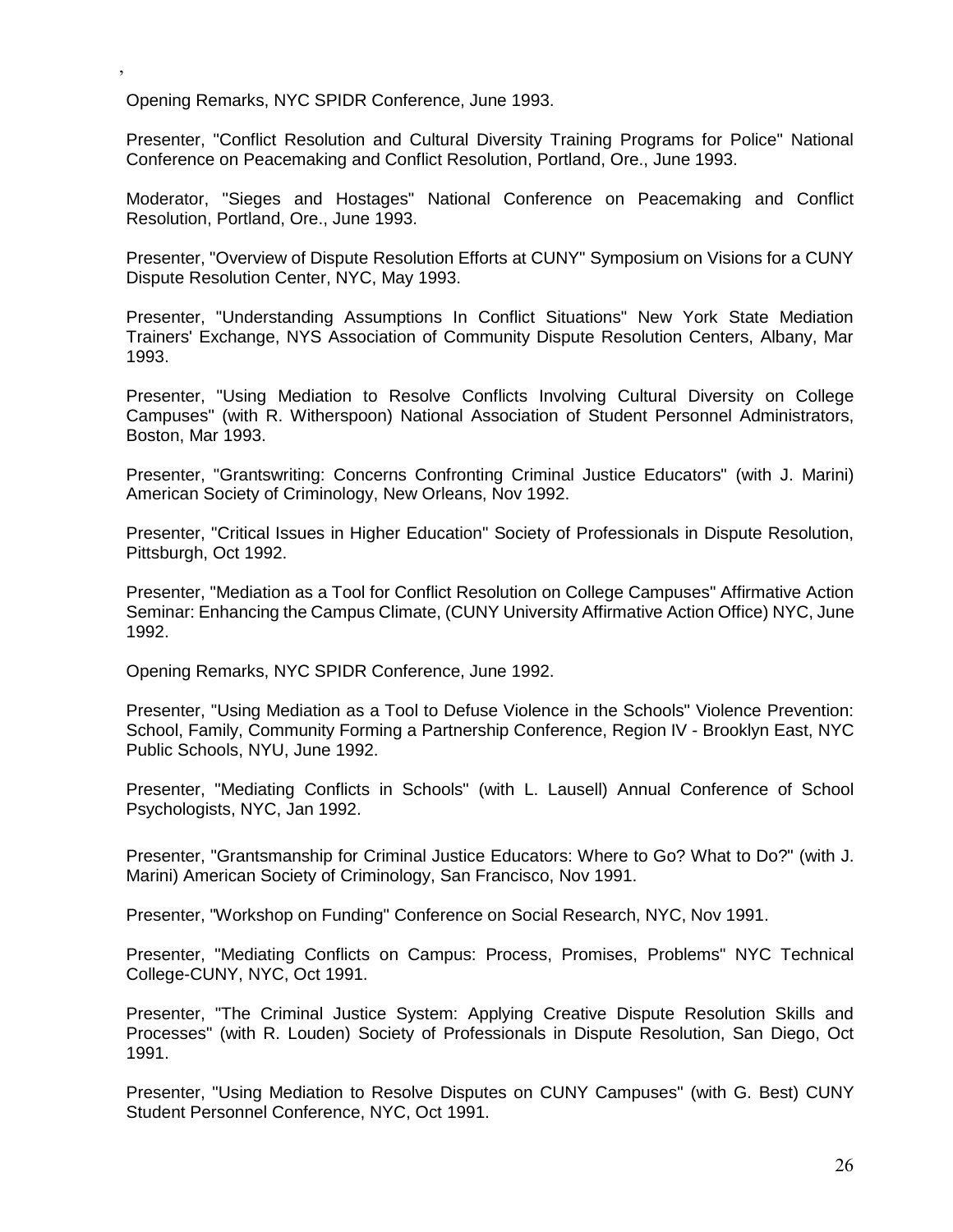Presenter, "Resolving Campus Disputes" John Jay College Student Leadership Conference, South Fallsburg, Sept 1991.

,

Keynote, Teenagers Eager to Enforce Nonviolent Solutions Conference, A Conference by and for Teen Conflict Managers, NYC, June 1991; May 1992.

Presenter, "Resolving Multicultural Conflicts" The Association for Equality and Excellence in Education Conference, San Juan, Puerto Rico, May 1991.

Presenter, "Diversifying a College Campus from the Perspective of Students" NYS National Conference in Dispute Resolution, Concord Hotel, April 1991.

Presenter, "Basic Grantsmanship for Criminal Justice Educators" (with Jacob Marini) American Society of Criminology, Baltimore, Nov 1990.

Presenter, "Integrating Dispute Resolution into the Law Enforcement Curriculum" (with R. Louden) Society of Professionals in Dispute Resolution, Detroit, Oct 1990.

Participant, "The Need for Communications Skills and Conflict Management Skills in Lawyering: The Tale of Ebenezer Legal (A Dramatization)" (with B. Blaustone) Society of Professionals in Dispute Resolution, Detroit, Oct 1990.

Presenter, "Getting Education and Research Projects Funded for Minority Efforts in Higher Education" (with J. Marini) Texas Association for Chicanos in Higher Education, San Antonio, July 1990.

Presenter, "Skills and Strategies for Third Party Intervention in High Stress Situations" (with R. Louden) NYC Chapter of the Society of Professionals in Dispute Resolution Conference, NYC, June 1990.

Presenter, "Creative Conflict Resolution in the Schools" Queens College School of Education, NYC, May 1990.

Presenter, "Handling Conflicts on Campus" (with G. Best) Annual CUNY Student Leadership Conference, NYC, Mar 1990.

Presenter, "Dispute Resolution Efforts in Urban Non-Residential Campuses" National Conference on Campus Mediation Programs, Syracuse, Mar 1990.

Presenter, "Mediation Education and Training Efforts in Educational Settings" ADR Committee of the NYS Bar Association, Annual Meeting, NYC, Jan 1990.

Presenter, "Getting Criminal Justice Research and Training Projects Funded" (with J. Marini and J. Sexter) American Society of Criminology, Reno, Nov 1989.

Presenter, "Analysis of ADR Legislation" Society of Professionals in Dispute Resolution, Washington, Oct 1989.

Presenter, "Hostage Negotiations: Skills And Strategies for Third Party Intervention in Stressful Situations" (with R. Louden), International Society of Professionals in Dispute Resolution Conference, Washington, Oct 1989.

Presenter, "Mediation as an Alternative to Adversarial Mechanisms" CUNY Student Personnel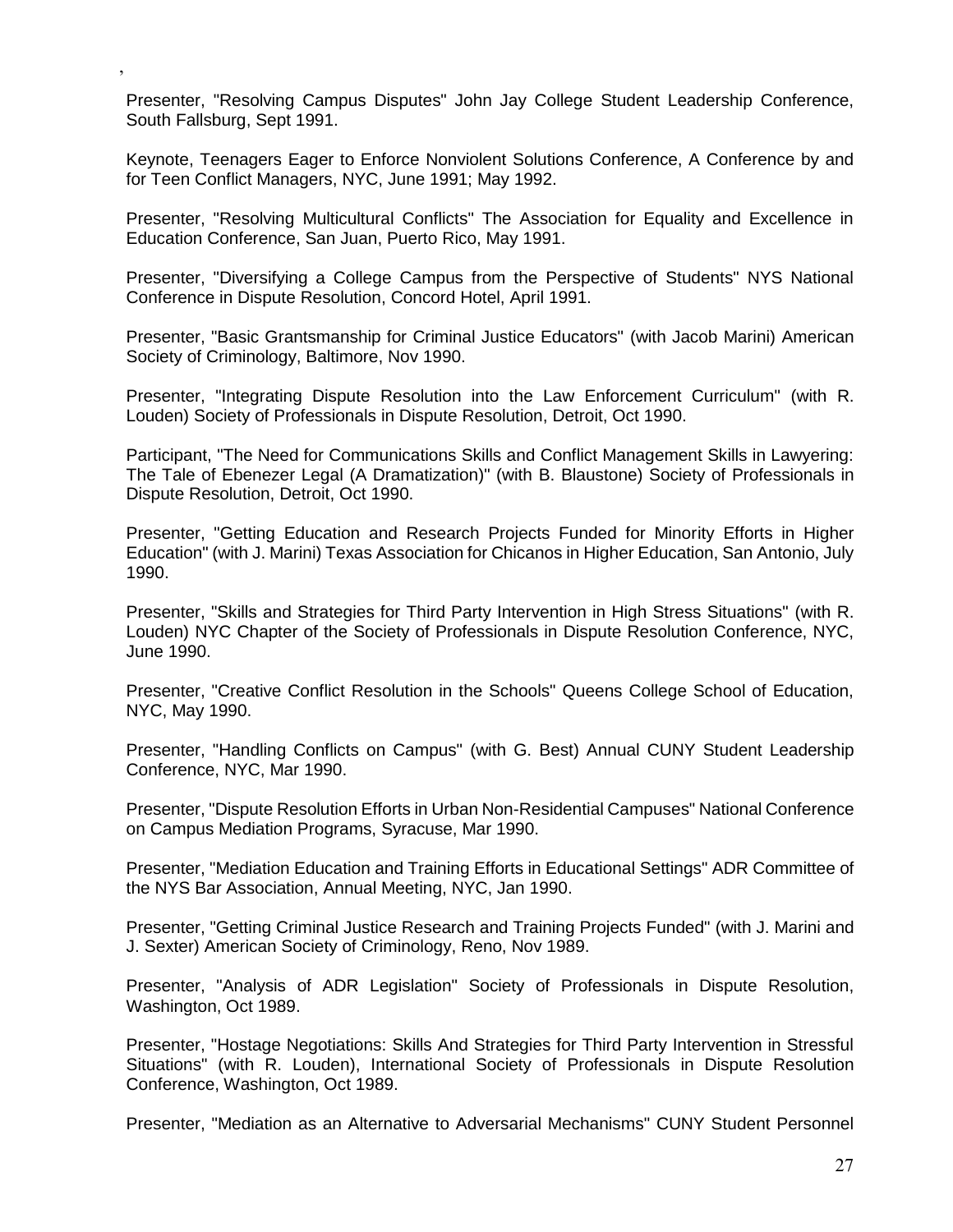Conference, NYC, Oct 1989.

,

Moderator, "Dispute Resolution Training in Corrections" John Jay Institute, NYC, April 1989.

Presenter, "The Art of Negotiating" Leadership Series City College - City University of New York, NYC, April 1986; April 1989.

Presenter, "Dispute Resolution in Corrections" Academy of Criminal Justice Sciences Conference, Washington, March 1989.

Presenter, "Communicating, Negotiating and Mediating in Stressful Situations" (with R. Louden) North American Conference on Peacemaking and Conflict Resolution, Montreal, March 1989.

Presenter, "The Relationship of Interpersonal, Intergroup and International Conflict Resolution" Peace Studies Consortium, Intercultural Studies Department, New York University, NYC, Dec 1988.

Panelist, "The Expanding Uses of Mediation in New York City" Divorce Mediation Council of New York, NYC, Dec 1988.

Presenter, "The Role of Dispute Resolution in the Criminal Justice Curriculum: Some Critical Issues" (with J. Sexter), American Society of Criminology, Chicago, Nov 1988.

Presenter, "Dispute Resolution Skills for the Workplace" Executive Internships Program, NYC Board of Education, April 1988.

Presenter, "Institutions of Higher Learning as a Resource to School Based Mediation Efforts" American Bar Association National Conference on Education and Mediation, Washington, April 1988.

Presenter, "Critical Issues in Mediation" Sociology Dept. John Jay College, Dec 1987.

Presenter, "Mediating Felonies in New York" American Society of Criminology Conference, Montreal, Nov 1987.

Presenter, "Funding Dispute Resolution Programs" Society of Professionals in Dispute Resolution International Conference, New York, Oct 1987.

Presenter, (1) "Alternative Dispute Resolution: Strategies for Intervention in Complex Disputes" and (2) "Alternative Dispute Resolution: Strategies for Intervention in University Disputes and Universities in the Community" American Sociological Association Annual Meeting, Chicago, Aug 1987.

Presenter, "Co-mediation" Queens Mediation Center Mediators' Meeting, NYC, July 1987.

Presenter, "Mediation and Arbitration as Community Intervention Techniques" Sociological Practice Association Annual Meeting, LaCrosse, Wisconsin, June 1987.

Witness, New York City Council President's Hearings on Services to Seniors (My topic "The Importance of the Police on the Beat"), NYC, May 1987.

Presenter, "Understanding Mediation from the Perspective of a Sociologist" Southern Sociological Society Annual Meeting, Atlanta, April 1987.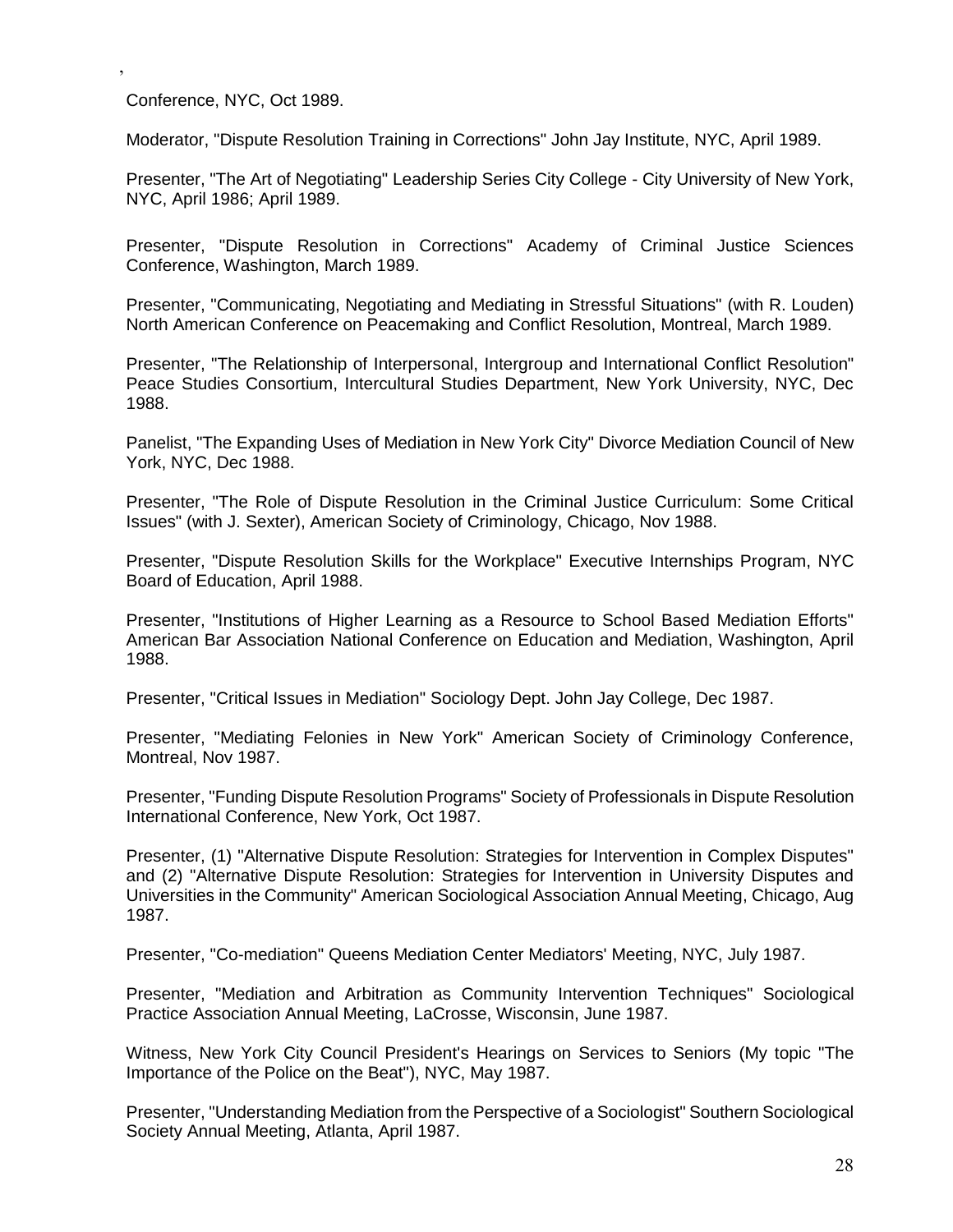Presenter, "Dispute Resolution Education and Training for Criminal Justice Professionals" Academy of Criminal Justice Sciences Conference, St. Louis, March 1987.

,

Presenter, "Conflict Resolution: Certification for Sociologists?" Sociologists for Women in Society, NYC, March 1987.

Presenter and moderator, "Family and Divorce Mediation: Some Emerging Issues" New York Mental Health Counselors Association Conference, NYC, Dec 1986.

Presenter and moderator, "Dispute Resolution in the Criminal Justice System" American Society of Criminology, Atlanta, Oct 1986.

Presenter and moderator, "Mediation in Corrections" American Correctional Association, New Jersey Chapter, New Brunswick, Oct 1986.

Presenter and moderator, "Developing Dispute Resolution Programs in Higher Education" Annual International Conference of the Society of Professionals in Dispute Resolution, Chicago, Oct 1986.

Presenter, "Mastering and Dealing with Resistance to Mediation" Enhancing Mediation Skills Conference, Rochester, Sept 1986.

Presenter, "Participatory Justice: The Politics of the Future" World Future Society Conference on Crisis Management and Conflict Resolution, NYC, July 1986.

Presenter, "Professionalism in Dispute Resolution" World Future Society Conference on Crisis Management and Conflict Resolution, NYC, July 1986.

Presenter, "Uses of Mediation by Police" National Conference on Peacemaking and Conflict Resolution, Denver, June 1986.

Presenter, "Funding Alternatives for Dispute Resolution Programs in Community and Academic Settings" National Conference on Peacemaking and Conflict Resolution, Denver, June 1986.

Presenter, "Dispute Resolution: An Overview" Law Day, William Cullen Bryant High School, NYC, May 1986.

Presenter, "Mediation and Conflict Resolution" Academy of Criminal Justice Sciences Conference, Orlando, Fla., March 1986.

Moderator and presenter, "The Professionalization of Mediation: Some Emerging Issues" NYC SPIDR Chapter, NYC, March 1986.

Presenter, Verbal and Nonverbal Communication, American Arbitration Association's Nassau County Community Dispute Center, Garden City, NY, Feb 1986.

Presenter, Dispute Resolution Overview, Bureau of Municipal Police Basic Police Training Program, NYC, Feb 1986.

Witness, NYS Assembly Judiciary Committee Hearings on the Mediation of Child Custody Disputes S5127/A7315, NYC, Dec 1985.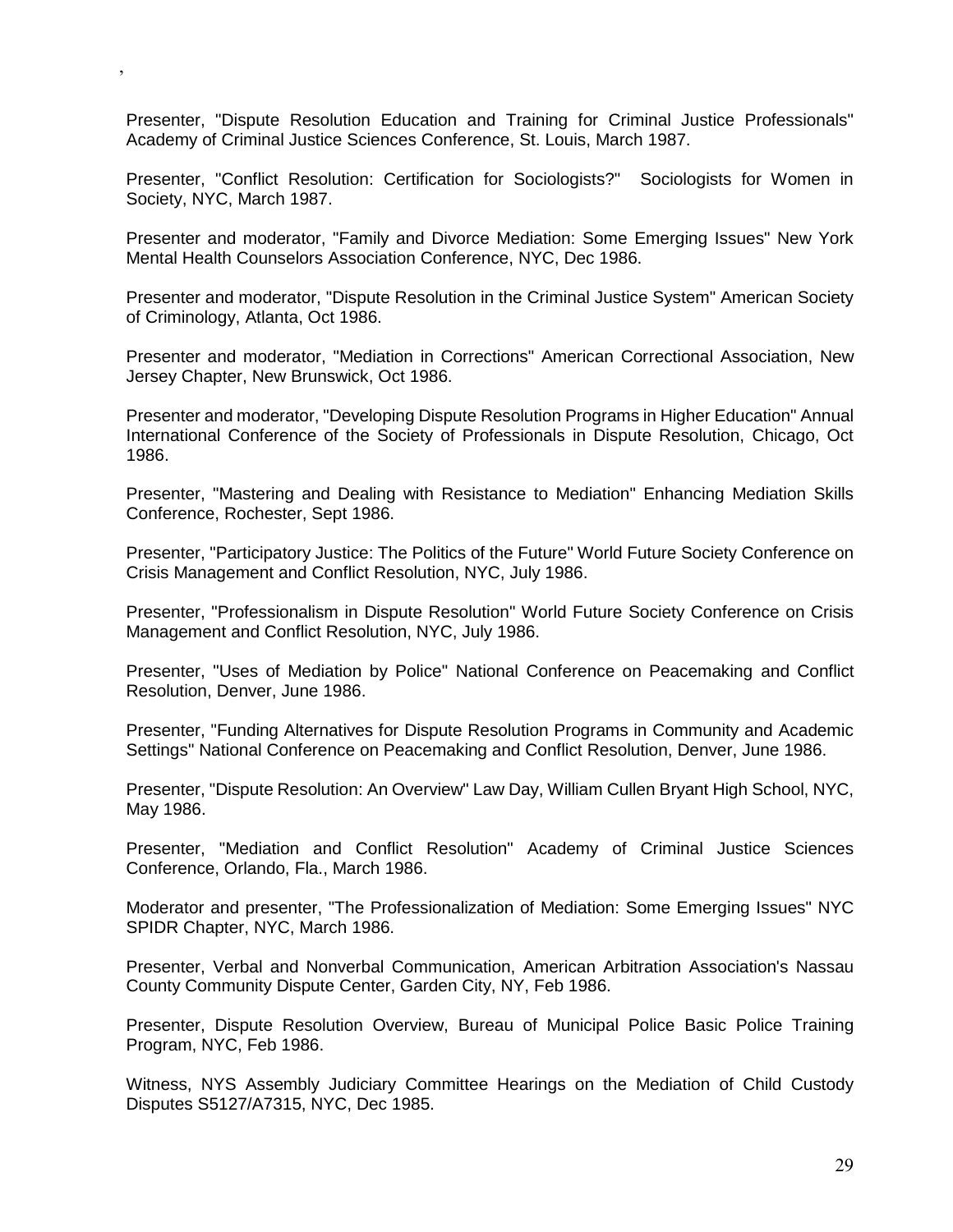Presenter, "Alternative Means of Resolving Family Violence" Domestic Violence and Resolution Conference, American Statistical Association, NYC, Dec 1985.

,

Presenter, "Dispute Resolution in NYS: An Overview" Taiwan Judicial Juans Seminar, NYC, June 1985.

Presenter, "Overview of Alternative Dispute Resolution" Mediation in Dispute Resolution Program sponsored by Fordham University Law School NYC, June 1985.

Presenter, "Managing Conflicts: Small Group Workshops" Second Annual Conference on Administrative Management for Resident Physicians, New York University, NYC, May 1985.

Presenter, Dispute Resolution Seminar, City University of New York Council of Deans of Students, NYC, May 1985.

Presenter, Mediation and Dispute Resolution, Faculty Development Workshop at the Academy of Criminal Justice Sciences Conference in cooperation with the American Bar Association, Las Vegas, March 1985.

Moderator and presenter, "Teaching Alternative Dispute Resolution" Conference on Problem Solving Through Mediation, Albany, NY, Nov 1984.

Panelist, "Questions on Ethics and Standards for Divorce Mediators" Conference on Divorce Mediation, NJ Council on Divorce Mediation, New Brunswick, NJ, Oct 1984.

Moderator and presenter, "Teaching Alternative Dispute Resolution in Law Schools and Universities" Annual International Conference of the Society of Professionals in Dispute Resolution, San Francisco, Oct 1984.

Moderator, "Mediation in the Justice System" National Conference on Peacemaking and Conflict Resolution, St. Louis, Sept 1984.

Moderator, "Mediating Domestic Violence Cases" National Conference on Peacemaking and Conflict Resolution, St. Louis, Sept 1984.

Presenter, "Dispute Resolution Efforts in Higher Education" Inmate Grievance Resolution Program, NYC Dept. of Corrections, May 1984.

Moderator, "Meeting the Continuing Education Needs of Mediators: Resources for the Future" Conference on Problem Solving Through Mediation, NYC, Dec 1983.

Panelist, "Dispute Resolution: How Can the University Help?" National Conference on Peacemaking and Conflict Resolution, Athens, Ga., March 1983.

Mediation session reviewer, Consumer Dispute Resolution: Exploring the Alternatives Conference sponsored by the U.S. Office of Consumer Affairs, American Bar Association and the National Association of Consumer Agency Administrators, Washington, DC, Jan 1983.

Presenter, "The Educational Training Program in Dispute Resolution at John Jay College," Annual Meetings of the American Bar Association's Special Committee on Alternative Means of Dispute Resolution, Oct 1982.

Presenter, "Implications of Changes in the Organizational Structure of an Agency of Social Control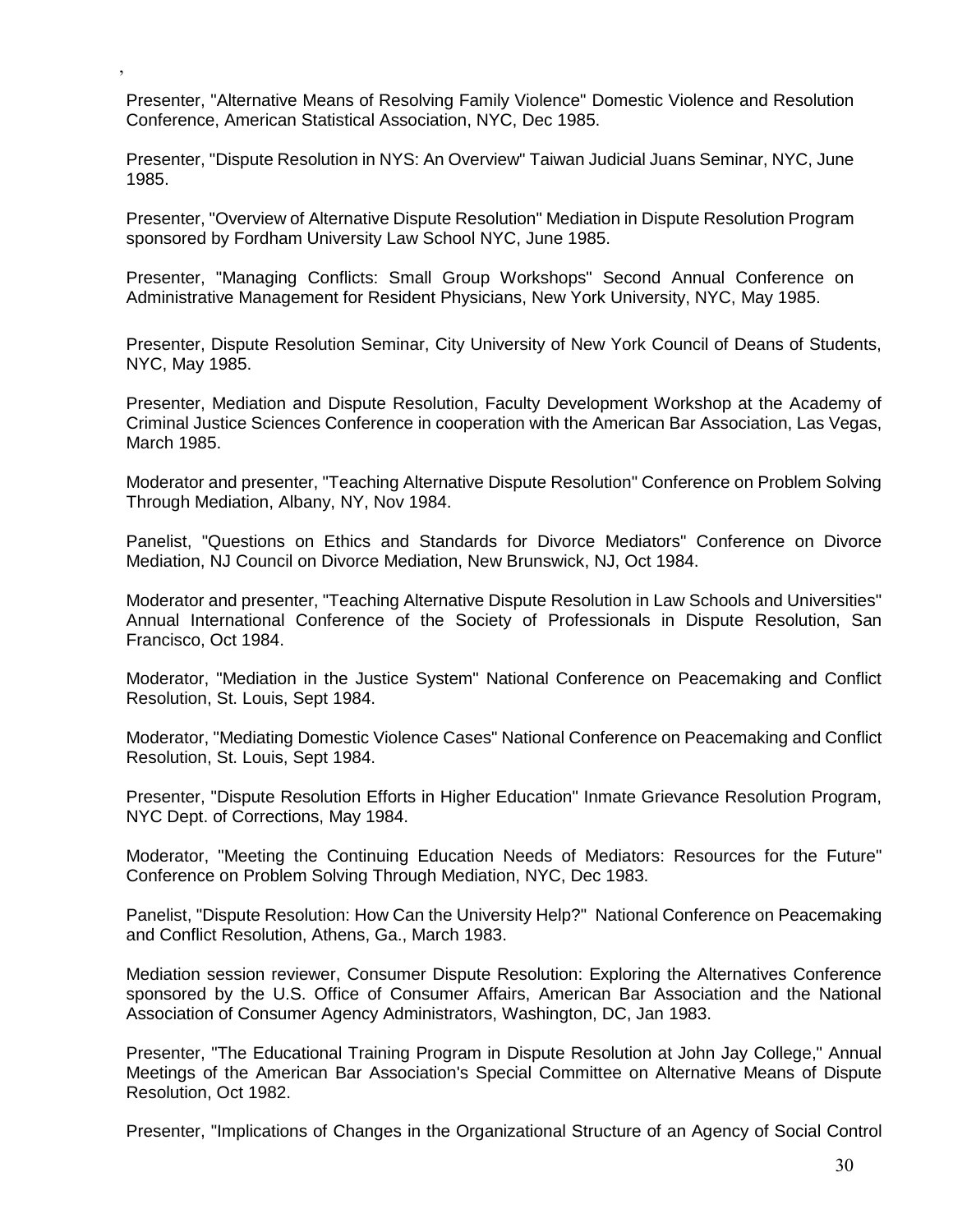on its Official Processing of Cases: A Study of Lower Criminal Courts" Annual Meetings of the Society for the Study of Social Problems, Aug 1976.

Panelist, "Family Background of the Chronic Offender" Conference on Modern Methods of Criminal Rehabilitation, sponsored by the State University of New York, the Forensic Clinic of McGill University (Montreal, Canada), and the NYS Dept of Corrections at Dannemora, April 1970.

Panelist, "Attitudes of Inmates Toward Parole" Conference on An Integrated Criminal Correctional Process - Future Goals, same sponsors as above, April 1969.

#### **PROPOSAL WRITING**:

,

**Proposals funded** (grant awards received as of July 2021: \$2,301,572).

-Peacebuilding and Conflict Resolution Jobs, Mar 2022: \$800 from Faculty-Student Engagement Fund, John Jay College.

-Empowering Mental Health Communication Platform for US Law Enforcement (with Dan Berstein), Feb 2022: \$95,000 from AAA-ICDR Foundation

-COVID 19: Conflict Resolvers' Responses, Apr 2021: \$6,000 from PSC-CUNY Research Awards.

-Memorializing Lived Traumatic Experiences of COVID-19: Promises and Challenges (with J. Strauss), Feb 2021: \$40,000 from CUNY Office of Research, Interdisciplinary Research Grant.

-Domestic Violence Essentials for Dispute Resolvers, Nov 2020: \$250 from Faculty-Student Engagement Fund, John Jay College.

- Mental Health Communication and Conflict Resolution Resource Platform for US Libraries, (with D. Berstein), Apr 2020: \$50,000 from AAA-ICDR Foundation.

- Embracing Conflicts Creatively, Dec 2019: \$4,000 from The Cottonwood Foundation.

-Applying Dispute Resolution Skills in the Workplace, Oct 2019: \$250 from Faculty-Student Engagement Fund, John Jay College.

- The Dispute Resolution in Mental Health Initiative Phase III: Resources for Supportive Housing (with D. Berstein), Apr 2019: \$35,000 from AAA-ICDR Foundation.

--Dispute Resolution in the Workplace, Mar 2019: \$250 from Faculty-Student Engagement Fund, John Jay College.

- Funding of Dispute Resolution Technology Resources, Aug 2018: \$9,673 from John Jay College Student Technology Fees Program.

- Community Event Funding for Conflict Compass Program, Aug 2018: \$346.44 from the Office for the Advancement of Research at John Jay College.

- Community Event Funding for Restorative Justice talk, May 2018: \$150 from the Office for the Advancement of Research at John Jay College.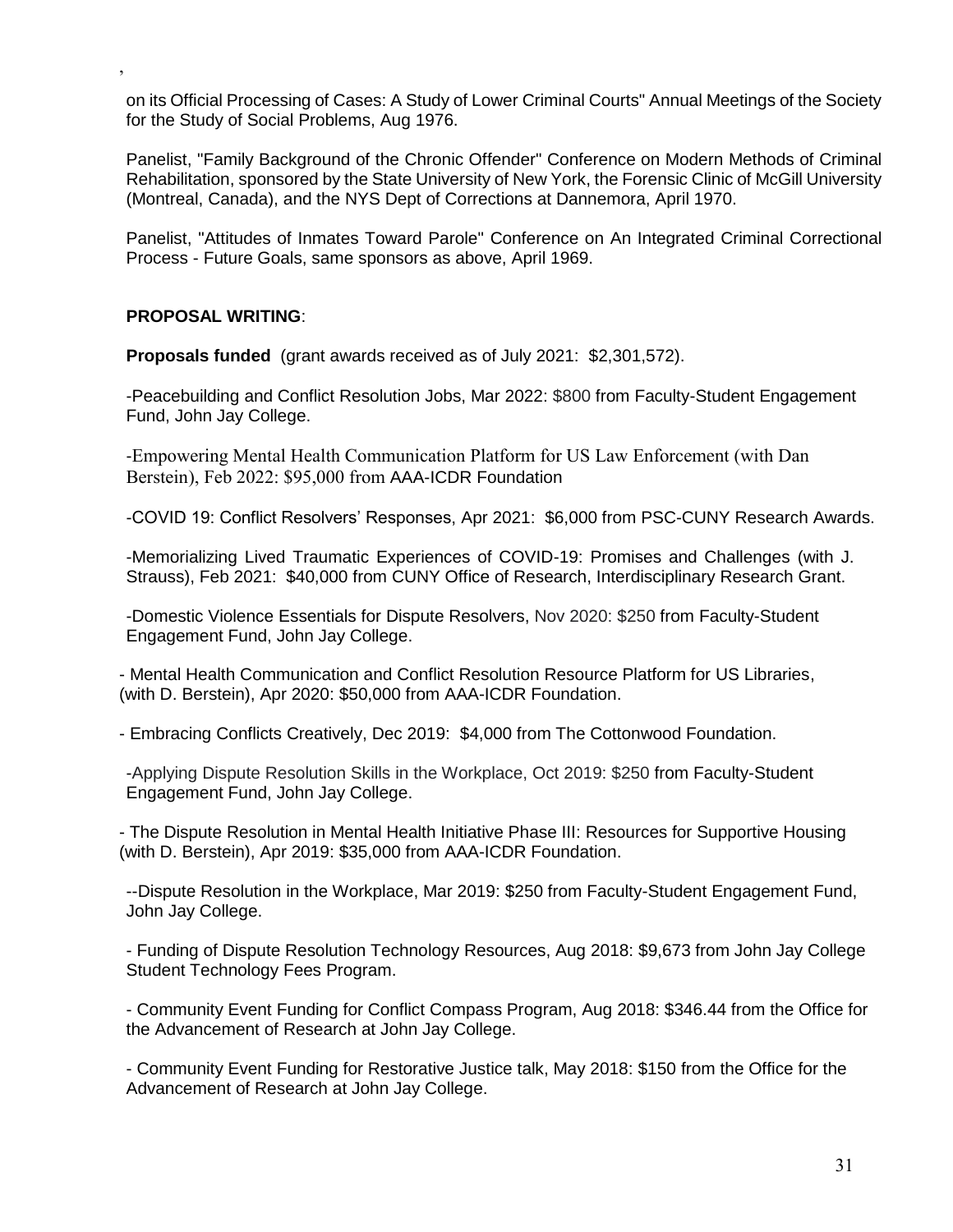-Enhanced Travel Funding Program – 2018 for invited luncheon plenary presentation in Albany, Apr 2018: \$500 from the Office for the Advancement of Research at John Jay College.

-The Dispute Resolution in Mental Health Initiative Phase II: The Conflict Compass Program (with D. Berstein), Feb 2018: \$30,000 from AAA-ICDR Foundation.

,

- Talking Mental Health: A Toolkit for Empowering Conversations (with D. Berstein), July 2017: \$4,994 from Mental Illness Anti-Stigma Fund, NYS Office of Mental Health.

-Research on Religious Identities of Young Kurds in the United States (with M. Bilici), Apr 2017: \$6,000 from PSC-CUNY Research Awards.

**-**Transforming Narratives of Diverse Workplace Experiences, Apr 2017: \$250 from Faculty-Student Engagement Fund, John Jay College.

-Dispute Resolution in Mental Health Initiative (with D. Berstein), Mar 2017: \$24,998 from AAA-ICDR Foundation.

-Young Urban Muslims Speaking for Themselves, Dec 2016: \$3,000 from CUNY Diversity Projects Development Fund.

**-**Workplace and Conflict Resolution, Mar 2016: \$250 from Faculty-Student Engagement Fund, John Jay College.

-Website Transition Funding, Jan 2016: \$1,500 from the Office for the Advancement of Research at John Jay College.

**-**Managing Conflicts in the Workplace, July 2015: \$250 from Faculty-Student Engagement Fund, John Jay College.

-Research on The Kurdish Diaspora's Response to the Turkish-Kurdish Process (with M. Bilici), Apr 2015: \$6,000 from PSC-CUNY Research Awards.

-Enhanced Travel Funding Program – 2015 for invited luncheon keynote presentation in Maryland, Apr 2015: \$800 from the Office for the Advancement of Research at John Jay College.

-Special Allocation Award – 2015 for printing *Finding Islam in Tomorrow*, Mar 2015: \$300 from the Office for the Advancement of Research at John Jay College.

-The Mosaic of Young Urban Muslims, Dec 2014: \$5,000 from CUNY Diversity Projects Development Fund.

-Emotional Competence Pilot Project, June 2014: \$25,300 from Daniel and Joanna S. Rose Fund, Inc.

-Managing Cultural Conflicts in the Workplace, June 2014: \$250 from Faculty-Student Engagement Fund, John Jay College.

-Research on the Role of Religion in Kurdish-Turkish Reconciliation (with M. Bilici), May 2014: \$11,986.96 from PSC-CUNY Research Awards (Enhanced)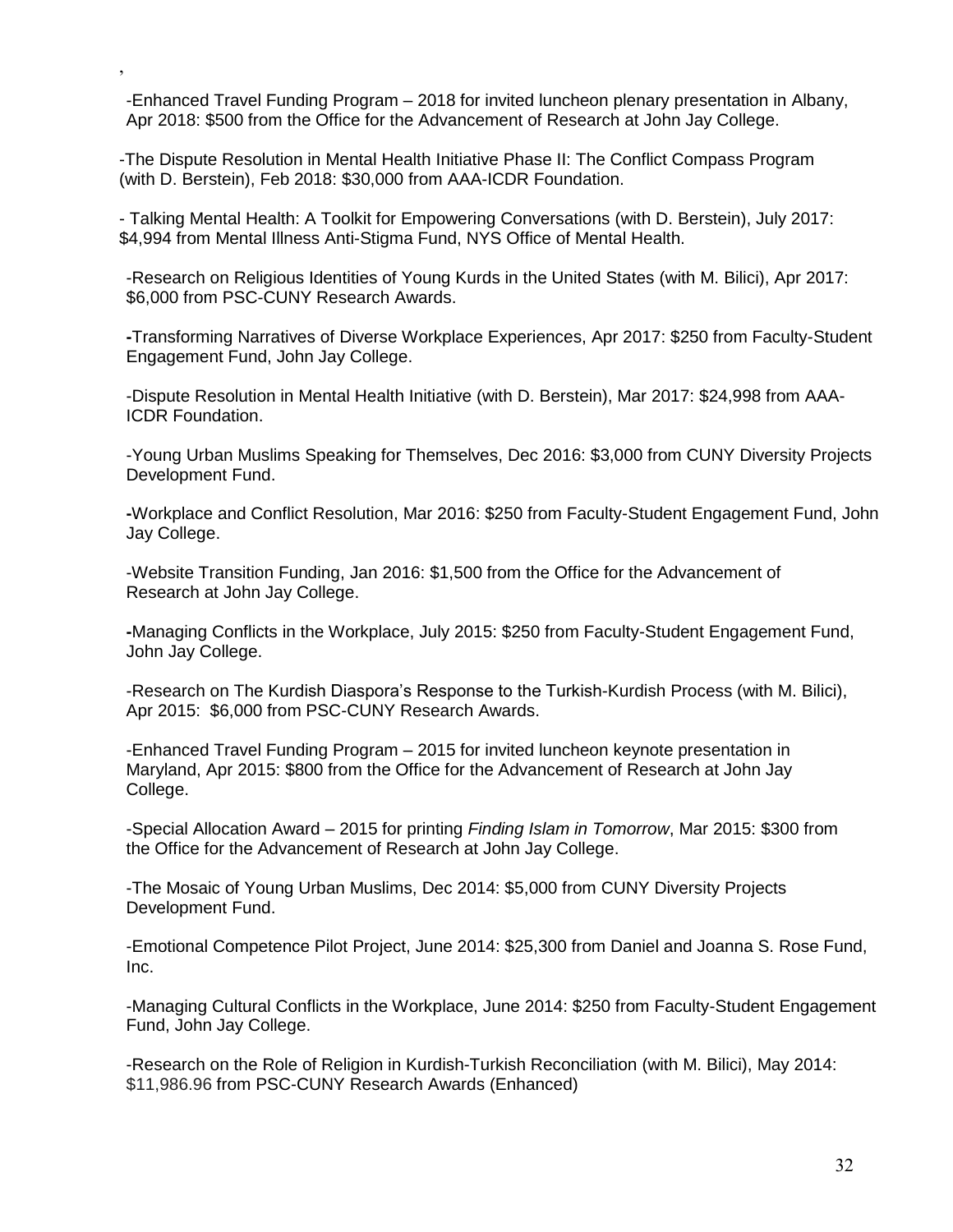-Funding of Dispute Resolution Technology Resources, Apr 2014: \$4,602 from John Jay College Student Technology Fees Program.

,

-Managing Cultural Conflicts in the Workplace, Apr 2014: \$250 from Faculty-Student Engagement Fund, John Jay College.

-On Being Muslim: The Promises and Challenges of Inclusion. Dec 2013: \$5,000 from CUNY Diversity Projects Development Fund.

-Search for Common Ground - Understanding Muslims in New York City, Nov 2013: \$2,500 from the Cottonwood Foundation.

-Managing Cultural Conflicts in the Workplace, Oct 2013: \$250 from Faculty-Student Engagement Fund, John Jay College.

-Counter Memories: Envisioning Alternatives through Peacebuilding and the Arts. USIP Public Education for Peacebuilding Support (with Jill Strauss), July 2013: \$2,000 from United States Institute of Peace (USIP) and the Institute of International Education (IIE).

-Finding Common Ground: Demystifying Muslims in New York City, Dec 2012: \$4,500 from CUNY Diversity Projects Development Fund.

-Make Talk Work: Anti-Bullying Workshops, May 2012: \$2,500 from the National Self Government Committee.

-Muslims and Non-Muslims: A Campus in Conversation (with Mucahit Bilici), Dec 2010: \$3,000 from CUNY Diversity Projects Development Fund.

-Research on The Roots of Diversity in the ADR Field (with Marvin Johnson), May 2010: \$10,000 from The JAMS Foundation.

-Make Talk Work: A Project for Young Urban Gays and Lesbians, Nov 2009: \$2,500 from The Cottonwood Foundation.

-Research on The interface between private troubles and public issues: grassroots approaches to family troubles and domestic violence: a pilot study (with Sondra Leftoff), Apr 2009: \$4,980 from PSC-CUNY Research Awards 2009; June, 2009: \$ 750 from Research Assistance Program of the Office for the Advancement of Research, John Jay College.

-Second International Make Talk Work® Video Competition, August 2008: \$40,000 from JAMS Foundation.

-Research on The Roots of Diversity in the ADR Field, May 2008: \$1,000 from Research Assistance Program of the Office for the Advancement of Research, John Jay College.

-International Make Talk Work® Video Competition, August 2007: \$40,000 from JAMS Foundation.

-Looking in the Mirror, Looking out the Window: Young Urban Muslims Make Talk Work, Dec 2006: \$2,200 from the CUNY Diversity Projects Development Fund.

**-**Make Talk Work® Dispute Resolution Workshops, Nov 2006: \$3,000 from John Jay College Student Council.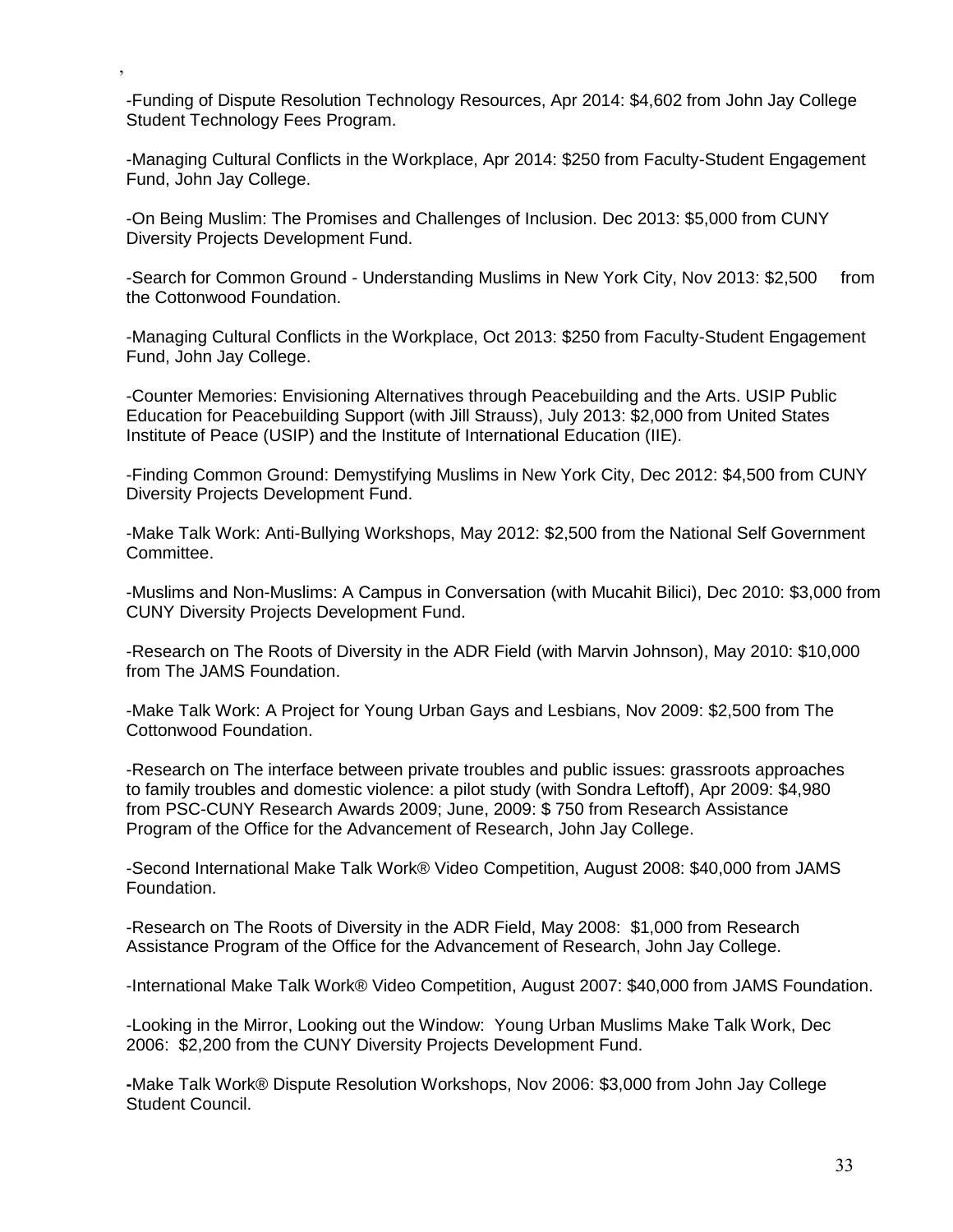**-**Research on Hurricane Katrina: Conflict Resolvers' Responses, Apr 2006: \$3,500 from PSC-CUNY Research Awards.

-Refunding of Make Talk Work Tips for Bookmarks, July 2005: \$34,250 from the JAMS Foundation.

,

-Research on Barriers for Under-Represented Groups, Dec 2004: \$2,000 from the CUNY Diversity Projects Development Fund.

-Research on Barriers to Minority Participation in Dispute Resolution, Knowledge Gaps Seed Grant, (with Baruch Bush), Dec 2004: \$25,000 from the William and Flora Hewlett Foundation.

-Make Talk Work Exhibit, Youth Display Case, July 2004: \$5,830 from the Jewish Communal Fund.

-Make Talk Work Tips for Bookmarks, May 2004: \$24,870, from the JAMS Foundation.

-Research on Restorative Justice Responses to 9/11, Apr 2004: \$4,360 from PSC-CUNY Research Award.

-Conflict Awareness and Management Training Through Bi-cultural Lens for Asian American Students, Dec 2003: \$3,000 from the CUNY Diversity Projects Development Fund.

-Cops and Kids Conflict Resolution Dialogue Program, Oct 2003: \$3,000 from the Office of the Manhattan Borough President C. Virginia Fields.

-Refunding of CUNY Dispute Resolution Center, July 2003: \$100,000 from the William and Flora Hewlett Foundation.

-Seniors Swim and Solve Program, May 2003: \$2,500 from the Laura B. Vogler Foundation.

-Post 9/11: Conflict Resolvers' Responses, Jan 2003: \$7,000 from CRInfo.

-Making Talk Work: Cops and Kids Transition Dialogue Program, Nov 2002: \$3,000 from the Cottonwood Foundation.

-Research on Post 9/11: Conflict Resolvers' Responses, Apr 2002: \$5,000 from PSC-CUNY Research Award.

-Making Talk Work: Cops and Kids Transition Dialogue Program, March 2002: \$82,000 from the Andrus Family Fund.

-Hewlett 2002 Conference, Aug 2001: \$80,000 from the William and Flora Hewlett Foundation.

-Research on "Understanding Police Mediation: Promises and Challenges" from PSC-CUNY Research Award, Apr 2000: \$4,000; April 2001: \$3,262.

-Refunding of CUNY Dispute Resolution Center, Feb 2001: \$250,000 from the William and Flora Hewlett Foundation.

-Cops and Kids Conflict Resolution Dialogue Project, September 2000: \$6,000 from the Office of the Manhattan Borough President C. Virginia Fields.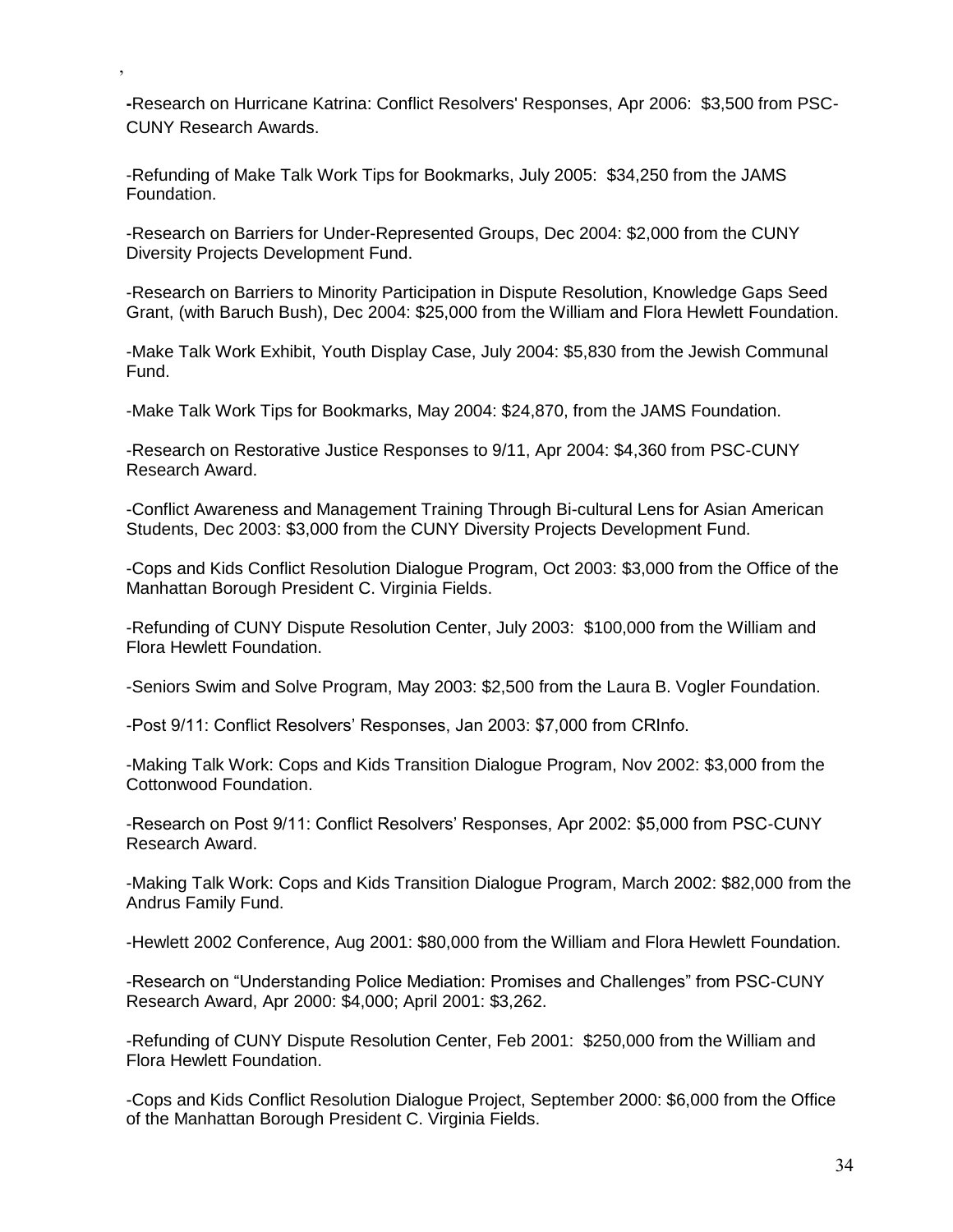-CUNY Intergroup Project, July 2000: \$3,500 from the Office of the Manhattan Borough President C. Virginia Fields.

,

-Conference on "The Role of CUNY Students in Fostering Intergroup Relations in the Next Millennium", July 1999: \$3,500 from the Office of the Manhattan Borough President C. Virginia Fields; \$2,200 from University Student Senate; \$1,000 CUNY Office of Student Affairs.

-Conference on "The Role of the University in Fostering Interethnic Coexistence on Campus, in the Community and Beyond", Sept 1998: \$5,000 from the Office of the Manhattan Borough President C. Virginia Fields (supplemented by The Continuum Publishing Group, \$5,000; The Abraham Fund, \$4,000).

-Refunding of CUNY Dispute Resolution Center, July 1998 (with CUNY DRC Steering Committee): \$250,000 from the William and Flora Hewlett Foundation.

-CUNY Faculty Facilitation Training, May 1998: \$4,000; Nov 1998: \$4,000 from CUNY Faculty Development Program, Office of Research and University Programs.

-Days of Dialogue on Black-Jewish Relations at CUNY, Oct 1997: \$30,000 from the New York Times Foundation.

-Cops and Kids Conflict Resolution Dialogue Project, Apr 1997: \$5,000 from the New York State Attorney General's Office.

-Cops and Kids Conflict Resolution Dialogue Project, Apr 1997: \$5,000 from the Allstate Foundation.

-CUNY Town Meeting Project, Sept 1996: \$50,000 from SURDNA Foundation.

-Refunding of CUNY Dispute Resolution Center, July 1996 (with CUNY DRC Steering Committee): \$200,000 from the William and Flora Hewlett Foundation.

-CUNY Faculty Mediation Training: Resolving Conflicts in the Classroom, June 1996: \$3,500; Nov 1996: \$3,500; June 1997: \$3,500; Nov 1997: \$4,000 from CUNY Faculty Development Program, Office of Research and University Programs.

-CUNY Peer Conflict Resolution Network, April 1996: \$20,000 from the Joseph and Claire Flom Foundation.

-Conflict Prevention Workshops for John Jay College students, Apr 1995: \$1,500 from Stop the Violence Fund, City of New York.

-Faculty Development Colloquium, Dispute Resolution Across the Curriculum: Implications for the Classroom, Sept 1994 program held May 5, 1995: award amount approximately \$3000 from CUNY Office of Academic Affairs.

-Establishment of CUNY Dispute Resolution Center, Apr 1994 (with Planning Grant Committee): \$200,000 from the William and Flora Hewlett Foundation.

-John Jay College Increase the Peace Volunteer Corps Chapter, Oct 1993: \$1,600 from the Stop the Violence Fund, City of New York.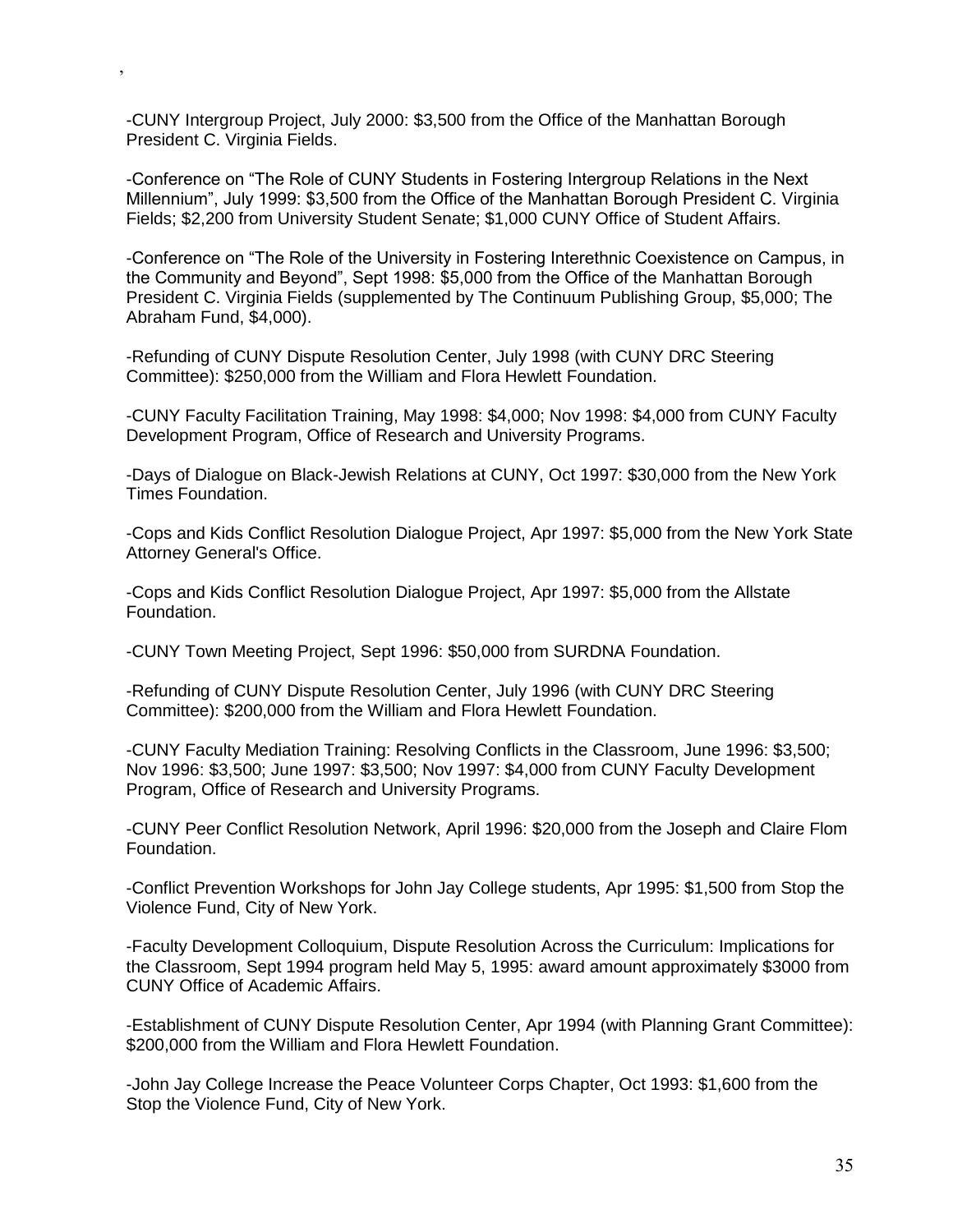-Proposed CUNY Dispute Resolution Center, Feb 1993 (with Planning Grant Committee): \$50,000 from the William and Flora Hewlett Foundation.

,

-John Jay College Intercultural Communication and Negotiation Program, June l989: \$1000 from Joe and Emily Lowe Foundation.

-Conflict resolution skills training project for teachers in the Just Community at Martin Luther King High School, NYC, (jointly with MLK and in cooperation with Harvard University), May 1988: \$30,000 from CUNY and NYC Board of Education School Improvement Program. (Related grants for students, May 1988: \$5,000 from New York Times Foundation; \$500 from Cowles Foundation).

-Intercultural Communication and Negotiation Workshops, April 1988: \$1,000 from Joe and Emily Lowe Foundation.

-Dispute resolution training project for the Clinton Community (with Hartley House, Clinton Housing Development Corporation, and Clinton Housing Coordinators), Feb 1988: \$25,000 from New York Foundation.

-Research project to study mediation of felony cases in NYS (with K. Lenihan), Sept 1987: \$125,070 from State Justice Institute.

-Negotiation and Dispute Resolution Workshops for Female College Students, March 1987: \$1000 from Joe and Emily Lowe Foundation.

-The 13th International Conference of the Society of Professionals in Dispute Resolution in Boston, Oct 1985: \$15,000 from William and Flora Hewlett Foundation, \$10,000 from Ford Foundation, \$5,000 from National Institute for Dispute Resolution.

-CUNY Dean of Students Seminar on Dispute Resolution in NYC, May 1985: \$500 from the National Institute for Dispute Resolution.

-The 12th International Conference of the Society of Professionals in Dispute Resolution in San Francisco, Oct 1984: \$15,000 from William and Flora Hewlett Foundation.

-The 1st Annual Conference - Problem Solving Through Mediation in NYC, Dec 1983: \$15,000 from William and Flora Hewlett Foundation, \$5,000 from New York Community Trust.

-John Jay College Pilot Program in Dispute Resolution 1982 - \$14,000 from New York Community Trust; 1983 - \$25,000 from New York Community Trust.

-Mediation in the Justice System Conference in NYC, May 1982: \$5,000 from New York Community Trust.

-Dispute resolution programs funded: NYC Transit Police, June 1983 Security Officers, Creedmoor Psychiatric Center, April 1983 Non-commissioned Officers, USMA at West Point, Feb 1983 Security Officers, Deborah Heart and Lung Center, Jan 1983

-The new academic program in Dispute Resolution at John Jay College. Prepared proposal and all revisions for the John Jay College 30 credit multi-disciplinary certificate program, which is authorized by the City University Board of Trustees and the NYS Dept. of Education.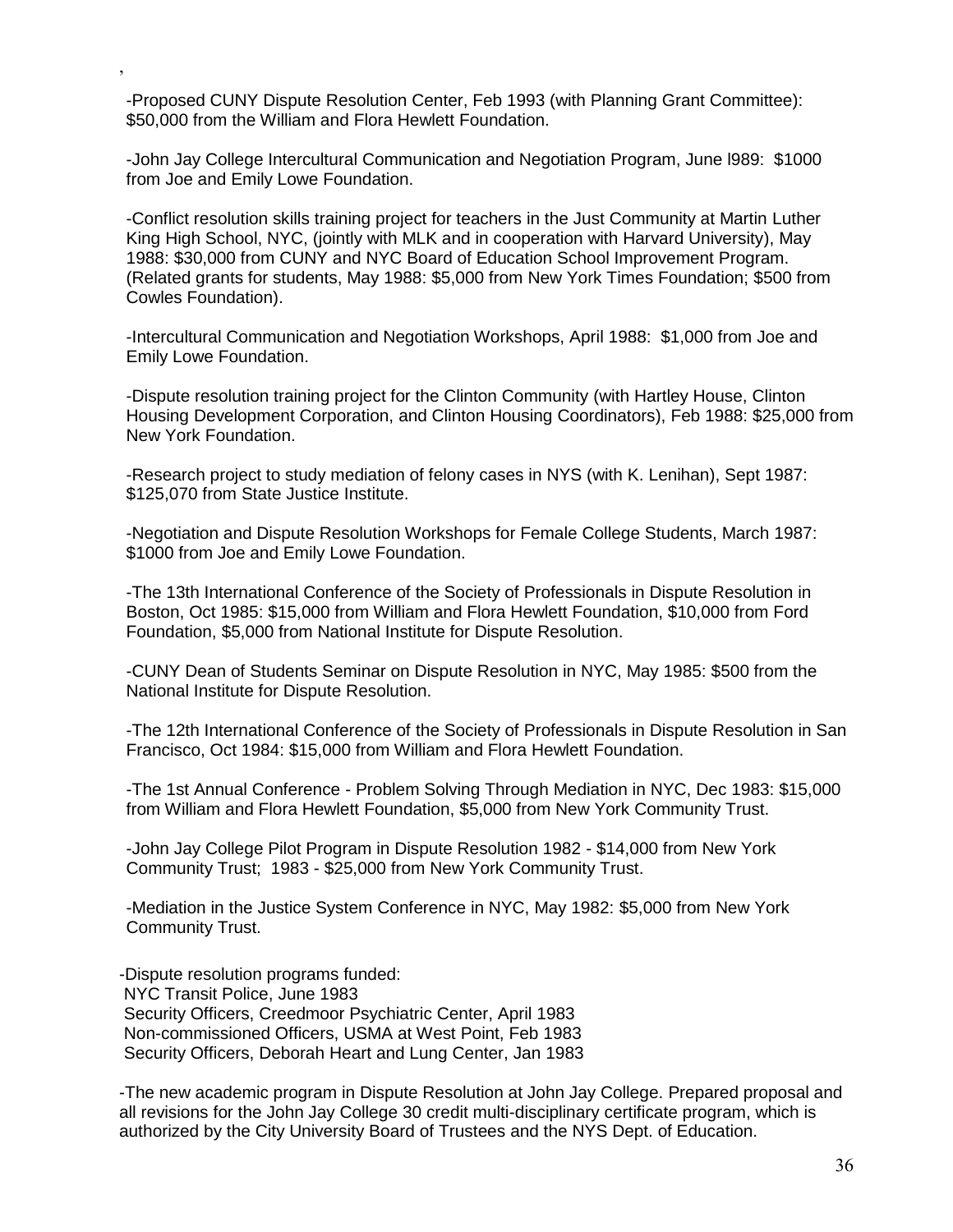## **DISPUTE RESOLUTION TRAINING WORKSHOPS**

,

John Jay College of Criminal Justice - CUNY, Dispute Resolution Program, 1982-present. How to Hold a Difficult Conversation for CUNY Resident Assistants, CUNY Graduate Center, Jan 23, 2019.

Conflict Resolution and Mediation Workshop, Center for Employment Opportunities, Aug 19, 2017.

Conflict Resolution Workshop for HEOs at Hostos Community College, June 22, 2018

Basic Mediation Skills Training for Peer Specialists, with Dan Berstein of MH Mediate, 5 days, funded by AAA-ICDR Foundation, John Jay College, Aug 9-10, 14-16, 2017.

Conflict Resolution Workshop for Hip Hop Artists from Algeria, Brazil, Colombia, Croatia, Indonesia, and Tunisia, part of a US cultural diplomacy program called Next Level hosted by the University of North Carolina's Department of Music and the US Department of State's Bureau of Educational and Cultural Affairs, June 30, 2017

Introduction to Conflict Resolution for Leaders, Union of Liberian Associations in the Americas, 2 days, co-sponsored by Mediators Beyond Borders and CUNY Dispute Resolution Center, NYC, June 10 and 17, 2017.

Basic Mediation Training (co-trainer) for Leaders, Union of Liberian Associations in the Americas, 5 days, co-sponsored by Mediators Beyond Borders and CUNY Dispute Resolution Center, NYC, June-July 2016.

Group Work: Preventing and Managing Conflict, Community Service Council, John Jay College, Jan 28, 2016.

Thinking out of the Box: Building Relations Between Police and Community, Wayne State University, Detroit, Michigan, May 12, 2015.

Conflict Resolution for Human Resources, CUNY Graduate Center, NYC, June 2013.

Informal Resolution for CUNY Sexual Harassment Panels, Oct-Nov 1995, Jan-Feb, May 1996; March and Dec 1998, May 1999, Jan 2000, June 2000, Nov 2000, June 2001, Oct-Nov 2001, Oct-Nov 2002; June and Oct 2003 (Conciliation Training), March and Oct 2004, Mar 2005, Oct 2005, Apr 2006; Oct 2007, Feb 2008, Dec 2009, Jan 2012, Jan 2013; (Intake) Oct 2005, Mar 2006, Oct 2006, Oct 2007, Feb 2008, Nov 2008, Sept 2009, Nov 2009, Oct 2010, Jan 2011, Jan 2012, Nov 2012, Jan 2013, April 2013, Jan 2014.

Introduction to Mediation, Leadership Conference. Lehman College, Bronx New York, March 2012.

Preventing and Managing Conflicts as Student Leaders: Make Talk Work, LaGuardia Community College, Queens, NYC, Aug 2009.

The Art of Leadership Using Dispute Resolution for Student Leaders, John Jay College Student Leadership Conference, NYC, Apr 2008.

Conflict Resolution Skills for Union Leaders (with A. Matthews), Cornell University School of Industrial and Labor Relations, NYC, Feb 2008.

Make Talk Work: Effective Listening and Collaborative Problemsolving, John Jay College Student Leadership Conference, NYC, Oct 2006.

Dispute Resolution Landscape in the United States, for the International Diploma on Conflict Resolution at the Centro Para El Estudio, Prevencion y Resolucion de Conflictos of PUCMM in Santo Domingo, Dominican Republic, Nov 2005.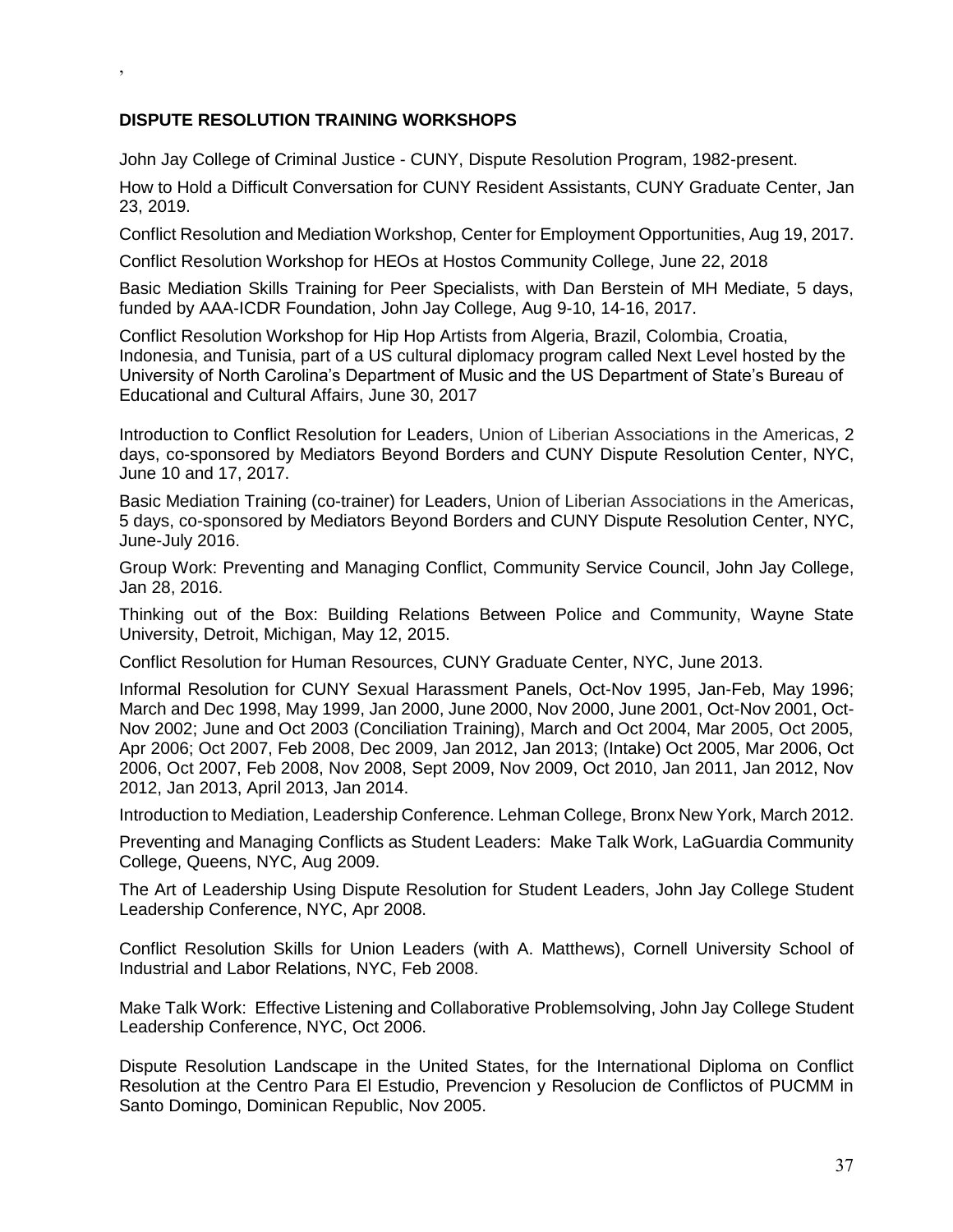Make Talk Work Workshops for Security Officers, John Jay College, Mar-Apr, Sept 2004, Apr 2005, June 2005, Feb 2006, Apr 2006, May 2006, June 2006.

,

Bi-Cultural Awareness Training (with M. Yuen) for Asian American Students at CUNY (funded by the CUNY Diversity Development Fund), June 2004.

Conflict Resolution Workshops for youth and police (funded by the Office of the Manhattan Borough President C. Virginia Fields), Lincoln Square Neighborhood Center, 20<sup>th</sup> Precinct of NYPD, John Jay College, May-June 2004.

Conflict Resolution Workshop for Seniors Swim and Solve Program (funded by the Laura B. Vogler Foundation), John Jay College, June 2003.

Conflict Resolution Workshops for youth and police (funded by the Andrus Family Fund), Lincoln Square Neighborhood Center, 20<sup>th</sup> Precinct NYPD, Search for Common Ground and Westside Crime Prevention Program, Mar-June 2003.

Conflict Resolution Workshop, Talent Search Program, John Jay College, Sept 2002.

Conflict Resolution Skills for Student Leadership Retreat, John Jay College at Split Rock, Jan 2002.

Conflict Resolution Skills for Building Bridges Program of Westside Crime Prevention Program at Grovesnor House, Nov 2001-Jan 2002.

Conflict Resolution Training for Senior Citizens at JPAC, NYC, May 2001, Nov 2001.

Conflict Resolution Skills for Student Leaders, Marymount Manhattan College, NYC, Aug 2001.

Conflict Resolution Skills for Student Leaders, Hostos Community College-CUNY, Kerhonkson, NY, July 2001.

Conflict Resolution for Dominican Youths from Washington Heights, Family Life Center, NYC, July-Aug 200l; July 2002.

Getting Past Impasse: What to do When Parties are Stuck, for Community Mediators in Brooklyn and Manhattan, at Safe Horizon, Brooklyn, NYC, June 2001.

Mediating With Culturally Diverse Groups, Scuola Internazaionale Mediazione Sociale, Barletta, Italy, Feb 2001.

Conflict Resolution for Student Leaders, College of Staten Island-CUNY, Jan 2001.

Conflict Resolution for CUNY Peace Officer Training, 1993-present.

Conflict Resolution for Middle School Students in the GEAR UP summer program (funded by the US Department of Education), at LaGuardia Community College, Queens, NYC, June 2000.

Managing Conflicts on Campus for faculty and staff, Medgar Evers College - CUNY, Brooklyn, Jan 1999.

Conflict Resolution and Negotiation for CUNY Student Leadership Institute, NYC, Jan 1998; Jan 1999, Jan 2000, Jan 2001.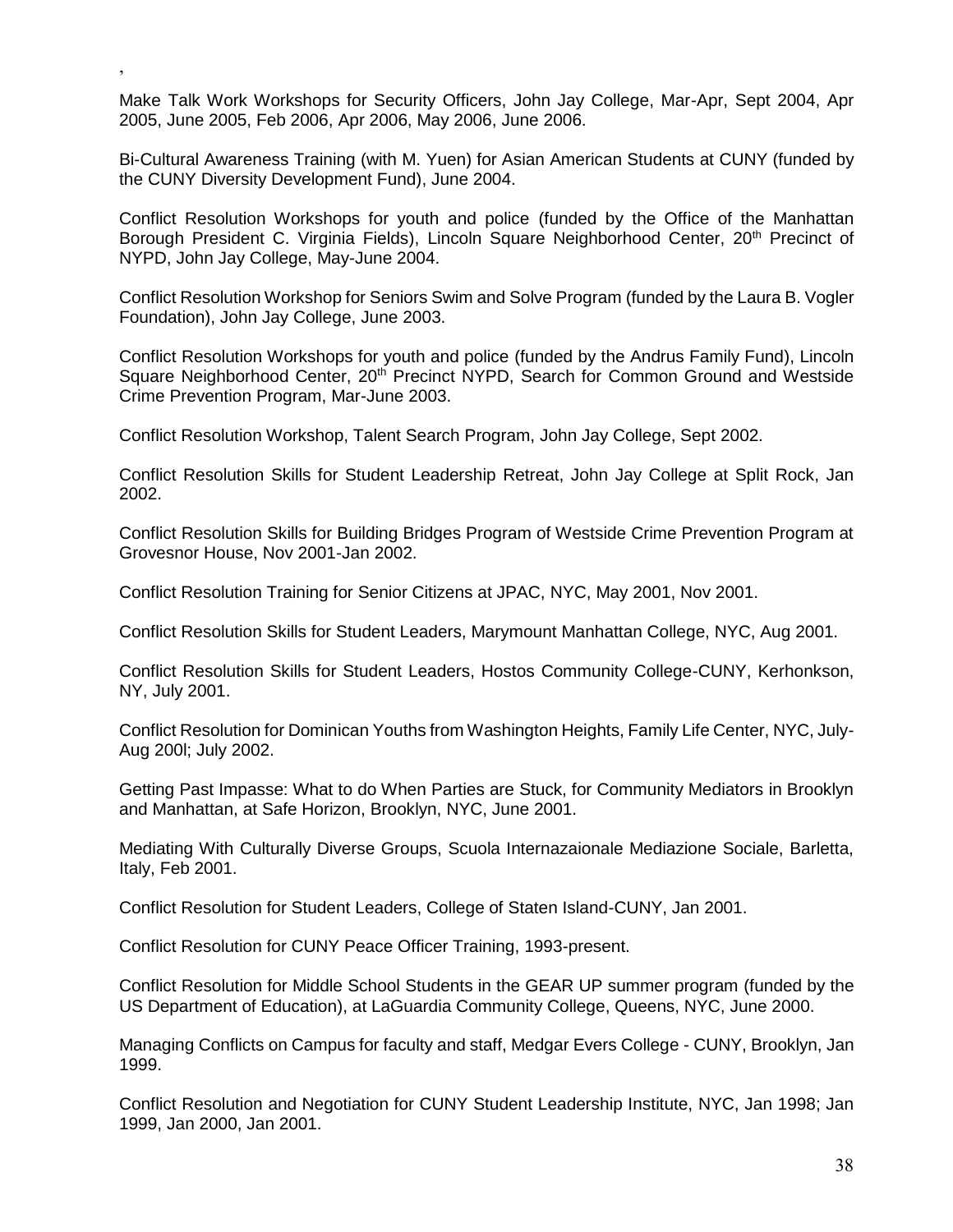Negotiation and Mediation for CUNY Directors of Student Activities, Pawling, Nov 1997.

,

Conflict Resolution for NYC School Administrators, Violence Prevention Conference of NYC Board of Education, NYC, Oct 1997.

Conflict Resolution for Atlantic City Police Department, (project of the Police Foundation) Atlantic City, June 1997.

Conflict Resolution for Columbia-Presbyterian Security Officers, NYC, Mar 1997.

Conflict Resolution for NYC Department of Transportation Officers, NYC, Jan 1997; Aug 1997.

Conflict Resolution and Negotiation for CUNY Directors of Student Activities, NYC (at CSI), Nov 1996.

Conflict Resolution for NYC Board of Education Division of School Safety: Officers, Oct 1996, Mar 1997, Dec 1997; Sergeants, July 1996.

Mediation Skills for Office of Rent Administration Counselors, NYS Division of Housing and Community Renewal, NYC, Aug 1996.

Conflict Resolution for Citizens of Northern Ireland participating in the Fordham Law School and University of Ulster (funded by USIA), NYC, June 1996.

Mediation and Conflict Resolution for CUNY Section 504 Coordinators and Affirmative Action Officers, Apr 1996.

Conflict Resolution Training for Sixth, Seventh and Eighth Graders at Crossroads Middle School and Middle School 54 including facilitation of session with police officers at 24 Precinct, sponsored by the Westside Crime Prevention Program (funded by the Manhattan Borough President Ruth Messinger's Office), NYC, Mar-Apr 1996; (funded by a grant from the Strengthening Neighborhoods Assets Program of the Citizen's Committee for New York City), NYC, Nov-Dec 1996; Feb-Apr 1997; Nov-Dec 1997; Mar-June 1998; Children's Storefront School in Harlem, Fall 1998; Liberty Partnership Program at Bank Street School of Education, Spring 1999; MS 54 Beacon Program Dec 2001.

Conflict Resolution for John Jay College Student Leaders, Student Leadership Conference (at Split Rock Conference Center, Pa), Sept 1995.

Conflict Resolution for CUNY Student Leaders, University Student Senate, (at Villa Roma Conference Center, Callicoon, NY), Aug 1995.

Conflict Management for CUNY Officers and Supervisors, NYC, Jan 1992; June, Aug 1992, Nov 1992, Dec 1992, Mar-Oct 1994; July-Aug, Oct-Nov 1995, Jan-May, July, Oct 1996; Feb, May June 1997; Oct 1997; May-Nov 1998; March-Apr 1999; June 2000; Sept 2000.

Conflict Resolution Training for Sixth, Seventh and Eighth Graders at Crossroads Middle School including facilitation of session with police officers at 24 Precinct, sponsored by the Westside Crime Prevention Program (funded by the Mayor's Community Assistance Office's Stop the Violence Program), NYC, June 1995.

Conflict Resolution Training for Goddard-Riverside Youth to Youth Program, including facilitation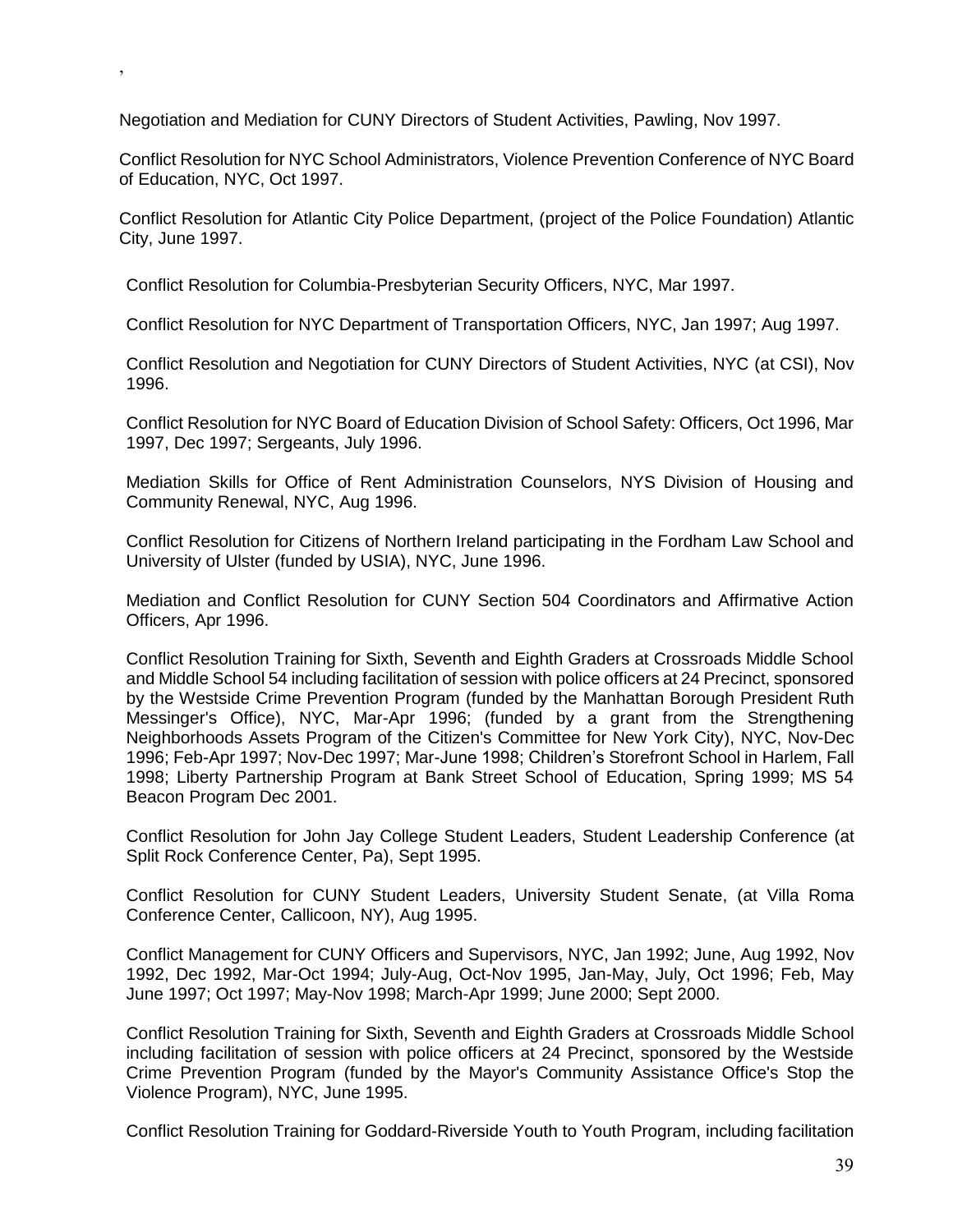of session with police officers at 24 Precinct, sponsored by the Westside Crime Prevention Program (funded by the Mayor's Community Assistance Office's Stop the Violence Program), NYC, May 1995.

Mediation and Conflict Resolution for CUNY Deans of Students, CUNY Office of Student Affairs, NYC, Apr 1995.

Conflict Resolution Skills, AmeriCorps Police Cadets, NYC, Apr 1995.

,

Conflict Resolution for NYC Department of Juvenile Justice Managers and Supervisors, NYC, Mar 1995.

Conflict Resolution for Social Workers, Veterans Administration Hospital, Albany, Mar 1995.

Conflict Management for Race Relations Leadership Training Program for high school students, Catholic Interracial Council of New York, NYC, Nov 1991; Dec 1992; Dec 1993; Mar 1995, May-June 1996.

Conflict Management Training for NYS Division for Youth Counselors, NYC, Mar 1995.

Mediating Tough Situations for Students, CUNY Institute on Substance Abuse, NYC, Mar 1995.

Conflict Resolution and Mediation Training, CUNY Student Leadership Institute, (at Tarrytown House), Jan 1995.

Dispute Resolution Skill Building for Lehman College Peer Counselors, NYC, Jan 1990, Jan 1991, Jan 1994, Jan 1995.

Non-violent Crisis Intervention for New York City Health and Hospital Police, Jan 1995.

Conflict Resolution and Mediation for Student Leaders, LaGuardia Community College, (Kingston, NY), Dec 1994.

Rules for Fighting Fair - Handling Conflicts Creatively for John Jay College Student Leaders, Office of Student Activities Leadership Workshop Series at John Jay College, Oct 1994.

Conflict Resolution for CUNY Student Leaders, University Student Senate, (at Holiday Hills, Pawling), Aug 1994.

Conflict Resolution for Sheriffs, NYC Sheriff's Department, June-Nov 1994; Apr 1997; Sept 1997; Jan 1998.

Conflict Resolution for Division of Continuing Education, LaGuardia Community College - CUNY, June 1994.

Conflict Resolution Training for Eighth Graders at Trinity Middle School and Goddard-Riverside Youth to Youth Program, including facilitation of session with police officers at 24 Precinct, sponsored by the Westside Crime Prevention Program (funded by the Mayor's Community Assistance Office's Stop the Violence Program), NYC, Apr-May 1994.

Conflict Resolution and Mediation for CUNY Directors of Student Activities, NYC, Apr 1994.

Effective Conflict Resolution Strategies, JHS 56 PTA, (at The Henry Street Settlement Louis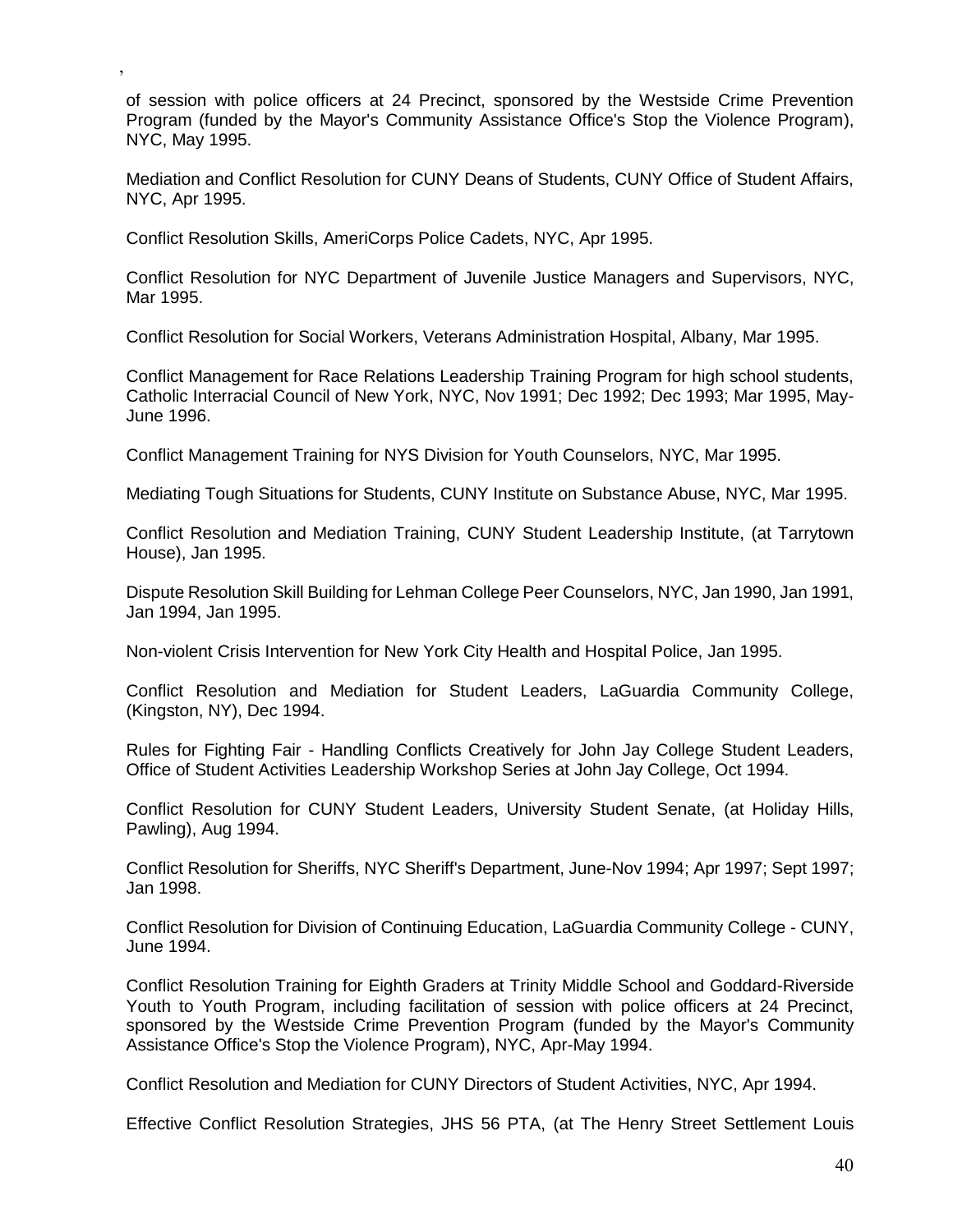Abrons Art Center) NYC, Apr 1994.

,

Conflict Resolution for Criminal Justice Professionals, (Law Enforcement and Corrections Supervisors) Tunxis Community College, Conn., Apr 1994.

Conflict Resolution for Student Leaders, Queensborough Community College - CUNY, (at Tarrytown House) Feb 1994; Oct 1994.

Conflict Resolution for Security Officers, Fifth Avenue Business Improvement District, NYC, Aug 1993; Oct 1993.

Conflict Resolution for Detective Investigators, NYC Department of Investigations, July 1993.

Conflict Resolution for Police Commissioner's Women in Policing Conference: Sexual Harassment in the Workplace, NYC, June 1993.

Conflict Resolution for Upper West Side Community Leaders and Police Officers, West Side Crime Prevention Program, (Funded by the Mayor's Community Assistance Office's Stop the Violence Program), NYC, Apr-May 1993.

Mediation Training for Fordham University School of Law, Mediation an d the Law course and Small Claims Court Mediation Clinic, 1985-1993.

Communicating, Negotiating and Mediating in Stressful Situations, Police Training for Managing Situations Involving Mentally Disturbed Persons for New York City Police Department Emergency Service Unit (ESU) in cooperation with NYC Dept. of Mental Health, Mental Retardation and Alcoholism Services, NYC, Feb-June 1987; Oct-Dec 1988; (for NYC Police Department Hostage Negotiators (HNT), Mar-May 1990; HNT and ESU, Apr-June 1993).

Conflict Management for CUNY/NYPD Cadets, NYC, July-Aug 1992; June 1994.

Mediation for Guidance Counselors, NYC Public Schools, Office of Guidance Services, NYC, May 1992.

Communication and Conflict Resolution for Fire Safety Battalion Chiefs, NYC, Mar 1992.

Dispute Resolution Skills Workshop, InterAmerican University, Aquadilla, Puerto Rico, May 1991.

The Persian Gulf: Handling Deep Rooted Conflict in the Schools for NYC Guidance Counselors, NYC, Feb 1991.

Conflict Management for Metro-Tech Security Officers, NYC, July 1990, July-Aug 1991.

Conflict Resolution and Mediation for New York City Law Related Education Teachers, NYC, July 1990.

Dispute Resolution Skill Building for CUNY Office of Vice Chancellor of Academic Affairs and CUNY Deans of Education, NYC, Jan 1990.

Conflict Management Skill Building for High School Students, Martin Luther King Jr. High School, NYC, Dec 1988; Dec 1989.

Confrontation Management, NYC Taxi and Limousine Commission Inspectors, NYC, Aug 1989.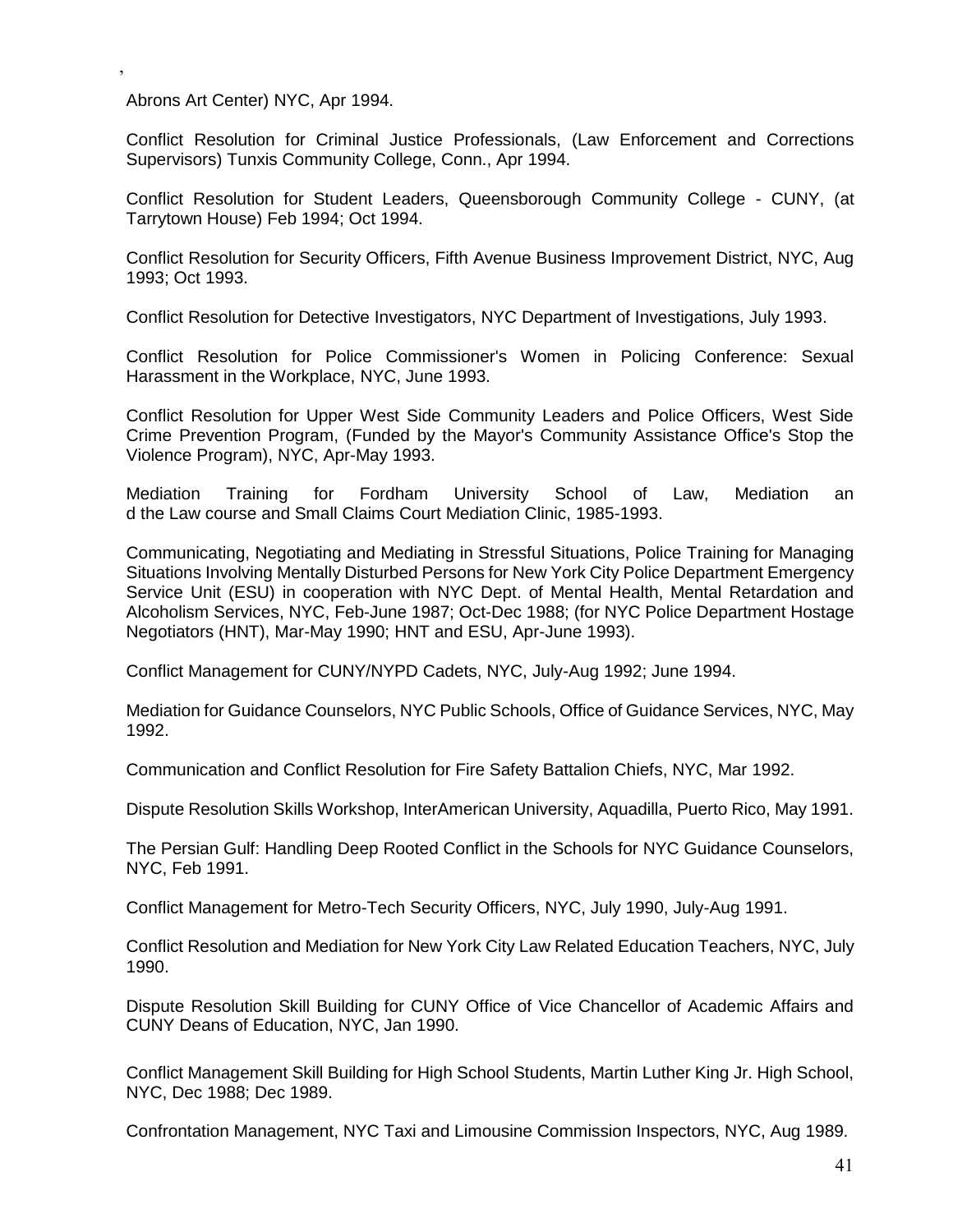Conflict Resolution Skill Building for Law and Justice Institute Teachers at Martin Luther King High School, NYC, July 1989.

Dispute Resolution Skill Building for New York State Parole Officers, NYC, July, Sept 1989.

Dispute Resolution Skill Building for New York City Health and Hospital Corporation Security Supervisors, Oct 1987; Feb, March, July 1989.

Fordham Law School, Mediation and the Law, Spring 1985, 1986, 1987 and Small Claims Court Mediation Clinic, Fall 1987, Spring 1988, Fall 1988, Spring 1989, Fall 1989, Spring l99l, Fall 1991, Spring 1992, Spring 1993.

Dispute Resolution Skill Building for John Jay College Student Leaders, NYC, Jan 1989-Apr 1989.

Dispute Resolution Skill Building for Clinton Community Residents, NYC, June 1988; Oct 1988; Jan - March 1989.

Dispute Resolution Skill Building for High School Teachers involved in Just Communities at Martin Luther King Jr., Roosevelt and Bronx Science High Schools, NYC, July 1988.

Dispute Resolution Skill Building and Negotiation Training for John Jay College Security Officers, NYC, Jan and May 1988.

Dispute Resolution Skill Building for Housing Conservation Coordinators, Clinton Housing Development Corporation and Hartley House staff, NYC, April 1988, Sept 1989.

Dispute Resolution Workshop, Public Service Training Program, State University of New York at Albany, Rockefeller Institute of Public Affairs and Policy, Albany, Jan 1987.

Brooklyn Law School, Dispute Resolution Clinic, 1985-1986.

,

Conflict Management Skills Training, New York City Building Inspectors, Basic Training Program for Peace Officers, Bureau for Municipal Police, NYC, Nov-Dec, 1986.

Juvenile Mediation, Community Dispute Resolution Program and co-sponsored by Watertown City School District for community mediators, Watertown, NY, May 1986.

Dispute Resolution Skill Building, New York City Fire Department, for fire marshals working with juvenile arsonists, May 1986; Fire Marshal Training School, Dec 1986.

Dispute Resolution Skill Building In-service Training Program at New York State Psychiatric Institute, NYS Office of Mental Health, for Safety Officers, NYC, April 1986.

Conflict management course at the United States Military Academy at West Point for noncommissioned officers, Feb 1983 and Jan 1986.

Dispute Resolution Skill Building In-service Training for the Westchester Society for the Prevention of Cruelty to Children Investigators, May 1985.

Dispute Resolution Skill Building In-service Training Program at Pilgrim State Psychiatric Center for Safety Officers, March 1985.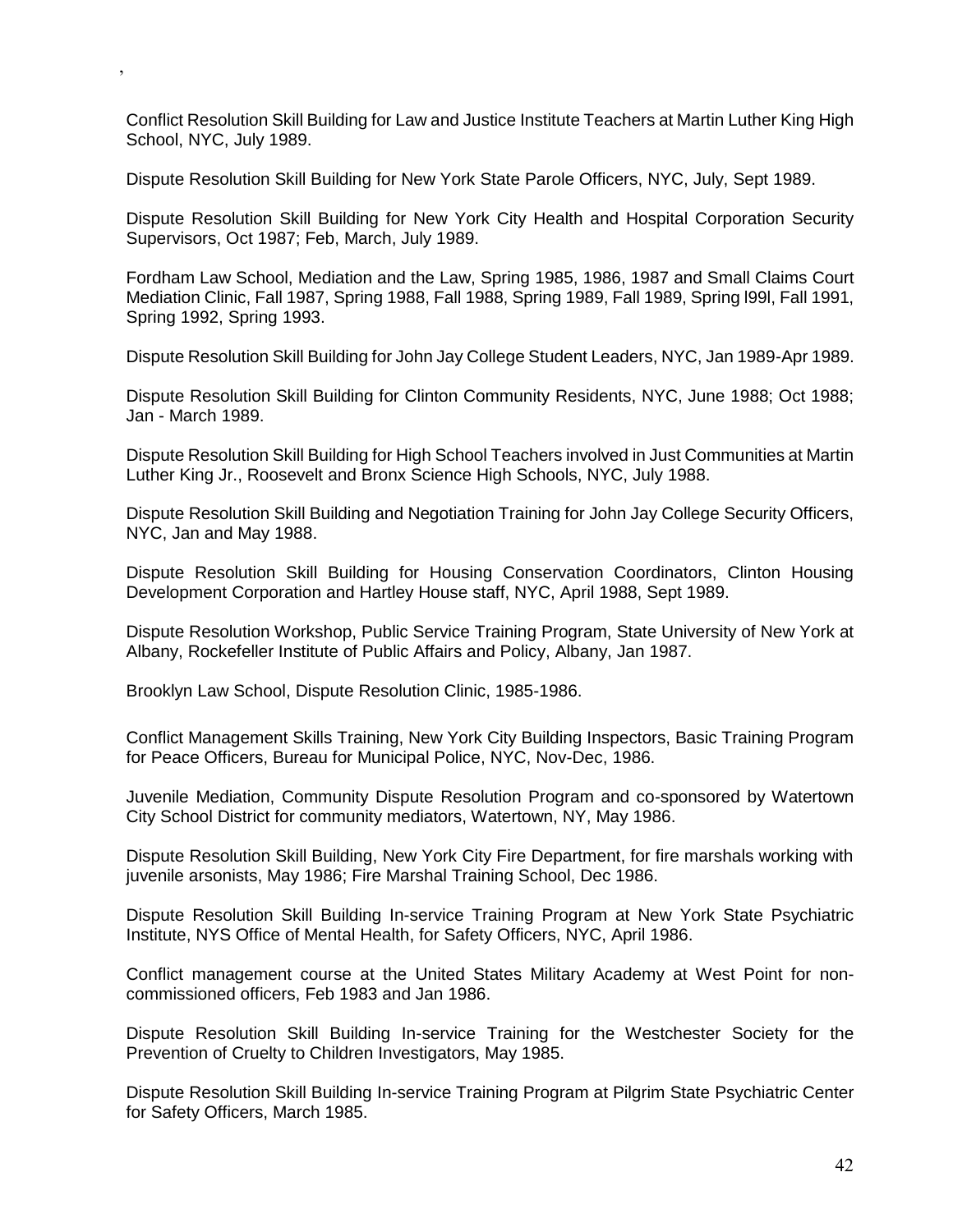Conflict management training for the Law Enforcement Institute of the Governor's Office of Employee Relations for law enforcement supervisors and managers in NYS, Jan 1985.

Conflict management course at the United States Military Academy at West Point, Civilian Training and Development Branch, for Supervisors and Managers, Oct 1983 and June 1984.

Conflict management course at the United States Military Academy at West Point for military police, Jan 1984.

New York City Transit Police in-service training in dispute resolution for transit police, June 1983.

Dispute Resolution skill building in-service training program at Creedmoor Psychiatric Center for Safety Officers, April 1983.

Dispute Resolution skill building in-service training program at Deborah Heart and Lung Center Security Dept., Brown Mills, NJ, Jan 1983.

Crisis Intervention, NYC Transit Police, training for student officers, 1982.

#### **RELATED WORK ACTIVITIES**

,

#### **CITY UNIVERSITY OF NEW YORK:**

-Member, CUNY Interfaith Council created by CUNY Chancellor, 2018-present

-Member, CUNY Faculty Diversity and Inclusion Conference Planning Committee, 2018-present

-Member, CUNY Campus Climate Task Force created by CUNY Chancellor, 2016-present

-Director, CUNY Dispute Resolution Center, 1992-present

-Adviser, CUNY BA Program, 1990-present

-Member, Mediation Task Force, 2008

-Member, CUNY Personnel Office Committee (Advisory Committee for the Campus Peace Officer Titles), 1997

-Reviewer, PSC-CUNY Research Award Program, 1992

-Member, Student Disciplinary Committee, CUNY Deans of Students, 1987-1991

-Participant, Faculty Development Seminar on "Infusing Material on Women of Color into the Liberal Arts Curriculum of the CUNY Senior Colleges" sponsored by the Center for the Study of Women and Society and funded by the Ford Foundation, June 18-22, 1990

-Mentor, Women's Leadership Institute, sponsored by the Women's Research and Development Fund, 1987-1988

-Mediator and Facilitator, University based conflicts

#### **JOHN JAY COLLEGE**:

-Informal Resolution Committee, Title IX Sexual Misconduct Policy, 2020-present

-Member, 9/11 Committee, 2020, 2021.

-Contributor, John Jay College 9/11 Tribute Ceremony, 2020, 2021

-Chair, Self-Study Review, Dispute Resolution Certificate, 2020-2021

-Chair, AKD (Sociology) Honor Society Induction Ceremony, 2019 – 2021

-Faculty Representative, Beta Theta of New York, Alpha Kappa Delta, 2020-present

-Member, Study-Abroad Advisory Committee, Spring 2018

-Chair, Faculty Search Committee, Sociology Department 2016-2017; 2017-2018; 2021-present

-Participant, ePortfolio Program, Spring 2016

-Member, Race, Justice and Community Committee – Bridging the Divide, 2015-2016

-Member, Grade Appeal Committee, Sociology Dept, 2013-2015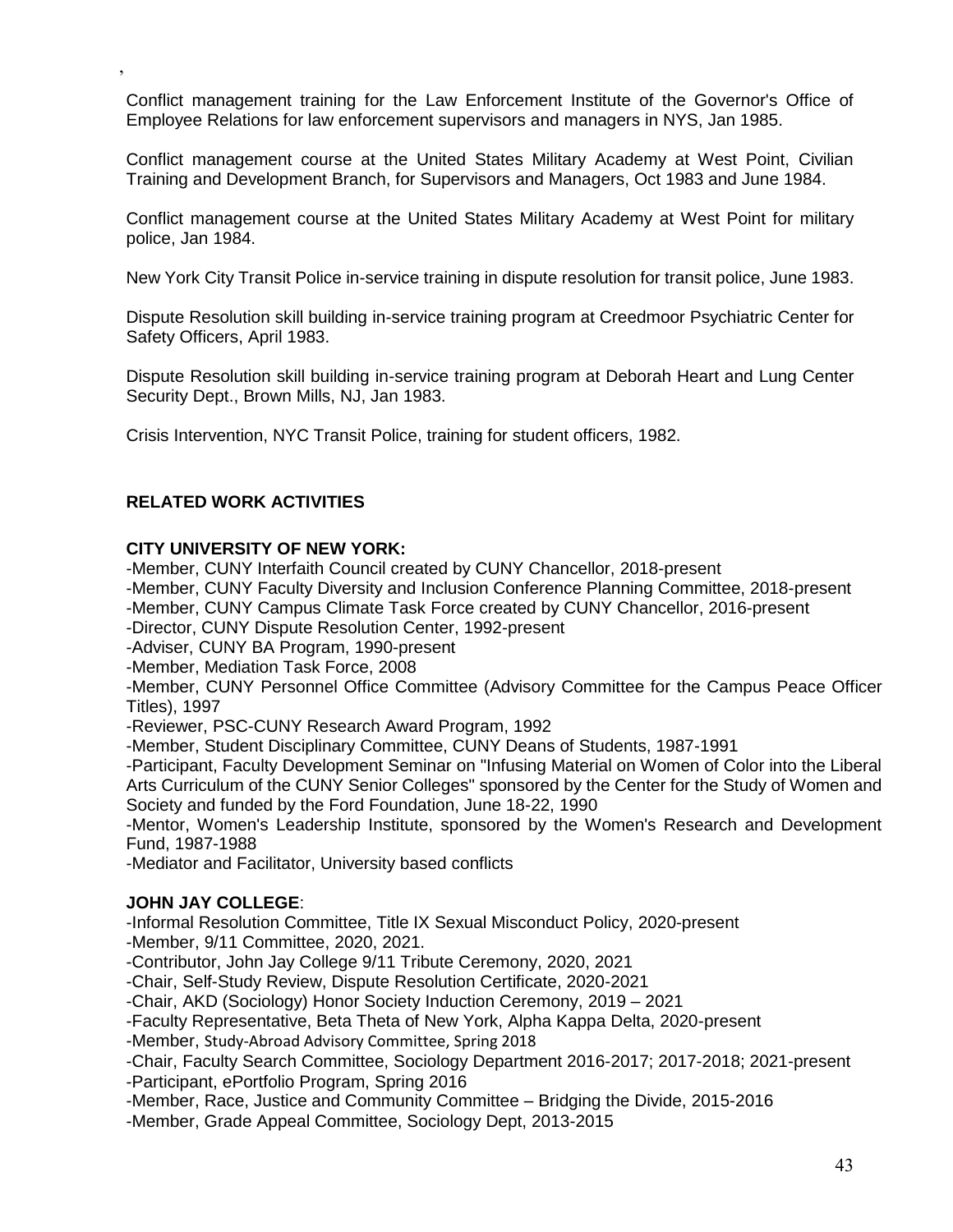-Member, Interdisciplinary Majors Working Group, 2013 – 2015 -Member, Council of Major/Minor Coordinators, 2013-present -Member, Student Election Review Committee, 2011- 2012 -Academic Advisor, Dispute Resolution Certificate, 1981-present -Academic Advisor, Dispute Resolution Minor, 2009-present -Campus Security Authority, 2009-present -Member, Sustainability Council, 2008-present -Faculty Advisor, Muslim Students Association, 2011-present -Faculty Advisor, Arab Students Union, 2013-present -Faculty Advisor, Middle Eastern Student Association, 2011-2013 -Faculty Advisor, Dispute Resolution Student Association, 2011-2012 -Chair, Sociology Move Committee, Spring 2013; Fall 2015 -Member, Founding Generation Committee, 2012 -Member, Task Force on Research Foundation, 2009 -Faculty Advisor, Desi Club, 2008 -Facilitator, Muslim-Non-Muslim Dialogues, Spring 2007, Spring 2011 -Facilitator, Wrap Up and Next Steps, Student Leadership Conference, Oct 2007 -Organizer, Student Leadership Conference, Fall 2007. -Faculty Advisor, Dispute Resolution Association, 2004-2007 -Member, Research Council, 2005-2006 -Deputy Coordinator, Sexual Harassment Intake and Education Committee, 2007 -Member, Sexual Harassment Intake and Awareness Committee, 2005-2015 -Deputy Coordinator, Sexual Harassment Intake and Awareness Committee, 2014-2015 -Member, Multicultural Week Planning Committee, 2000-2005 -Member, Town Meeting Planning Committee, 1990-present -Member, Internship Committee, 1983-present -Member, Institutional Assessment Committee, 2002 -Facilitator, Adjunct Concerns of Sociology instructors, 2004 -Member, Executive Committee of Middle States Self Evaluation, 2001-2003 -Member, Committee on Honorary Degrees, 1990-93; 2001-2004 -Member, Sexual Harassment Education Committee, 1996-2004 -Facilitator, Town Meetings on Police and the Community, Feb and March 1999 -Facilitator, Town Meetings on College Charter, March 2008 -Facilitator, Task Force on General Education Requirements, March 2008 -Facilitator, Town Meeting on Middle States, Nov 2002 -Member, Community Policing Domestic Violence Conference Planning Committee, 1999-2000 -Member, Personnel and Budget Committee, Sociology Dept., 1984-87; 1989-90; 1994; 1996-98 -Member, Domestic Violence Conference Planning Committee, 1998-2000 -Organizer, Creative Conflict Resolution Poster Exhibit, (co-sponsored with NYC SPIDR) 1995 -Student Election Review Committee (SERC) -Faculty resource, 1990; 1995; 1996 -Ex-officio member, 1990-1991 -Member, 1989-1990 -Mentor, McNair Post Baccalaureate Achievement Program, 1993-1995 -Mediation of student disciplinary cases, 1985-present -Cultural Diversity and Pluralism Committee, 1988-1994 -Chair, 1993-1994 -Committee member, 1988-1994 -Steering Committee, 1989-1990 -Immediate Issues Resolution Committee, 1989-1990 -Faculty-Student Dialogue Planning Committee, 1989-1990 -Long Range Subcommittee, 1990 -Faculty Advisor, Women's Awareness Club, 1994-96

,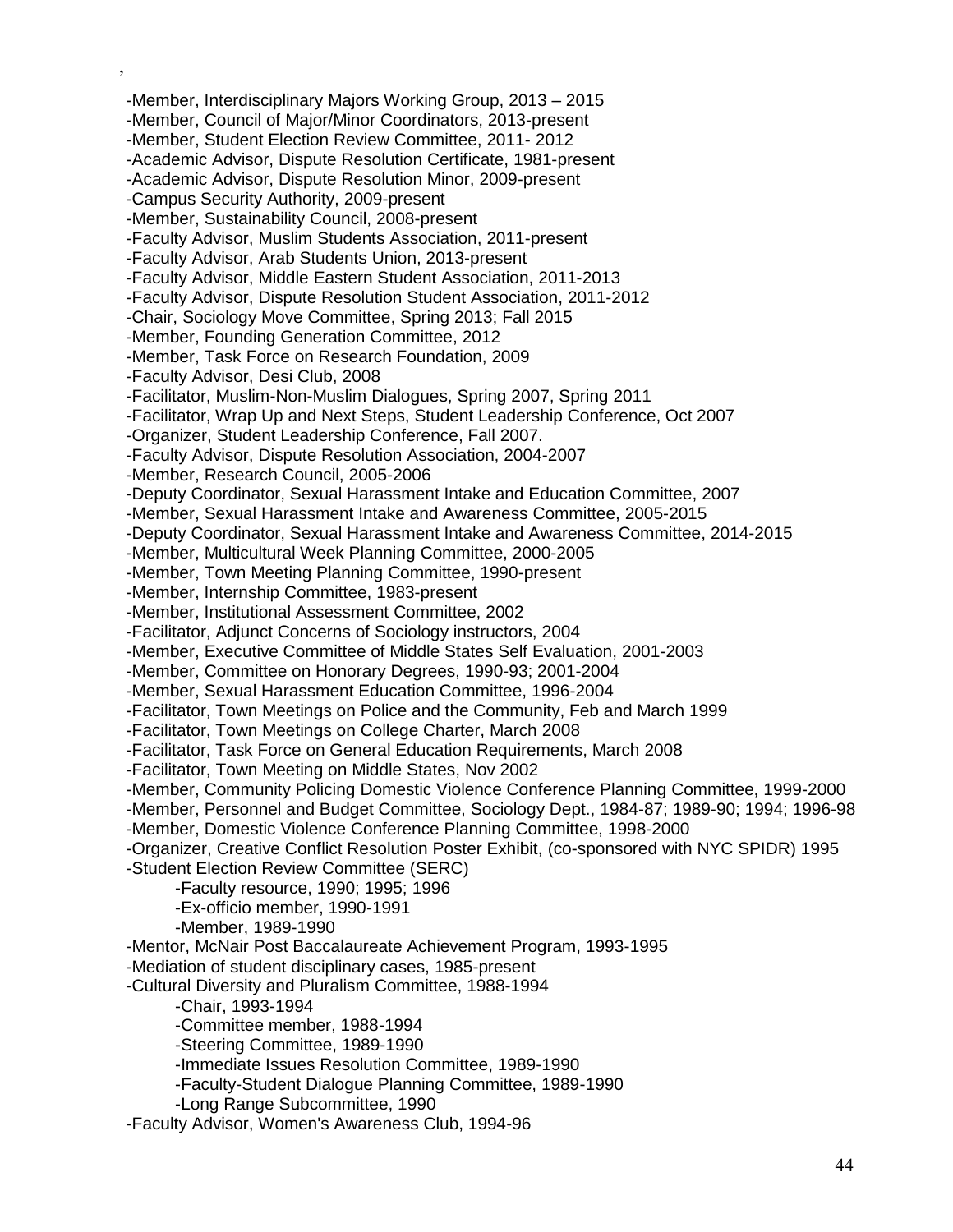-Faculty Advisor, Dispute Resolution Club, 1986-96 -Faculty Advisor, Judicial Board, 1991-1992 -Member, Charter Amendment for HEO inclusion on College Council Committee, 1991-1992 -Member, Sexual Harassment Panel, 1990-1995 -Participant, CUNY Connects Program, 1991 -Member, Sociology Dept. Scheduling Committee, 1991 -Organizer and Moderator, Criminal Justice Administrators' Forum, 1989-90 -Helped develop new SERC guidelines with Dean of Students Office, 1989 -Helped develop Ombudsman Office guidelines, 1989 -Facilitator, Open Forums on the Ombudsman, 1989 -Facilitator, Faculty-Student Dialogues, 1990 -Faculty Academic Advisor, 1987-1991 -Helped organize and facilitate college town meeting, May 1989 -National Crime Conference Planning Committee, 1989 -Facilitator, Better Teaching Seminars, 1989 -Handling Disruptive Students, 1991 -Facilitator, Faculty Dialogue Seminars, 1989 -Participant, Equity Institute Workshop, 1988 -Faculty Coordinator, Internship Program, 1988-1989 -Member, Criminology Major Committee, 1988-90 -Member, Advisory Committee - Pub. Admin, Econ, Gov't, 1986 -Developed Graduate course - Dispute Resolution: Critical issues, 1986 -Member, Major revision Committee, Sociology Dept., 1986-88 -Member, Dispute Resolution Committee, 1984-85 -Member, Women's Studies Committee, 1985 -Member, Curriculum Committee, Sociology Dept., 1983-85; 1990-91; 1992-94 -Chairperson, Committee on Applied Sociology Minor, Sociology Dept., 1981 -Freshman Orientation

#### **MEDIA INVOLVEMENT**

,

- Grant Spotlight, *John Jay College Sponsored Program Newsletter*, Oct 2020

- Grant Spotlight, *John Jay College Sponsored Program Newsletter*, June 2018 -*Boston Globe*, 2015

-Grant Spotlight, *John Jay College Sponsored Program Newsletter*, Feb 2014 -Interview, *The Report*. 2013 [NYSCDM-TheReport-Vol.2013-No.02](http://nyscdm.org/nyscdmsite/wp-content/uploads/2013/08/NYSCDM-TheReport-Vol.2013-No.02.pdf)

-Radio, Jamaica, 2006

-BeyondIntractability.org, 2004

-CPR, *Alternatives*, 2001-2006

-*Dallas Morning News*, 1997

-Good Day New York, 1997

-NBC National Nightly News, Cops and Kids Program, 1997

-CBS Radio, 1995

-Metroview, CUNY Cable TV, 1995

-Dispute Resolution Network, Cable TV interview, 1994

-Scientific American (TV), 1993

-Solutions, interview, 1992 -*Christian Science Monitor*, interview on police mediation, 1991

-*CUNY News*, 1991

-*The Networker*, John Jay College Alumni Newspaper, 1991

-CUNY TV: Group Relations in New York City, 1990

-NYC Board of Education film on school mediation for Hispanic students, Entre Nosotros, 1990

-Taped Dispute Resolution Program footage for a video, John Jay College, 1988-89

-Australian TV interview, Beyond 2000, 1987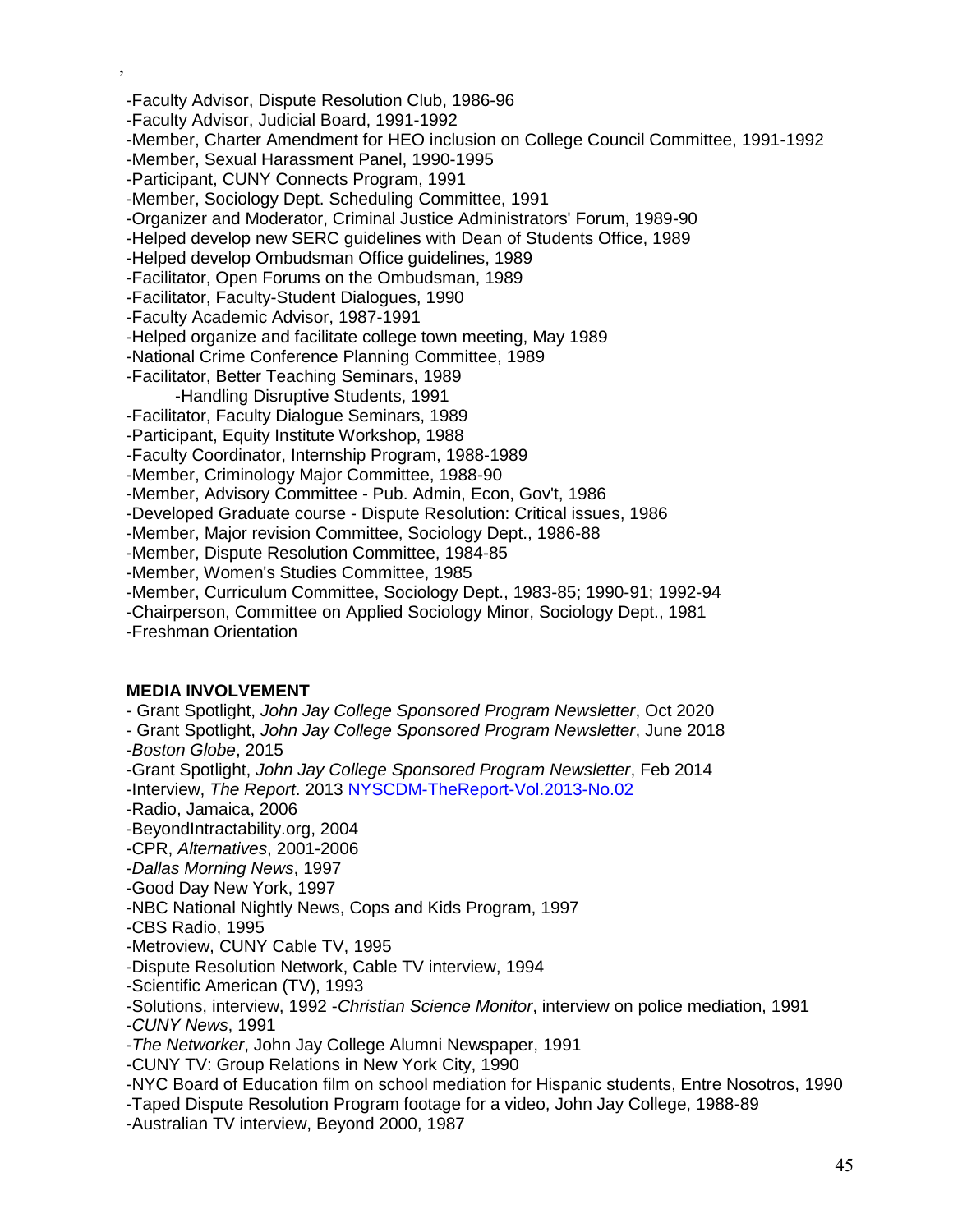-*Daily News* interview, 1987 -John Jay College newspaper, *LEX*, interview, 1987 -Criminal Justice Closeup, (TV program: Dispute Resolution) 1986 -National Public Radio interview, 1986 -*Birmingham Herald Tribune* interview, 1986 -Cable TV, 1986 (NYC and Watertown interviews) -WKCR radio 1983 -Channel 31 television 1982, 1983 -Contributor, Dispute Resolution Newsletter of the American Bar Association's Special Committee on Dispute Resolution

### **PROFESSIONAL ACTIVITIES**

#### **Facilitations**

,

- Moderator, Towards a More Safe and Secure World, US Department of State, Office of International Visitors, *International Visitor Leadership Program*, Online, Nov 18, 2020.

-Facilitator, CUNY Faculty Diversity and Inclusion Conference, CUNY Graduate Center, Mar 29, 2019.

-Moderator, The Informant, Islam and Muslims in New York City. Muslim Students Association, John Jay College, Mar 14, 2019

-Facilitator, Confronting Fear and Hate in New York City community and faith-leaders, nonprofit professionals, elected officials and representatives of government agencies, Jewish Community Relations Council of New York, Mar 21, 2017.

-Facilitator, Community Forum, New York City Joint Remedial Process on Stop and Frisk and Trespass Enforcement, Police and Harlem Community, Church of Scientology, Oct 17, 2016.

-Facilitator, Community Forum, New York City Joint Remedial Process on Stop and Frisk and Trespass Enforcement, Police and Harlem Community, Touro College, Oct 13, 2016.

-Facilitator, Police and Harlem Community Dialogue, Thurgood Marshall Academy, June 14, 2016.

-Moderator, Current Research on Policing, Bridging the Divide: Re-imagining Police-Community Relations, John Jay College, May 6, 2016.

-Facilitation advisor, Brownsville Youth and NYPD, Office of Community Outreach and Service Learning, John Jay College, April 30, 2015.

-Facilitator, Muslim-Non-Muslim Student Dialogues, John Jay College, 2007; 2011.

-Facilitator, Westside Crime Prevention Program on intergenerational perceptions about crime at Amsterdam Houses, NYC, Apr 2010 and July 2010.

-Facilitator, CDC Public Meeting on H1N1 Vaccine, NYC, Aug 2009.

-Facilitator, Metropolitan Transit Authority Proposed Fare and Toll Increase Public Engagement Workshop, Nov 2007.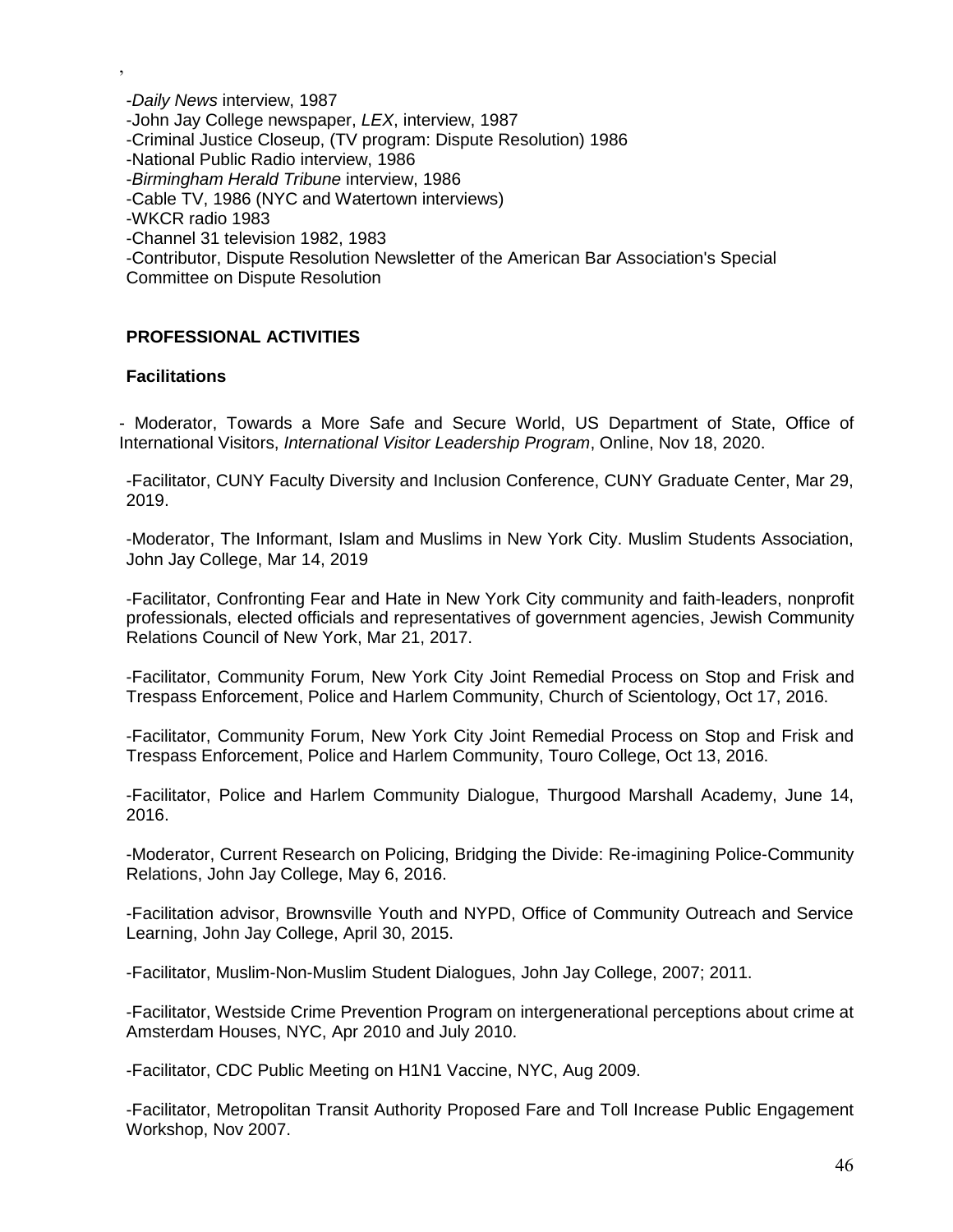-Facilitator, NYC Health Department Bioterrorism Hospital Preparedness Program, NYC, 2006.

-Facilitator, West Harlem Local Development Corporation Community Forum on Columbia University's proposed expansion into Manhattanville, NYC, 2006.

-Facilitator, Listening to the City, Remembering and Rebuilding Lower Manhattan - Post 9/11, Jacob Javits Center, NYC, July 20, 2002; assisted with facilitator recruitment for Feb 7, 2002 at South Street Seaport event.

-Co-Facilitator for NYC Housing Providers Forum for Multi-diagnosed People Living With Aids, NYC, 1996.

#### **PROFESSIONAL ACTIVITIES**

,

- **-** Facilitator (with M. James) Informal Conversations: Where do we go from here? Responding to and Engaging Conflicts, Online, Jan 2021 - present
- Member, Mediation Settlement Day, NYC, 2018
- Faculty Representative, AKD, 2020 present
- Member, Alpha Kappa Delta (AKD), the International Sociology Honor Society, 2018- present.

- Member, Editorial Board for Series of Practitioner Guides, Association for Conflict Resolution and Rowman & Littlefield, 2018-present

- Facilitator, Strategic Communication Strategies for Government Agencies - A Project for Ukraine. US Department of State International Visitors Leadership Program, Nov 9, 2018

- Synthesis, Countering Violent Extremism – Law Enforcement Messaging and Community Engagement: A Project čor Kenya, US Department of State International Visitors Leadership Program, July 6, 2018.

- Co-facilitation (with NYC mediators), Liberian Leaders' Workshop, June 2018.

- Presenter, ADR Achievement Award to Marvin Johnson, Association for Conflict Resolution of Greater New York annual conference, June 5, 2018.

- Presenter, Frontline Champion Award to United Nations Assistant Secretary General Johnston Barkat, Mediation Settlement Day, Oct 18, 2017.

-Member, ADR Inclusion Network, Office of Alternative Dispute Resolution Programs, NYS Unified Court System, 2017-present.

- Participant, Faculty Study Tour, Israel and Palestinian Territories, Scholars as Bridge Builders, JCRC, Mar 2016.

- Member, Advisory Committee, Mediation Futures Project of Mediate.com, 2014-present

- Panelist, Mediator Ethics, CLE Program, Lexis Nexis, May 2014

**-** Member, American Bar Association Dispute Resolution Section Ombuds Task Force, 2012-2013.

**-** Conference Co-Chair, Looking Beyond 9/11: Islam in the West and Democratic Trends in the Middle East and North Africa, 40<sup>th</sup> Annual Conference of Association of Muslim Social Scientists, NYC, Sept 23, 2011.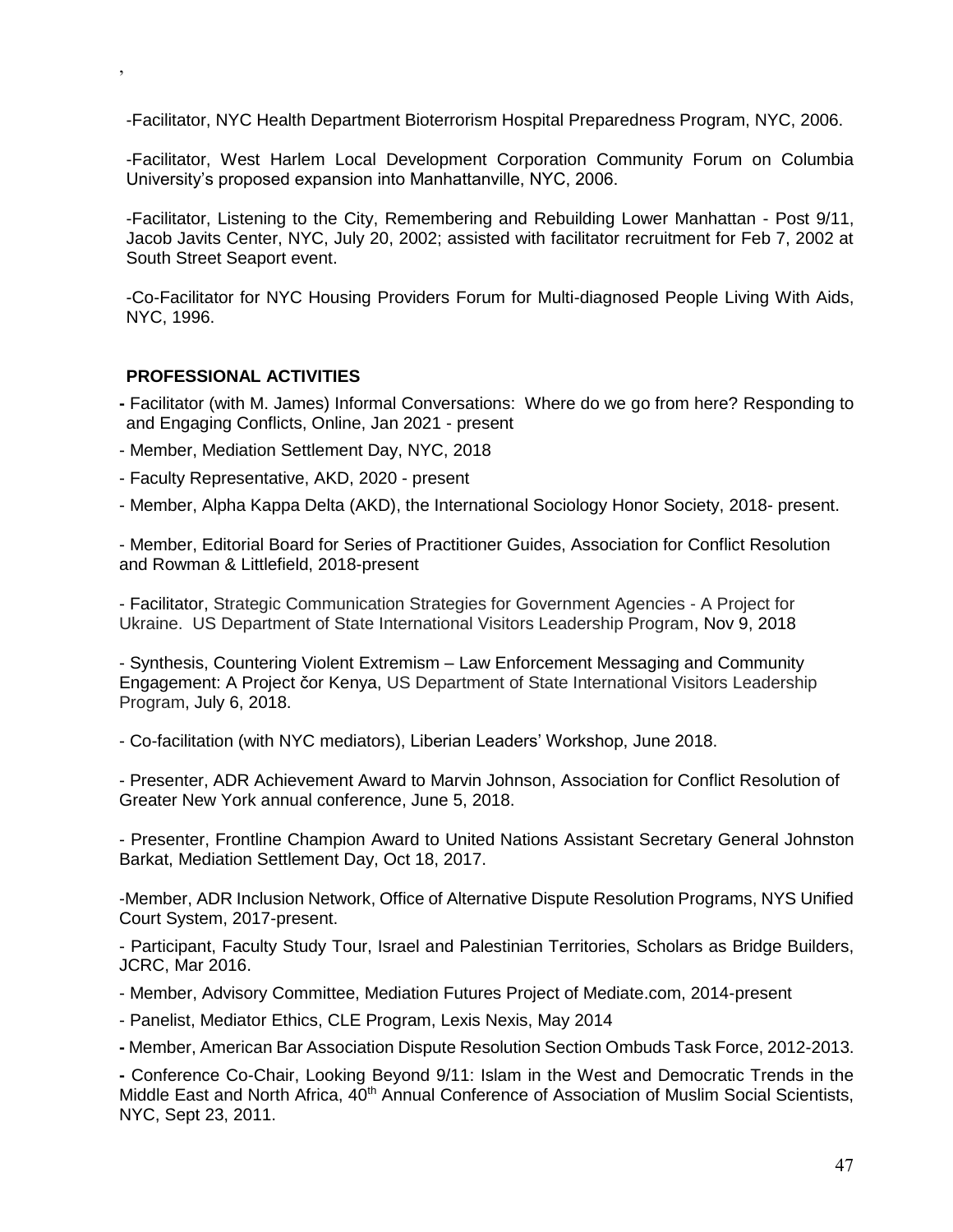- Member, [ACR Higher Education Model Standards Task Force,](https://sites.google.com/site/acrhighered/) 2011- 2014.

-Co-chair, 40th Annual Conference of Association of Muslim Social Scientists of North America, NYC, 2011.

-Invited Participant/Writer, Rome Negotiation Conference, May 2008.

-Invited Participant/Writer, Istanbul Negotiation Conference, Oct 2009.

-Convenor and Facilitator, Monthly NYC-DR Roundtable Breakfast Meetings, Sept 2001-May 2007; Co-Convenor and Co-Facilitator with the Association for Conflict Resolution of Greater New York, June 2007-present.

-Invited Exhibitor, Plenary, CUNY University Faculty Senate, 2008.

-Listserv Administrator, NYC-DR listserv, 2001-present

-Coordinator, Make Talk Work Bookmark Working Committee, 2004-2007

-Coordinator, International Make Talk Work Video Competition, 2007-2010.

-Association for Conflict Resolution

,

-Co-chair, Resource Development and Strategic Partnerships Committee, 2008-2110 -Member, Development Committee, 2003-2005; 2007 -Co-Chair, Foundation Subcommittee, 2004-2005 -Member, Diversity and Equity Network, 2004-2012

-American Bar Association, Dispute Resolution Section

-Member, Diversity Committee, 2005-2012

-Working Group on Conflict Resolution Responses to Katrina, 2005-2008

-Society of Professionals in Dispute Resolution

-Member, Program Committee for 2000 Conference in Albuquerque, 1999-2000 -Member, Collaborative Initiative for Youth in Conflict Resolution, 1999-2003 -Member, Publications Committee, 1999-2000 -Member, Hall of Fame Committee, 2000 -Co-chair, Diversity Committee, 2000; Committee Member 1999 -Member, Fund Development Committee, 1999-2000 -Chair, Year of Dialogue on Race, 1997-1998 -Chair, Nominations Committee, 1997 -Member, Executive Committee, 1994-1998 -President, 1996-1997 -President Elect, 1995-1996 -Budget and Finance Committee, 1995 -Strategic Vision Committee, 1995 -First Vice President, 1994-1995 -Member, Conference Planning Committee, 1994 -Member, Conference Planning Committee, 1993 -Chair, Criteria Committee, 1992 -Chair, Criminal Justice Sector, 1991-1996 -Member, Bylaws Committee, 1990-1991 -Member, Strategic Planning Committee, 1990-91 -Second Vice President, 1989-91 -Member, Executive Committee, 1989-1991 -Member, National Nominations Committee, 1987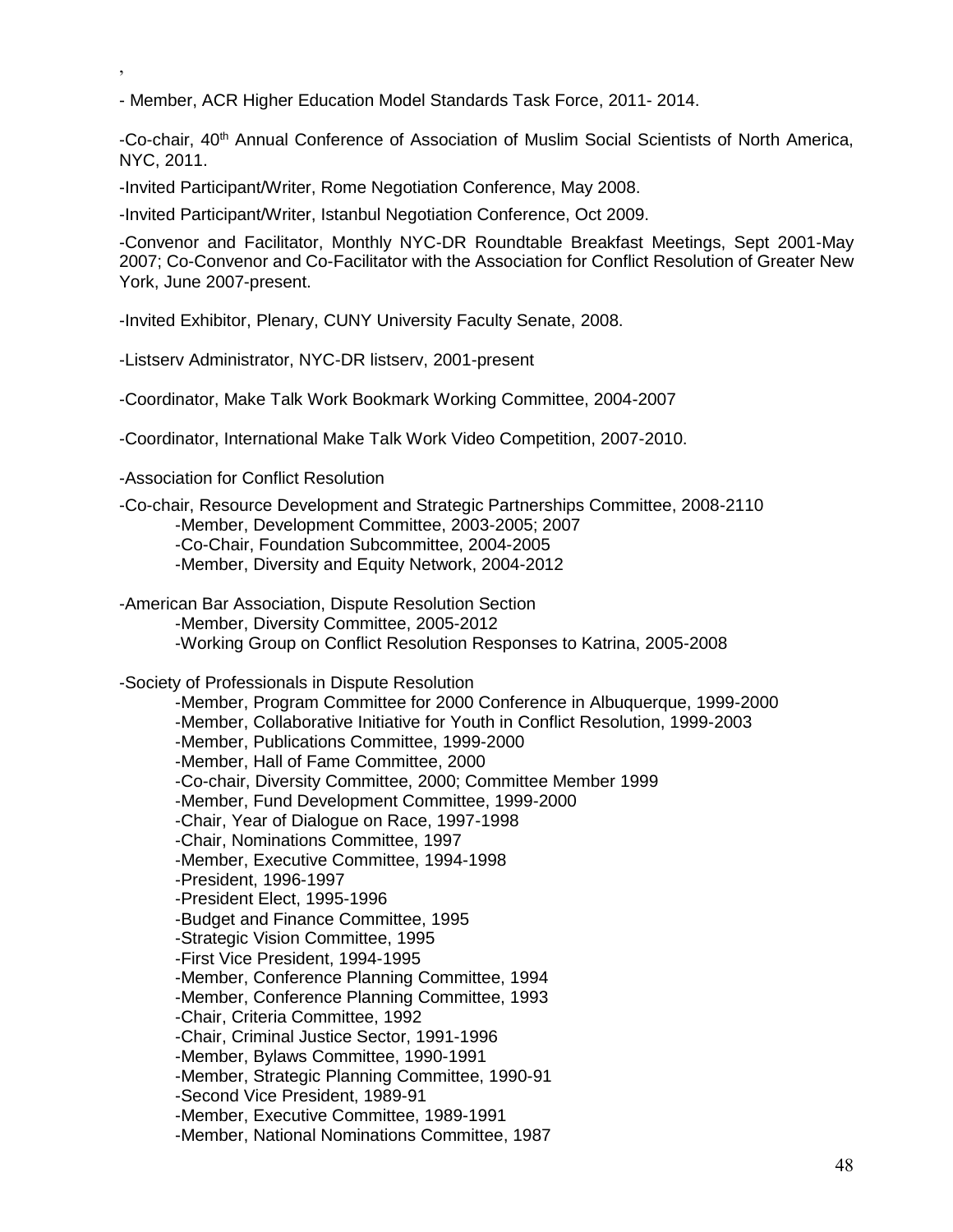-Chair, National Committee on Grants, SPIDR, 1984-85

-Advisory Boards/Steering Committees

,

 -Member, Restorative Practices/Restorative Justice Advisory Group, Lehman College – CUNY, 2017-present

-Member, Advisory Board, Restorative Justice Initiative, NYC, 2015-2019

-Member, Advisory Council, FamilyKind, 2013-2020

-Advisor, MH Mediate, 2012-present

 -Member, Executive Board and Treasurer, North American Association of Islamic and Muslim Studies (NAAIMS), 2013-2017.

-Member, Board of Directors, The New York Peace Institute, 2010-2013.

-Member, Advisory Board, Network for Peace Through Dialogue, 2007-2016.

-Member, Advisory Board, Mississippi Mediation Project, 2007-present.

- Member, Global Advisory Board, Human Dignity and Humiliation Studies, Columbia University, 2005-present.

-Member, Steering Committee, International Coalition of Concerned Mediators, 2006-2007.

-Member, Advisory Panel of NYS Dispute Resolution Public Awareness Action Committee, 2005-2008

-Member, Advisory Board, Peaceful Youth, 2005-2017.

-Member, National Advisory Council, Public Conversations Project, 2005-2008.

-Member, Board of Directors, Association for Conflict Resolution of Greater New York, 2002- 2005; Diversity Point Person, 2002-2005.

-Member, Board of Directors, CIDR, 2002-2004; Advisor to Board, 2004.

-Member, Conflict Resolution and Mediation Project for Community Oriented Policing Design Team, NAFCM, 2000-2002.

-Member, Advisory Board, The Urban Dove (formerly Hoops for Peace), NYC, 1998-2004.

-Member, Advisory Board, Mediation Center for Training, Information, and the ADA (Washington DC), 1996-2000.

-Member, Steering Committee of National Symposium on Providing Family Mediation Services to Low Income Families sponsored by the Academy of Family Mediators, 1996.

-Member, Board of Directors, NYS Forum on Conflict and Consensus, 1993-2000.

-Member, Alternative Dispute Resolution Advisory Board, The Aurora (under the auspices of the Actors' Fund and in conjunction with the Related Companies), NYC, 1996-2000.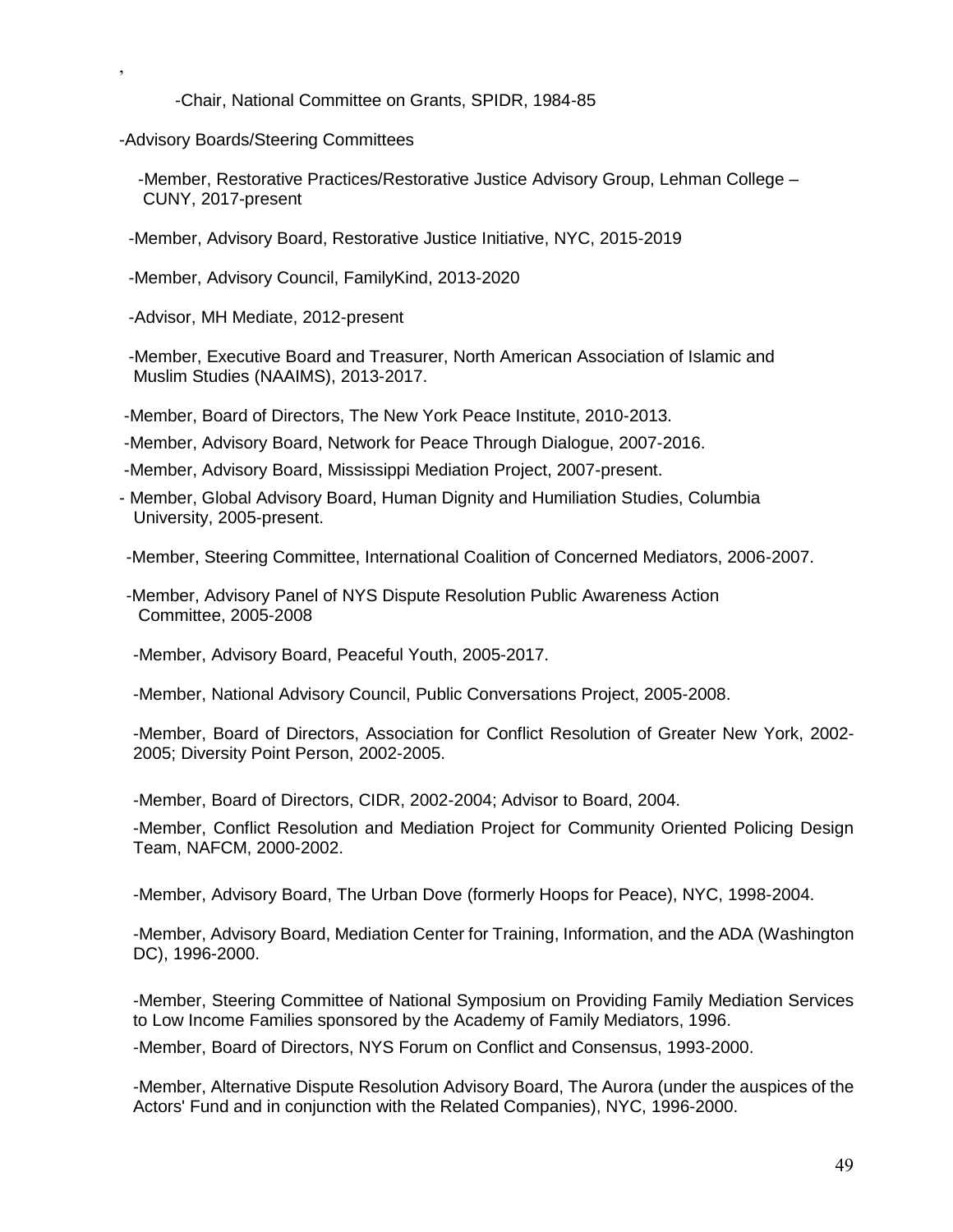-Member, Advisory Committee for multicultural video curriculum, (Looking for Mr. Stone) National Association for Mediation In Education (NAME), 1992-1993.

-Member, Advisory Committee for *Dispute Resolution Access, A Guide to Current Research and Information* (A newsletter published by the San Francisco Community Boards), 1992-1999.

-Member, Advisory Committee on Multi-cultural curriculum, San Francisco Community Boards, 1991.

-Member, Advisory Board, Community Conciliation Network, Queens, 1991-1999.

-Member, Board of Advisors, Institute for Dispute Resolution, Seton Hall University School of Law, 1990-95.

-Member, Board of Directors, New York City Chapter of SPIDR, 1985-88.

-Member, Committee on Higher Education, National Association for Mediation in Education (NAME), 1993-1996.

-Member, Working Group on NYC School Based Violence Prevention Programs, 1994-95.

-Dispute Resolution Panels

,

-Arbitrator, Better Business Bureau Arbitration Program, 1985-1990.

-Commercial Arbitration Panel, American Arbitration Association, 1986-1990.

-Arbitrator, NYS Automobile Lemon Law, American Arbitration Association and NYS Attorney General's Office, 1987-1990.

-Panelist, Family Dispute Services Panel, American Arbitration Association, 1987-1990.

-Increase the Peace Volunteer Corps, Office of the Mayor, NYC

-Trained volunteer member, 1993-94

- -Member, IPVC Citywide Task Force on Mediation, 1993-94
- -Faculty Advisor, John Jay Chapter of IPVC, 1993-94 v

-Invited Participant, "Consolidating Our Wisdom Conference: Best Counsel and Advice to the Next Generation", Keystone, Colorado October 8-11, 2006.

-Coordinator, Make Talk Work Exhibit for Dispute Resolvers in NYC, 2004.

-Coordinator, Make Talk Work Tips for Bookmarks, (funded by JAMS Foundation) 2004-2007.

-Coordinator, Make Talk Work International Video Competitions, (funded by JAMS Foundation): First 2007-2008; Second 2008-2009.

-Member, Mediation Settlement Day Working Group, a Committee of the Association of the Bar of the City of New York, 2003-present.

-Participant, Andrus Family Fund Retreat for Grantees, Shaker Inn, Berkshires, August 2002; NYC, August 2003; Nashville, Tenn Sept 2004.

-Conflict Resolution Planning Meeting, University of the West Indies, Kingston Jamaica, May 2002.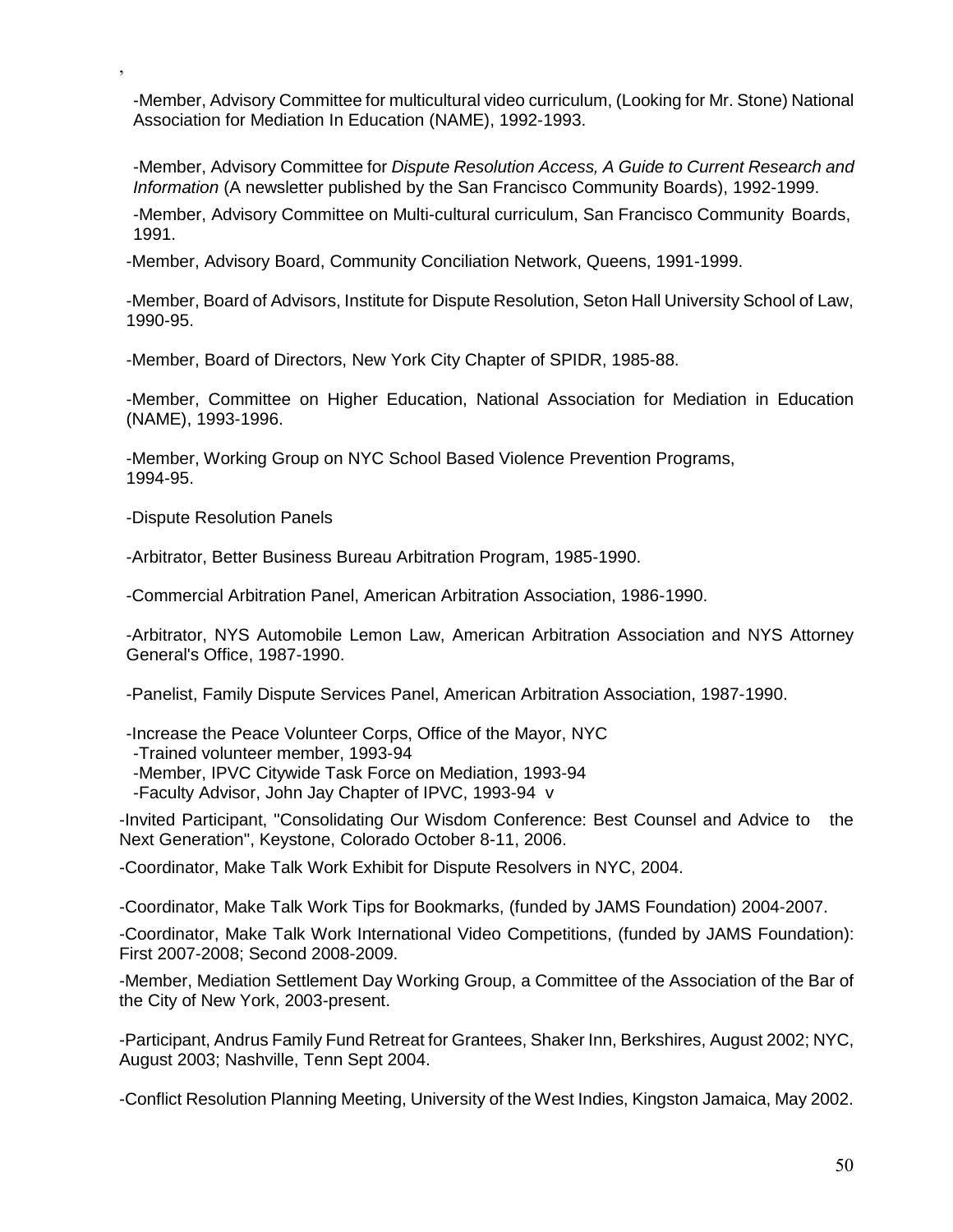-Convenor, New York City Dispute Resolution Monthly Roundtable, Sept 2001-present.

-Administrator, New York City Dispute Resolution Listserv, Sept 2001-present.

-Member, Coalition of New York State Dispute Resolution Organizations, 2002-2004.

-Co-organizer, Hewlett 2002, the annual conference of the Hewlett Foundation's university based conflict resolution centers, held in NYC (co-organized with George Mason University and Theory to Practice Project)

-Attendee, Middle States Conference, Baltimore, Dec 2001

,

-Consultant with B. Wilson, University of the West Indies, Mona Campus, Kingston, Jamaica, May 1002.

-Dispute Resolution Interventions and Facilitations at CUNY Colleges: Kingsborough, Hunter, Hostos, Queens, Queensborough, York, Bronx, CSI, John Jay, 1981-present.

-Judge, Second Annual Negotiation Competition, Robert F. Wagner Graduate School of Public Service, New York University, 1999.

-Proposal Reviewer, NYC Board of Education Resolving Conflicts Creatively Program (RCCP), 1998.

-Reviewer, Harcourt Brace College Publishers, 1996.

-Consultant, Program on Conflict Resolution, University of Hawaii at Manoa, Honolulu, 2001

-Mediator, Levittown School District, 1994.

-Participant, Americans With Disabilities Act Symposium, April 24-25, 1992, Washington, DC.

-Member, New York State Dispute Resolution in Public Policy Forum, 1992-93.

-Mediation Skills Co-trainer, Columbia University Law School, Fall 1991.

-Member, International Association for Conflict Management, 1986-90.

-Special Feature Editor, Sociology and Dispute Resolution Clinical Sociology Newsletter, Summer 1986.

-Member, Clinton housing mediation consortium, 1986-89.

-Member, Interracial Council on Public Safety of the National Conference of Christians and Jews, 1985-1987.

-Member, Planning Committee for Citywide Youth Speakout on Public Safety Conference, 1986- 87.

-Participant, Conflict Resolution Seminar by IMCR for Concerned Citizens of South Queens, Howard Beach, NY, 1987.

-Consultant, SPECDA (School Program to Educate and Control Drug Abuse), a joint program of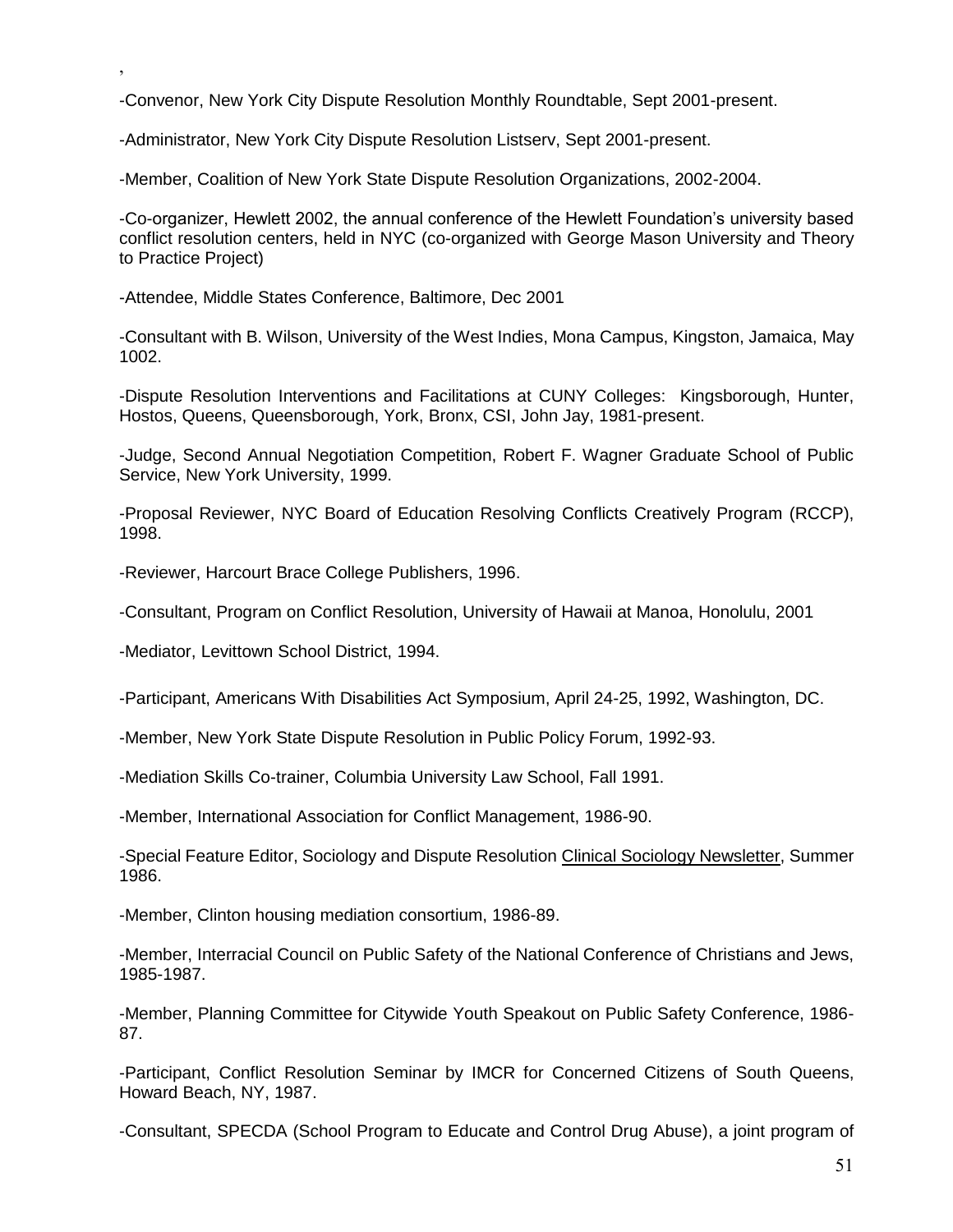the New York City Police Department and the Board of Education, 1987.

-Consultant, Seton Hall University Department of Sociology on the development of a new major in Applied Sociology, 1987; External Evaluator of Criminal Justice and Sociology Majors, 1989.

-External Reviewer, George Mason University's Sociology (B.A. and M.A.) and Conflict Management (M.S.) Programs, Fairfax, Va., 1987.

-Consultant, Empire State College, State University of New York, Evaluator of Prior Learning in Dispute Resolution, 1986, 1988, 1995, 1996, 1999.

-Consultant, NYS Dept. of Civil Service, 1979-89. Serve as an expert oral examiner evaluating candidates for numerous state agencies, including the Dept. of Corrections, Education, Environmental Conservation, Labor, State Insurance Fund, Parole, Social Services, Energy, Motor Vehicles, Division for Youth, Mental Health and Mental Retardation, Public Employees Relations Board, Division of Criminal Justice Services in New York City, Albany and Syracuse.

New York Metropolitan Area SPIDR Chapter:

,

-Member, Program Committee, 1984-1991.

-Co-chair, Chapter organizational efforts, 1984-85.

-Co-chair, Community and Peer Mediation Track of the American Bar Association Section of Dispute Resolution, New York City Conference, Apr 2004.

-Contributor, ABA Special Committee on Dispute Resolution Long Range plans, 1984.

-Member, Consortium of University Programs in Dispute Resolution, 1984-85

#### **MAJOR CONFERENCE PLANNING INVOLVEMENT**:

–2000 SPIDR International Conference, Albuquerque \*Program Committee

-Symposium on Providing Mediation Services to Low Income Families \*Member, Steering Committee

-1994 SPIDR International Conference, Dallas \*Program Committee

-1993 SPIDR International Conference, Toronto \*Program Committee

-1992 SPIDR International Conference, Pittsburgh

\*Session Organizer

\*Rent-A-Mentor Co-organizer

-1991 SPIDR International Conference, San Diego \*Program Committee \*Criminal Justice Sector sessions organizer

-1990 SPIDR International Conference, Detroit \*Program Committee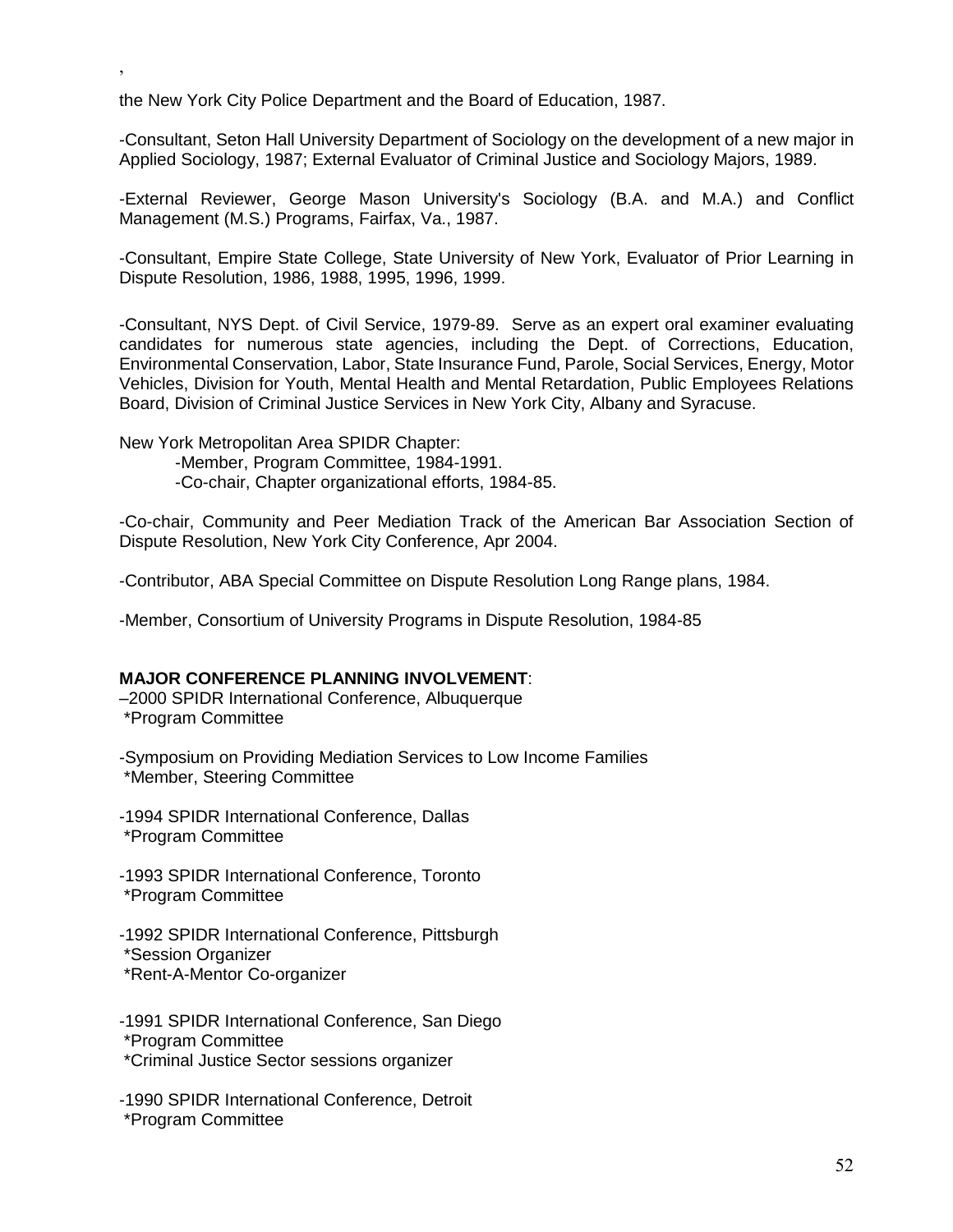\*Session Organizer

,

-1988 Mid Atlantic States Correctional Association Conference, Atlantic City \*Mediation in Corrections, session organizer

-1987 SPIDR International Conference, New York City \*Liaison, Local SPIDR Chapter and Conference Planning Committee \*Local Arrangements Committee \*Program Committee

\*Funding Dispute Resolution Programs: Challenges and Issues, session organizer

-1987 American Sociological Association Conference, Chicago \*Dispute Resolution session organizer

-1986 SPIDR International Conference, Chicago \*Resource Area Coordinator \*Academic Programs session organizer

-1986 American Society of Criminology, Atlanta \*Dispute Resolution in the Justice System session organizer

-1986 World Future Society Conference, New York City \*Professionalism in Dispute Resolution session organizer

-1986 National Conference on Peacemaking and Conflict Resolution, Denver \*Executive Board

\*Dispute Resolution in the Justice System sessions organizer

-1985 SPIDR International Conference, Boston

\*Planning Committee

\*Teaching Resource Area Coordinator

\*Wrote proposal for conference funding

-1984 Problem Solving Through Mediation Conference, Albany \*Planning Committee

\*Session organizer, moderator, presenter

-1984 SPIDR Conference, San Francisco \*Session organizer, Teaching Alternative Dispute Resolution in Law

Schools and Universities

\*Wrote proposal for conference funding

-1984 National Conference on Peacemaking and Conflict Resolution, St. Louis

\*National Steering Committee

\*Pre-conference co-chair

\*Law enforcement sessions organizer and moderator

-1983 Problem Solving Through Mediation Conference, NYC

\*Conference co-chair

\*Plenary session organizer and moderator

\*Wrote proposals for conference funding

-1982 Mediation in the Justice System, NYC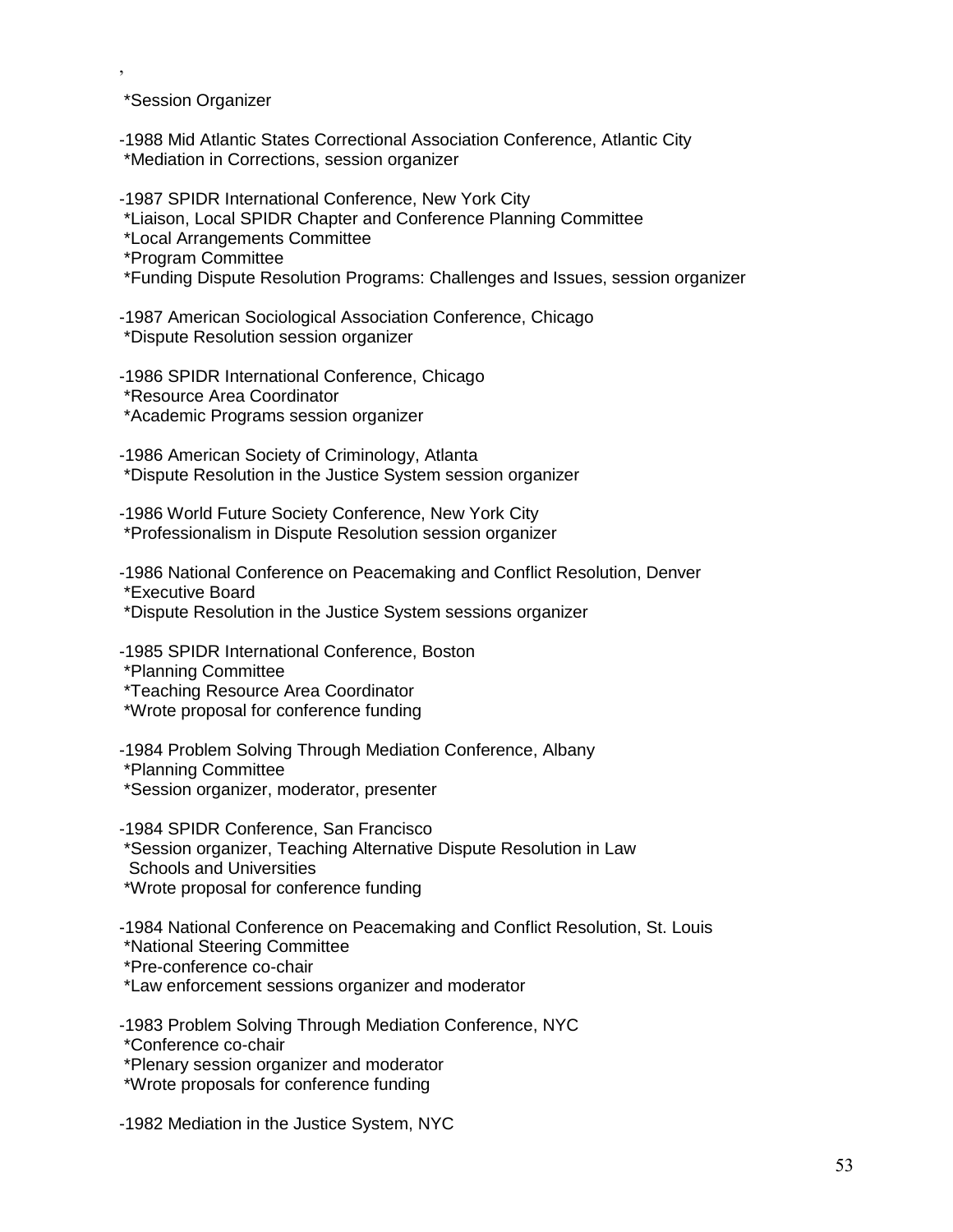\*Conference coordinator \*Wrote proposal for conference funding

# **ADDITIONAL EDUCATION**

,

Certificate, NYC Faculty Crash Course on Israel: Balance and Complexity, Schusterman Center for Israel Studies at Brandeis University and the Jewish Community Relations Council, NYC, Jan 2016

Arbitrator Training, New York State Dispute Resolution Association and New York State Attorney General's Office for the NYS Automobile Lemon Law, Albany, 2015.

Nonviolent Communication Training, NYC, 2012

Mediation Training, United States Equal Employment Opportunity Commission, NYC, 2005

Diversity Training, Association for Conflict Resolution, Maryland, 2004

Diversity Dialogue Facilitation Training, CUNY School of Law, NYC, 1998

Negotiation Training, Program for Young Negotiators of NYS Attorney General's Office, NYC, 1997

Victim Offender Mediation Training, Unified Court System of New York State, Community Dispute Resolution Centers Program, NYC, 1996

Increase the Peace Volunteer Corps Training, Office of the Mayor, NYC, (Conflict Resolution, Cultural Diversity, and Community Organizing) 1993

Arbitrator Training, New York State Attorney General's Office for the NYS Automobile Lemon Law, NYC, 1987

PINS Mediation Training, Children's Aid Society, NYC, 1986

Divorce Mediation Training, Haynes Mediation Training Institute, NYC, 1986

Arbitrator Training, Better Business Bureau Arbitration Program, NYC, 1985

Mediator Skill Building Training Program, Brooklyn Mediation Center, NYC, 1982

Principles and Techniques of Conflict Resolution, Institute for Mediation and Conflict Resolution, NYC, 1981

#### **Countries visited for conflict resolution research, training, and/or conferences:**

Canada, Dominican Republic, France, Israel, Italy, Jamaica, Northern Ireland, Palestinian Territories, Puerto Rico, Singapore, South Korea, Spain, The Netherlands, Turkey.

#### **EDUCATION**

| Ph.D. | Sociology | <b>New York University</b> |
|-------|-----------|----------------------------|
| M.A.  | Sociology | <b>New York University</b> |